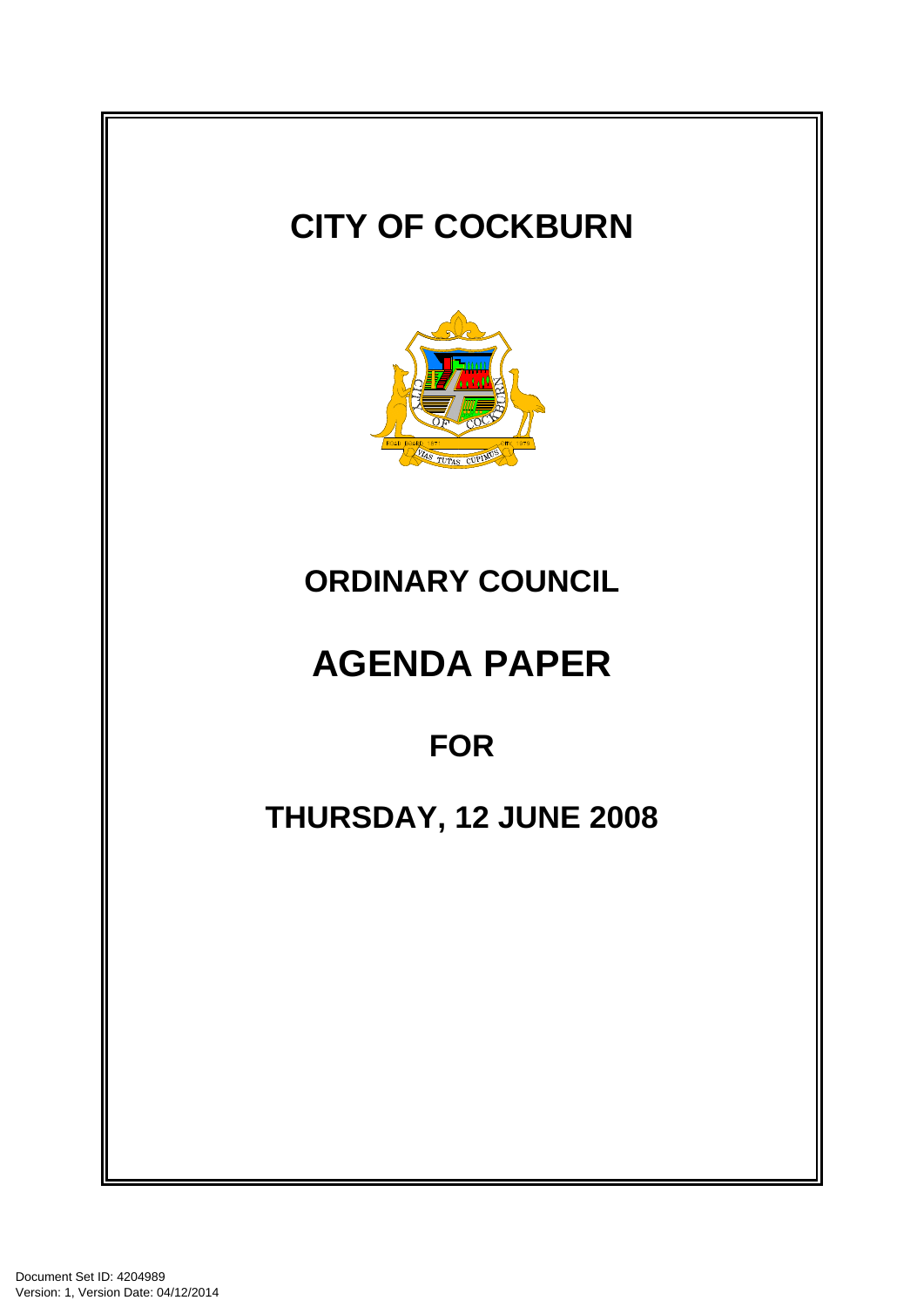# **CITY OF COCKBURN**

# **SUMMARY OF AGENDA TO BE PRESENTED TO THE ORDINARY COUNCIL MEETING TO BE HELD ON THURSDAY, 12 JUNE 2008 AT 7:00 PM**

# **Page**

\_\_\_\_\_\_

| 1.               |                                                                                                                     |                                                                                                          |  |
|------------------|---------------------------------------------------------------------------------------------------------------------|----------------------------------------------------------------------------------------------------------|--|
| 2.               | APPOINTMENT OF PRESIDING MEMBER (IF REQUIRED)1                                                                      |                                                                                                          |  |
| 3.               | DISCLAIMER (TO BE READ ALOUD BY PRESIDING MEMBER) 1                                                                 |                                                                                                          |  |
| $\overline{4}$ . | ACKNOWLEDGEMENT OF RECEIPT OF WRITTEN DECLARATIONS OF<br>FINANCIAL INTERESTS AND CONFLICT OF INTEREST (BY PRESIDING |                                                                                                          |  |
| 5.               |                                                                                                                     |                                                                                                          |  |
| 6.               | ACTION TAKEN ON PREVIOUS PUBLIC QUESTIONS TAKEN ON                                                                  |                                                                                                          |  |
| 7.               |                                                                                                                     |                                                                                                          |  |
| 8.               |                                                                                                                     |                                                                                                          |  |
|                  | 8.1                                                                                                                 | (OCM 12/6/2008) - ORDINARY COUNCIL MEETING - 08/05/2008 2                                                |  |
| 9.               |                                                                                                                     |                                                                                                          |  |
| 10.              |                                                                                                                     |                                                                                                          |  |
| 11.              | BUSINESS LEFT OVER FROM THE PREVIOUS MEETING (IF                                                                    |                                                                                                          |  |
| 12.              | DECLARATION OF COUNCILLORS WHO HAVE NOT GIVEN DUE                                                                   |                                                                                                          |  |
| 13.              |                                                                                                                     |                                                                                                          |  |
|                  | 13.1                                                                                                                | (OCM 12/6/2008) - ELECTION OF DELEGATE TO WESTERN<br>AUSTRALIAN LOCAL GOVERNMENT ASSOCIATION - SOUTH     |  |
|                  | 13.2                                                                                                                | (OCM 12/6/2008) - SUBMISSION ON SYSTEMIC SUSTAINABILITY<br>STUDY DRAFT REPORT (1054) (S CAIN) (ATTACH)4  |  |
|                  | 13.3                                                                                                                | (OCM 12/6/2008) - FINAL ADOPTION OF THE PLAN FOR THE<br>DISTRICT 2008 - 2018 (1029) (S CAIN) (ATTACH) 10 |  |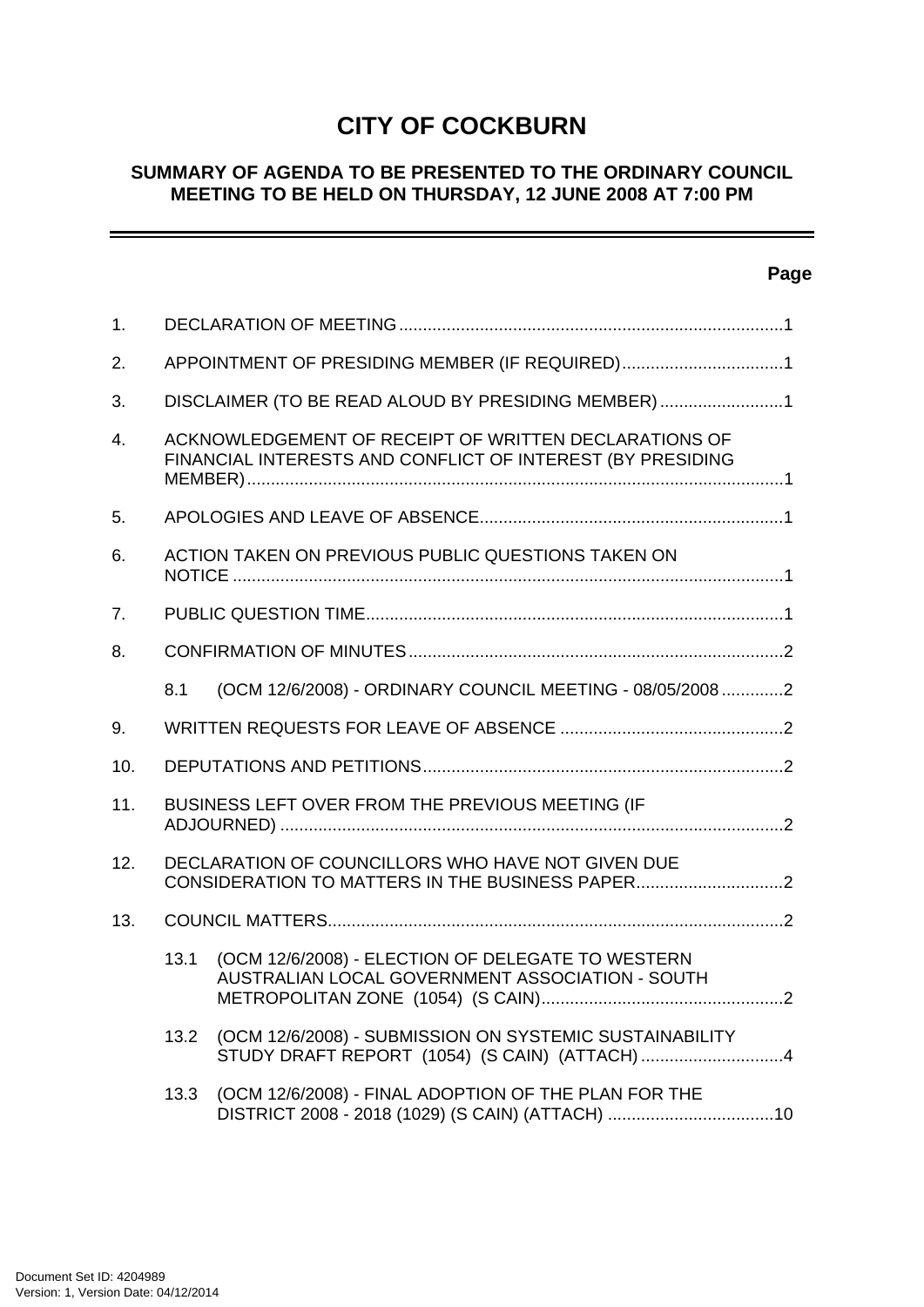# **Page**

| 14. |      |                                                                                                                                                                                                                                                                                                                               |  |  |
|-----|------|-------------------------------------------------------------------------------------------------------------------------------------------------------------------------------------------------------------------------------------------------------------------------------------------------------------------------------|--|--|
|     | 14.1 | (OCM 12/6/2008) - DETAILED AREA PLAN AND DESIGN<br>GUIDELINES FOR STAGE 4A PORT COOGEE, NORTH COOGEE -<br>PREPARED BY: TAYLOR BURRELL BARNETT - PROPONENT:                                                                                                                                                                    |  |  |
|     | 14.2 | (OCM 12/6/2008) - PUBLIC OPEN SPACE CASH IN LIEU REFUND -<br>LOT 4 LYON ROAD AUBIN GROVE - LOCATION: LOT 4 LYON<br>ROAD AUBIN GROVE - OWNER: BRAVADO NOMINEES PTY LTD -<br>APPLICANT: KOTT GUNNING SOLICITORS (127382) (A BLOOD)17                                                                                            |  |  |
|     | 14.3 | (OCM 12/6/2008) - INITIATION OF PROPOSED AMENDMENT NO.<br>66 TO TOWN PLANNING SCHEME NO. 3 - LOCATION: 136 (LOT<br>20) COCKBURN ROAD, NORTH COOGEE - OWNER: CORDIA PTY<br>LTD - APPLICANT: GREG ROWE & ASSOCIATES (36066) (R                                                                                                  |  |  |
|     | 14.4 | (OCM 12/6/2008) - PROPOSED SCHEME AMENDMENT NO. 63 TO<br>TOWN PLANNING SCHEME NO. 3 - REZONING OF LOT 503<br>PHOENIX ROAD BIBRA LAKE FROM SPECIAL USE 12 (SU12) TO<br>INDUSTRY, MIXED BUSINESS, LIGHT AND SERVICE INDUSTRY<br>AND PARKS AND RECREATION - OWNER: PRIMEWEST -<br>APPLICANT: GREG ROWE AND ASSOCIATES (93063) (M |  |  |
|     | 14.5 | (OCM 12/6/2008) - PROPOSED SCHEME AMENDMENT NO 68 TO<br>TOWN PLANNING SCHEME NO 3 - REZONING PORTION OF LOT<br>9006 DISCOVERY DRIVE, BIBRA LAKE FROM INDUSTRY TO<br>RESTRICTED USE 14 (RU 14) - TO ALLOW FOR MIXED<br>BUSINESS USES AND LANDSCAPING - OWNER: LANDCORP -<br>APPLICANT: CITY OF COCKBURN (93068) (M CARBONE)    |  |  |
|     | 14.6 | (OCM 12/6/2008) - PROPOSED TELECOMMUNICATIONS<br>INFRASTRUCTURE - LOCATION: KWINANA FREEWAY<br>JANDAKOT - OWNER: MAIN ROADS WA - APPLICANT: PLANNING<br>SOLUTIONS PTY LTD (ON BEHALF OF VODAFONE) (6000655) (R                                                                                                                |  |  |
| 15. |      | FINANCE AND CORPORATE SERVICES DIVISION ISSUES47                                                                                                                                                                                                                                                                              |  |  |
|     | 15.1 | (OCM 12/6/2008) - LIST OF CREDITORS PAID - APRIL 2008 (5605)                                                                                                                                                                                                                                                                  |  |  |
|     | 15.2 | (OCM 12/6/2008) - STATEMENT OF FINANCIAL ACTIVITY - APRIL                                                                                                                                                                                                                                                                     |  |  |
|     | 15.3 | (OCM 12/6/2008) - DIFFERENTIAL RATES FOR 2008/09 -<br>MUNICIPAL BUDGET 2008/09 (5402) (S DOWNING) 50                                                                                                                                                                                                                          |  |  |
|     | 15.4 | (OCM 12/6/2008) - CITY OF COCKBURN BUSINESS PLAN 2008/09                                                                                                                                                                                                                                                                      |  |  |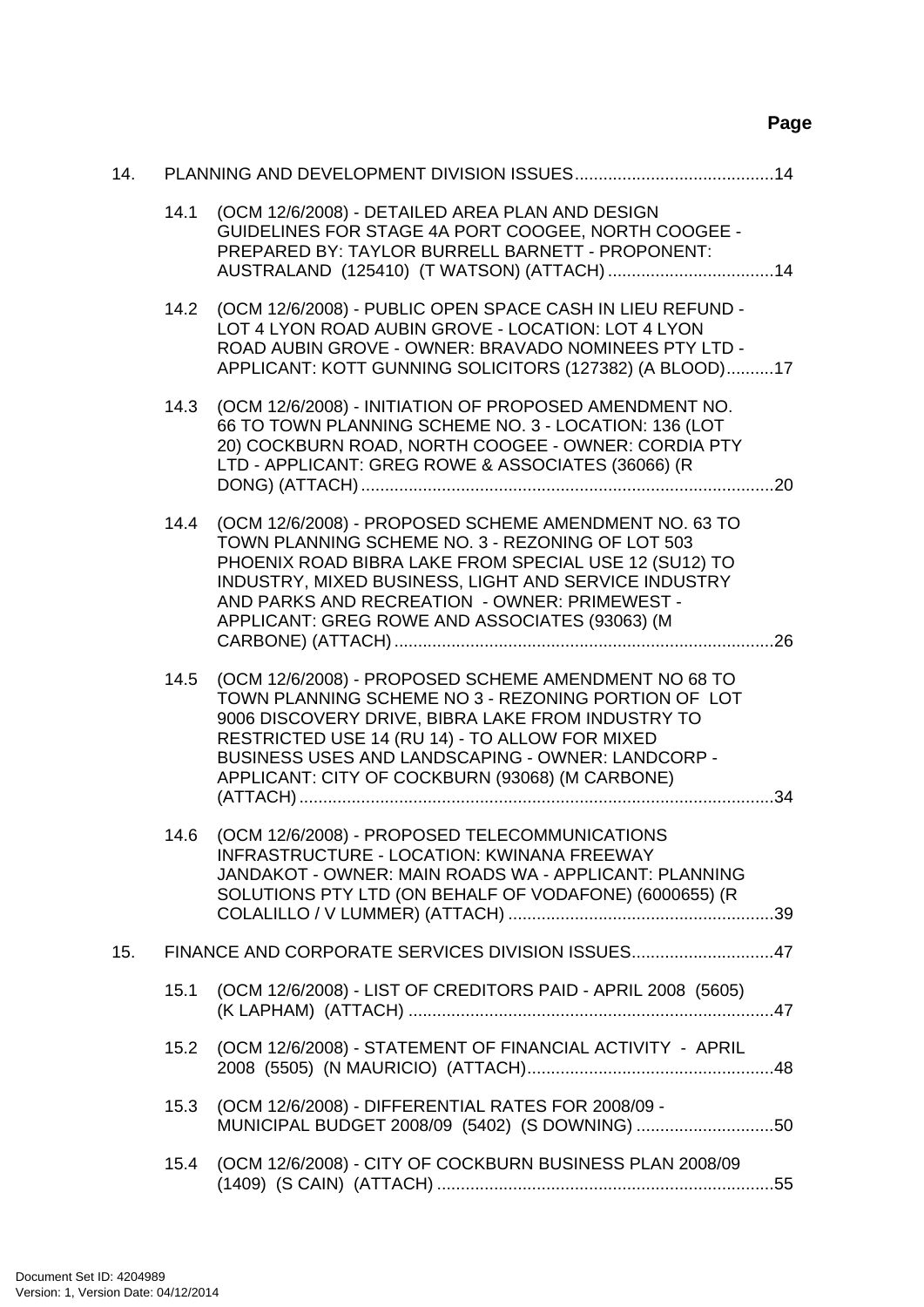# **Page**

|     | 15.5                                                         | (OCM 12/6/2008) - ADOPTION OF MUNICIPAL BUDGET 2008/09  |  |
|-----|--------------------------------------------------------------|---------------------------------------------------------|--|
| 16. |                                                              |                                                         |  |
| 17. |                                                              |                                                         |  |
|     | 17.1                                                         | (OCM 12/6/2008) - PROPOSED CALENDAR OF EVENTS FOR THE   |  |
|     |                                                              | 17.2 (OCM 12/6/2008) - INTERIM SENIORS CENTRE (8921) (J |  |
| 18. |                                                              |                                                         |  |
| 19. | MOTIONS OF WHICH PREVIOUS NOTICE HAS BEEN GIVEN              |                                                         |  |
| 20. | NOTICES OF MOTION GIVEN AT THE MEETING FOR CONSIDERATION     |                                                         |  |
| 21. | NEW BUSINESS OF AN URGENT NATURE INTRODUCED BY               |                                                         |  |
| 22. | MATTERS TO BE NOTED FOR INVESTIGATION, WITHOUT DEBATE70      |                                                         |  |
| 23. |                                                              |                                                         |  |
| 24. | (OCM 12/6/2008) - RESOLUTION OF COMPLIANCE (SECTION 3.18(3), |                                                         |  |
| 25. |                                                              |                                                         |  |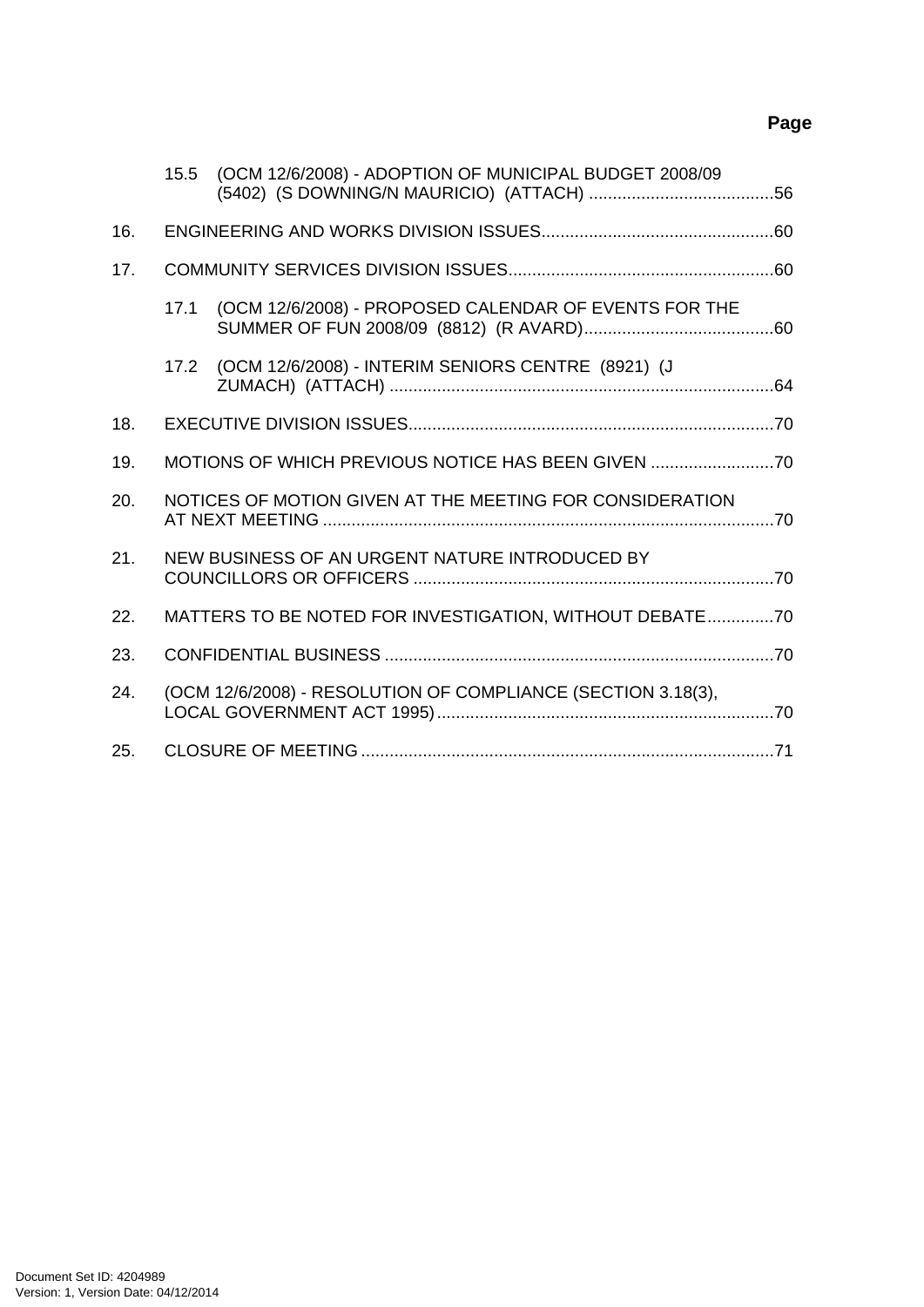# **CITY OF COCKBURN**

# <span id="page-4-0"></span>**AGENDA TO BE PRESENTED TO THE ORDINARY COUNCIL MEETING TO BE HELD ON THURSDAY, 12 JUNE 2008 AT 7:00 PM**

# **1. DECLARATION OF MEETING**

# **2. APPOINTMENT OF PRESIDING MEMBER (If required)**

## **3. DISCLAIMER (To be read aloud by Presiding Member)**

Members of the public, who attend Council Meetings, should not act immediately on anything they hear at the Meetings, without first seeking clarification of Council's position. Persons are advised to wait for written advice from the Council prior to taking action on any matter that they may have before Council.

## **4. ACKNOWLEDGEMENT OF RECEIPT OF WRITTEN DECLARATIONS OF FINANCIAL INTERESTS AND CONFLICT OF INTEREST (by Presiding Member)**

# **5. APOLOGIES AND LEAVE OF ABSENCE**

# **6. ACTION TAKEN ON PREVIOUS PUBLIC QUESTIONS TAKEN ON NOTICE**  Nil

**7. PUBLIC QUESTION TIME**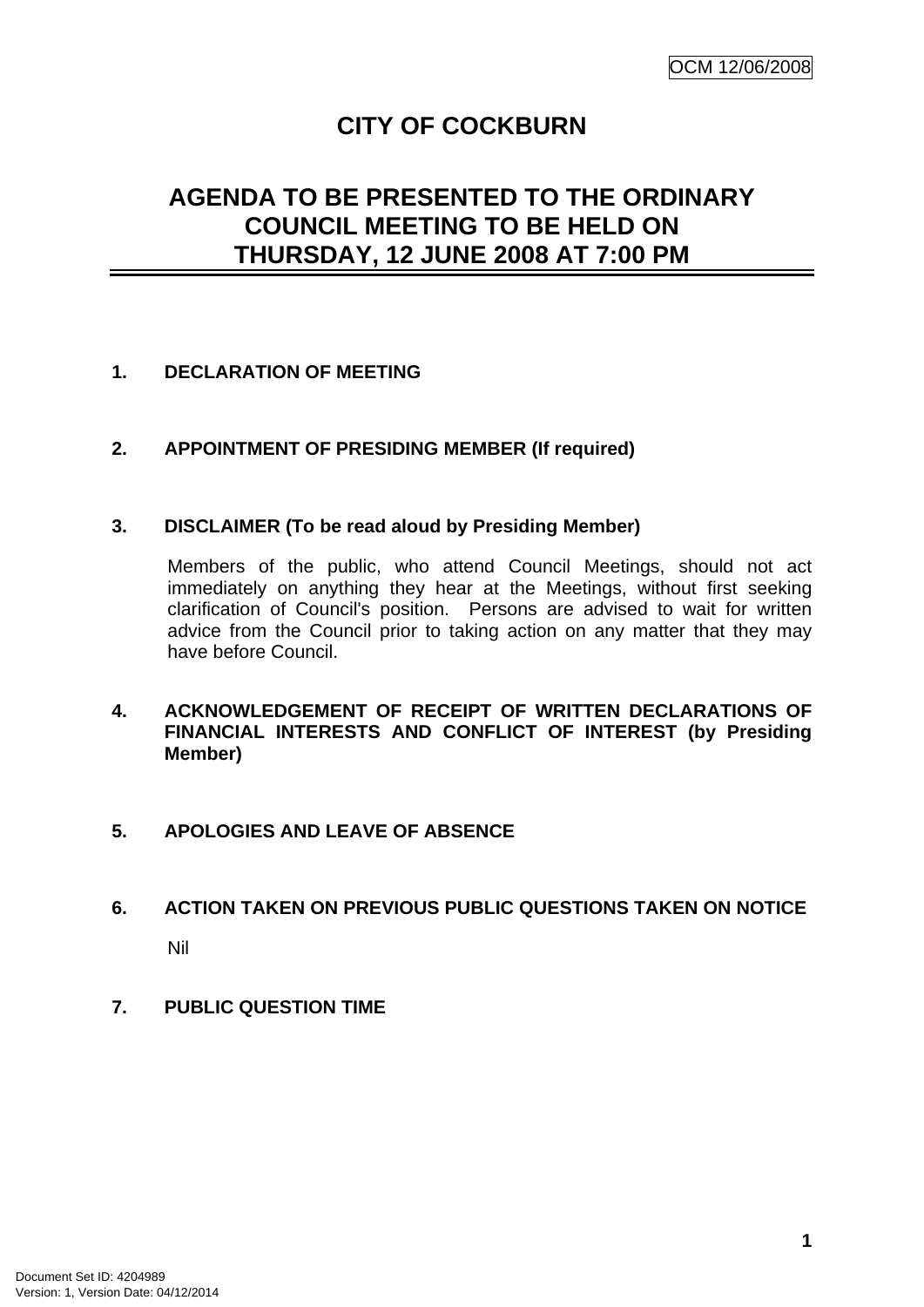# <span id="page-5-0"></span>**8. CONFIRMATION OF MINUTES**

## **8.1 (OCM 12/6/2008) - ORDINARY COUNCIL MEETING - 08/05/2008**

#### **RECOMMENDATION**

That the Minutes of the Ordinary Council Meeting held on Thursday, 8 May 2008, be adopted as a true and accurate record.

**COUNCIL DECISION**

# **9. WRITTEN REQUESTS FOR LEAVE OF ABSENCE**

## **10. DEPUTATIONS AND PETITIONS**

**11. BUSINESS LEFT OVER FROM THE PREVIOUS MEETING (If adjourned)**  Nil

## **12. DECLARATION OF COUNCILLORS WHO HAVE NOT GIVEN DUE CONSIDERATION TO MATTERS IN THE BUSINESS PAPER**

## **13. COUNCIL MATTERS**

**13.1 (OCM 12/6/2008) - ELECTION OF DELEGATE TO WESTERN AUSTRALIAN LOCAL GOVERNMENT ASSOCIATION - SOUTH METROPOLITAN ZONE (1054) (S CAIN)** 

# **RECOMMENDATION**

That Council:

- (1) appoints Clr \_\_\_\_\_\_\_\_\_\_\_\_\_ as a delegate for a vacant position on WALGA's South Metropolitan Zone; and
- (2) in the absence of any of the three voting delegates to a Zone meeting, deputises the Chief Executive Officer to act as a voting delegate for that meeting.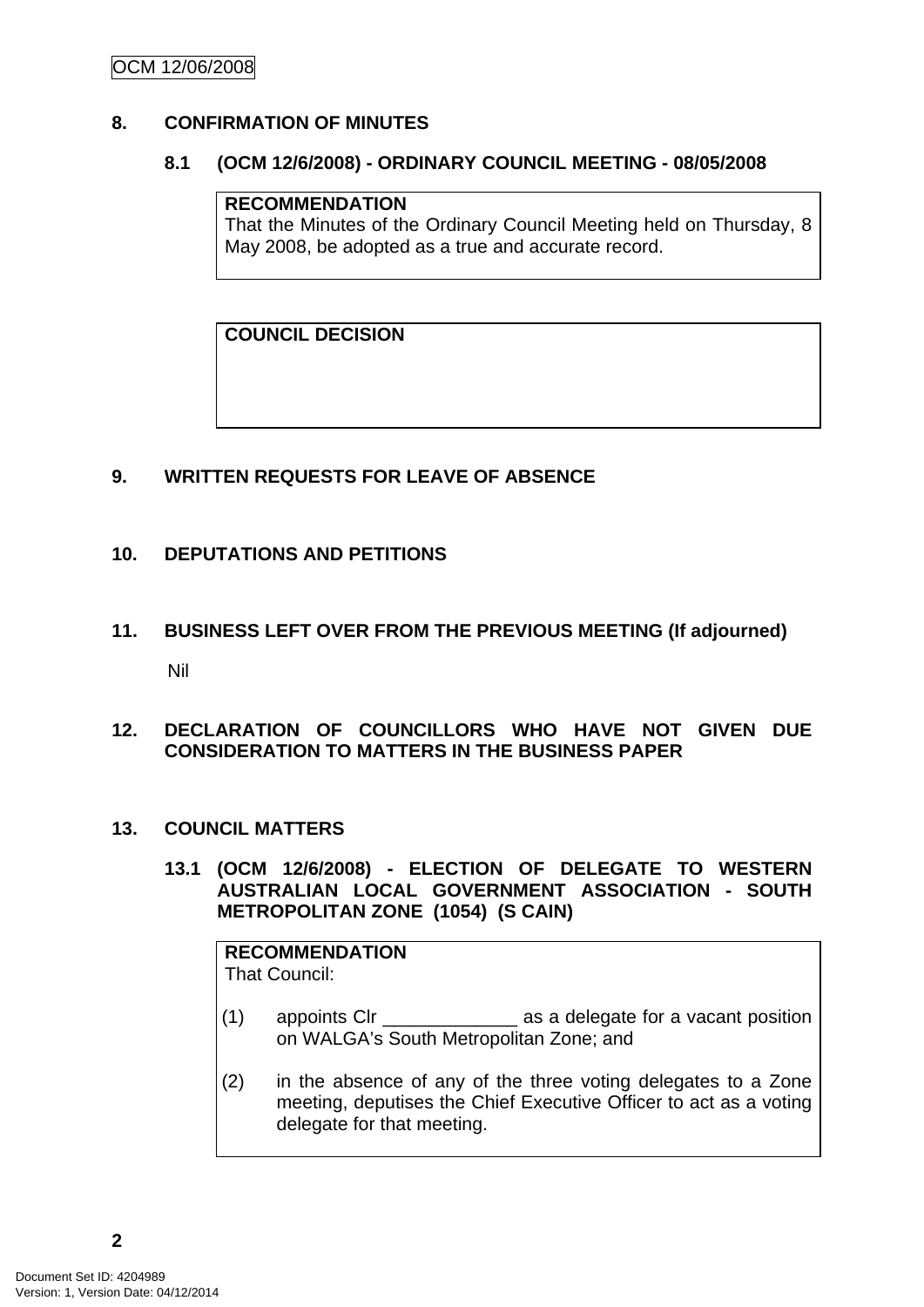## **COUNCIL DECISION**

# **Background**

The City is allocated three delegate positions on the West Australian Local Government's (WALGA's) South Metropolitan Zone. At the Ordinary Council Meeting of 10 May 2005, Council elected Mayor Stephen Lee, Councillor Richard Graham and Councillor Sue Limbert as its delegates. There was no need for Council to reconsider its Zone delegates following the May 2007 elections, as each of the three delegates still had unexpired terms as Elected Members.

#### **Submission**

Councillor Graham has advised that he would like another Elected Member to take his place on the Zone, as an opportunity for others to gain experience in working with the WALGA executive.

#### **Report**

Across the State, WALGA has 18 Zones each of which elect three delegates to the State Council. The South Metropolitan Zone consists of the Cities of Cockburn, Fremantle, Melville and Rockingham, and Towns of East Fremantle and Kwinana. Each Council is allocated three voting delegate positions, with the Municipality's CEO also attending as a non-voting delegate. The South West Group is also represented at the Zone, with the Director of the Group also attending as a non-voting delegate.

Following the advice from Councillor Graham, the CEO contacted all Elected Members about the vacancy. Councillor's Attrill and Reeve-Fowkes have both indicated their interest in being appointed to this position.

In some circumstances, Council's have appointed their CEO's as voting delegates, usually as a deputised role in order to retain the Municipalities voting numbers. This provision is being recommended to ensure the City retains its representation on the Zone in such circumstances.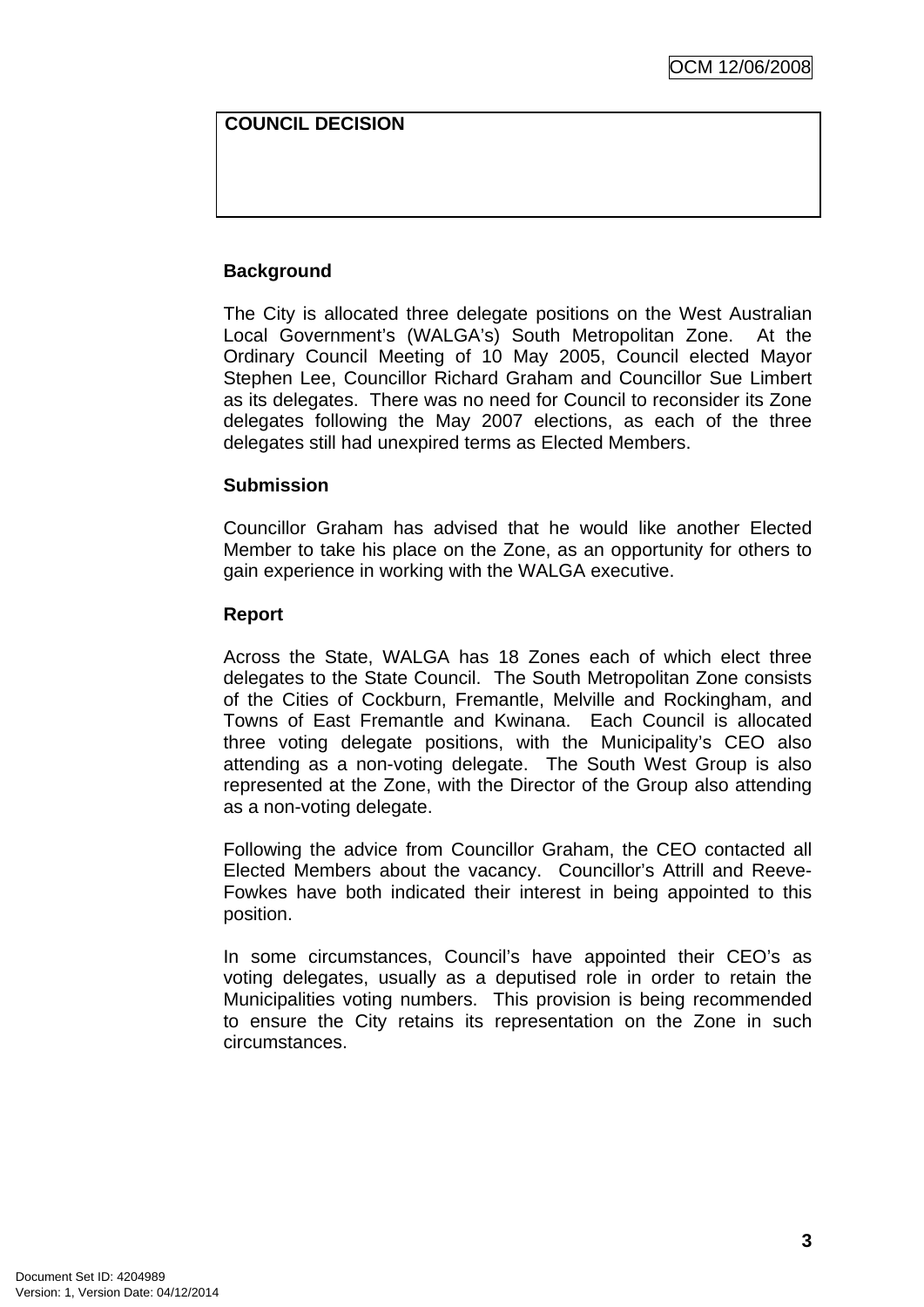# <span id="page-7-0"></span>**Strategic Plan/Policy Implications**

# **Governance Excellence**

• To conduct Council business in open public forums and to manage Council affairs by employing publicly accountable practices.

# **Budget/Financial Implications**

N/A

# **Legal Implications**

N/A

# **Community Consultation**

N/A

# **Attachment(s)**

N/A

# **Advice to Proponent(s)/Submissioners**

Councillors Attrill and Reeve-Fowkes have been advised that this matter will be put to the June 2008 OCM.

# **Implications of Section 3.18(3) Local Government Act, 1995**

N/A

# **13.2 (OCM 12/6/2008) - SUBMISSION ON SYSTEMIC SUSTAINABILITY STUDY DRAFT REPORT (1054) (S CAIN) (ATTACH) Item 13.2**

# **RECOMMENDATION**

That Council:

- (1) advise the Western Australian Local Government Association (WALGA) of its strong support for industry lead reform of the Local Government sector in this State;
- (2) recognise that the concept of regional service delivery is likely to be the best model for achieving greater efficiency within the sector, but that the regional model adopted may differ across regions and should include the option for corporate structures, or other partnering arrangements that do not require creation of Regional Councils;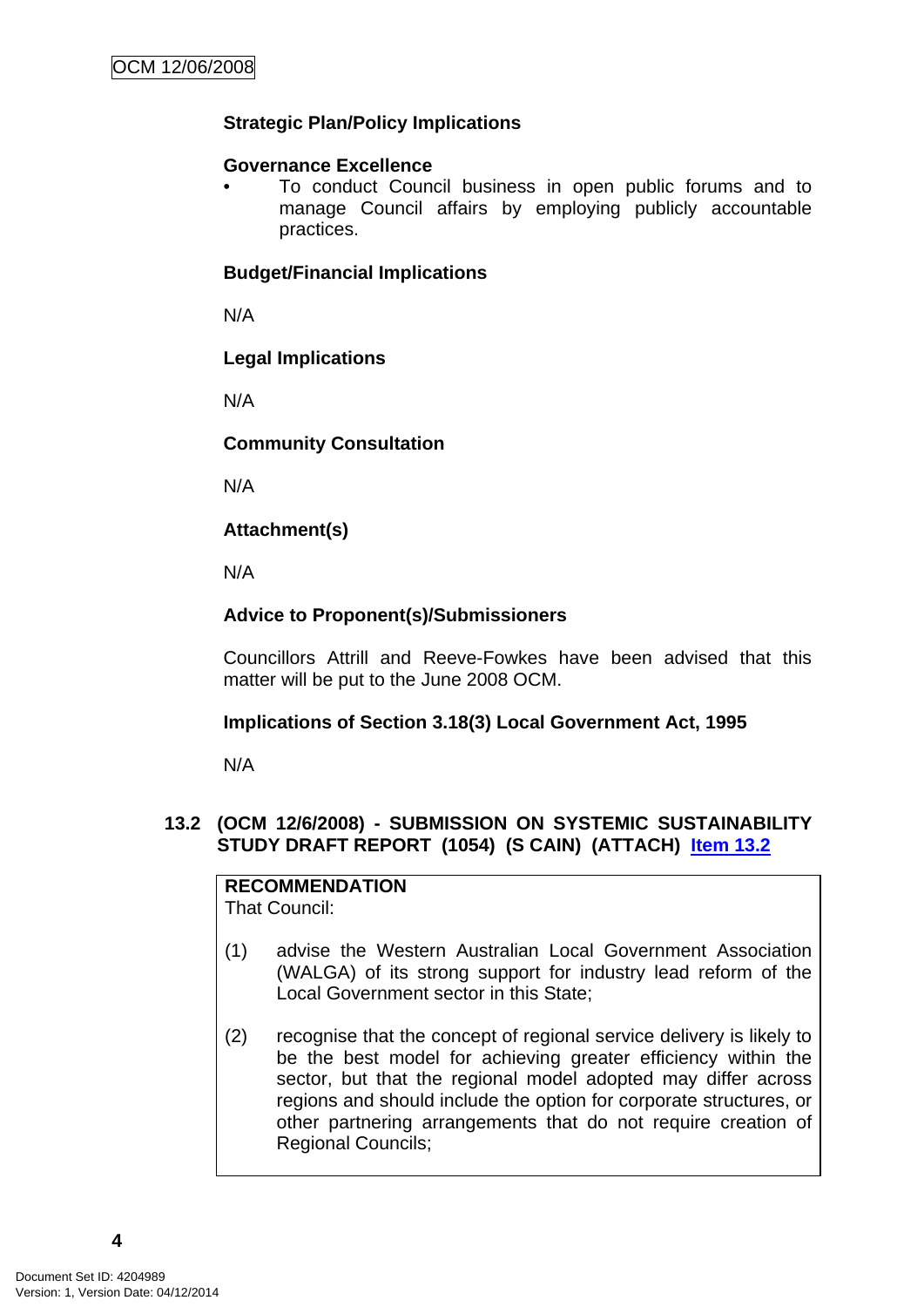- (3) participate through the South Metropolitan Regional Zone and the South West Group in ongoing dialogue and review of the recommendations contained within the WALGA report 'The Journey: Sustainability into the Future'; and
- (4) forward the City's submission to WALGA in response to the draft report.

# **COUNCIL DECISION**

# **Background**

In early 2005 the West Australian Local Government Association (WALGA) State Council agreed to lead a major review of the future sustainability of the Local Government sector. Under the banner of 'Systemic Sustainability' a panel of experts was formed to conduct a high level overview of the sector's economic, social and community capacity building roles and capabilities. The initial report of the panel contained 41 recommendations and was referred to the State Council for further action.

The Council resolved to investigate these in more detail and it formed a Taskforce to oversee this, under the banner of the 'Systemic Sustainability Study' (SSS). Five working groups, consisting of Councillors and senior Local Government managers from across the State (including the City's CEO and Director, Engineering and Works), addressed the themes below:

- Leadership for change
- Finance
- Revenue
- **Services**
- **Capability**

The results of the working group were finalised in January 2008 and in February WALGA publicly launched a draft SSS 10 Year Industry Plan. The report is now the subject of a public consultation period, which ends mid June. To promote the outcomes of the report, WALGA has arranged presentations to Councils, Zones and industry organisations. A presentation was given to the Southern Metropolitan Zone, to which the City of Cockburn belongs, on 26 March 2008 at the City of Melville. A copy of the full WALGA report, which can be found at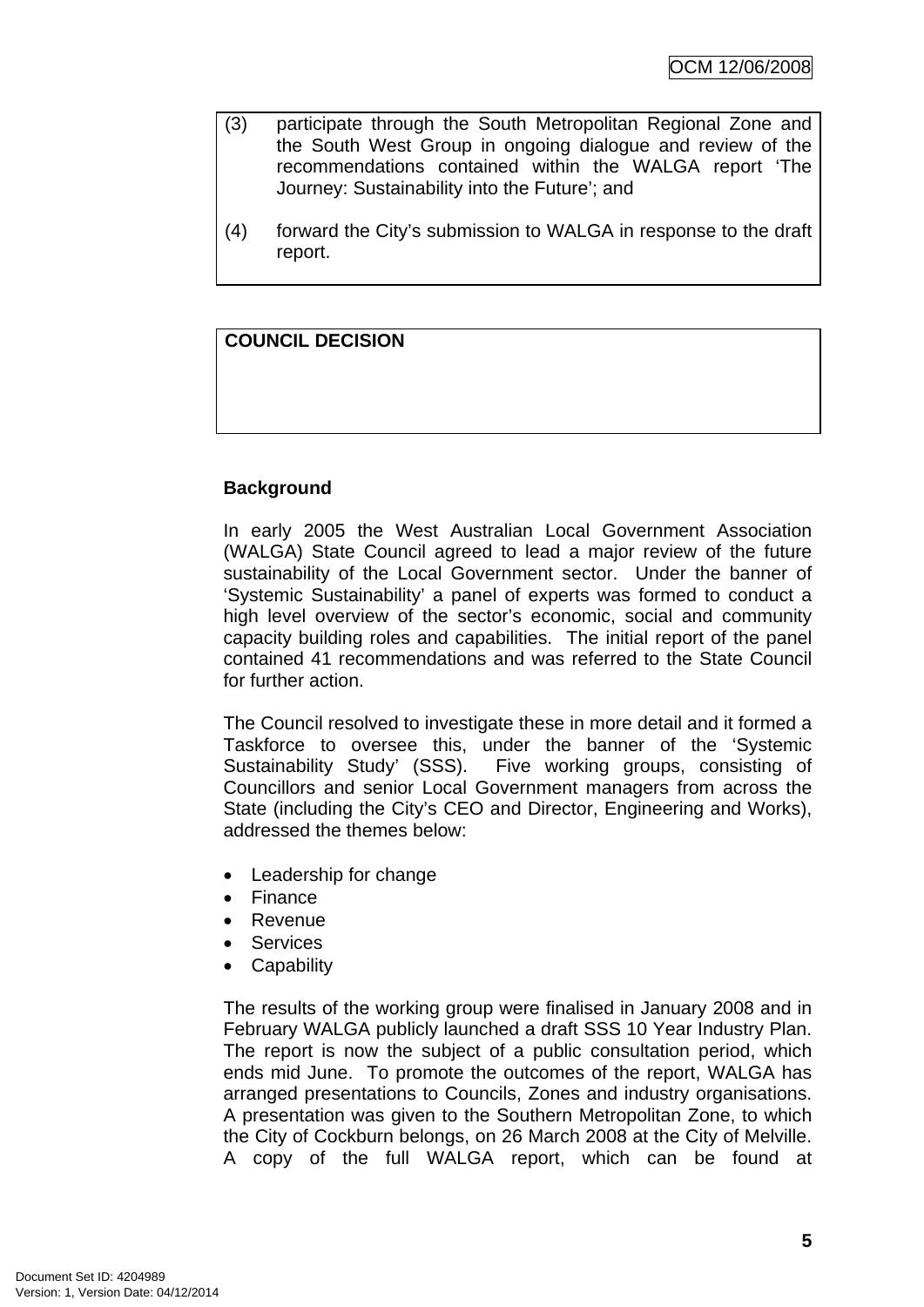www.walga.asn.au, was also made available for Elected Members to review.

#### **Submission**

N/A

#### **Report**

The SSS Plan, entitled *The Journey: Sustainability into the Future*, seeks to promote a new vision for West Australian Local Government. At the heart of this vision is a recognition that the sector needs to initiate industry-wide reform on a voluntary basis, or face the prospect that the State Government will mandate this. The report also recognises that there are significant challenges facing the sector and that a proactive approach to resolving these is required.

The vision being promoted is that:

"*Local Government will implement and maintain a governance model that integrates effective service delivery (on a regional basis) with appropriate political representation (on a local basis)".* 

It recommends that the Regional areas be based on current WALGA Zone boundaries.

The report also recommends a number of innovations for the industry:

- Enhanced capacity for Local Governments to create trading entities
- Adoption of best practice models for rate setting
- New best practice for setting of development charges
- Increased use of prudentially managed debt
- Creation of a Local Government Independent Assistance Commission to support and advise
- Sector-wide adoption of long term (10 year) financial and service plans
- Increased transparency by annual reporting on achievements
- Markedly improved standards of infrastructure and asset management

The proposed Regional model would see Councils sharing resources and infrastructure. In establishing such entities it is expected that some 'front end' services; such as planning, road maintenance, community services, etc and many 'back end' functions; such as accounting, rates, and information technology, could be undertaken by a Regional Council. Governance would be undertaken both locally and regionally, but by fewer Councillors.

Submissions from Partner Organisations. The City is a member of a number of interest groups that are making submissions on the plan.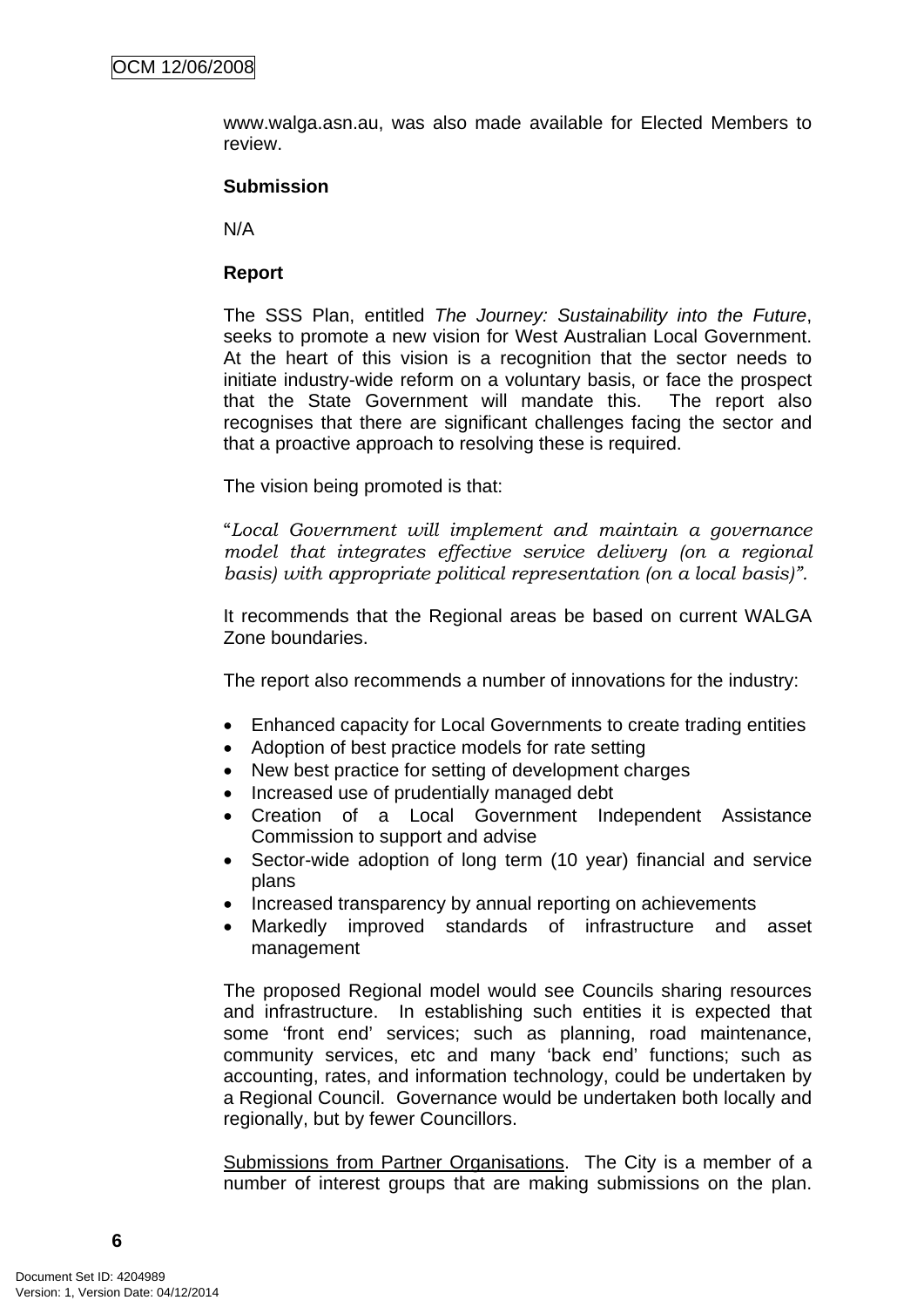The South West Group (SWG) has a draft report, copy attached, which will be considered at its next meeting to be held on 9 June 2008.

A key issue for the SWG is the potential structure of a local 'regional' council. While supporting the Zone as the logical starting place for this, consideration has to be given to the implications for other governance structures. The City is already a member of the Southern Metropolitan Regional Council (SMRC), which has the SW Zone members and the City of Canning as its members. The SMRC's mandate is narrowly focussed on the provision of regional waste management services. For a variety of reasons, it is probably not the best vehicle to use for an expansion of services.

Similarly the SWG is a voluntary organisation and has no formal status to propel it to act as a regional council. Key issues that the City of Cockburn would have to consider in moving to become part of another regional authority are:

- How would this improve service delivery?
- Can this reduce cost or improve access to services?
- Would this simply improve the viability of other Local Governments, without assisting the City, which would otherwise have to consider amalgamation as an alternative?

While it is not possible to answer these questions at this stage, the absence of an answer should not preclude the City from considering regionalisation. Both the waste management provided to the City by the SMRC and the collaborative Community Security Service provided in conjunction with the City of Melville, are good examples of the benefit of regional service delivery. But there may be other models, such as joint venture between Councils, which might equally deliver efficiencies. Officers from the City are currently considering how we might create a shared services bureau for information services, on some form of partnership basis. Such an arrangement is intended to reduce infrastructure costs and create greater systems redundancy in the event of an emergency.

While the City should fully participate in any review of a regional structure so as to ascertain answers to the questions posed above, it should also consider that establishing another Regional Council may not necessarily be the only way of achieving regionalisation.

At officer level, the CEO is also a member of the Outer Metropolitan Growth Councils Policy Forum (OMGCPF). This group comprises the CEOs from all of the 'high' growth metropolitan Councils and it has been very effective in generating improvements within the Local Government sector. The Electronic Lodgement System (ELS) for building applications and draft Development Contributions for Community Infrastructure levy are both examples of projects that have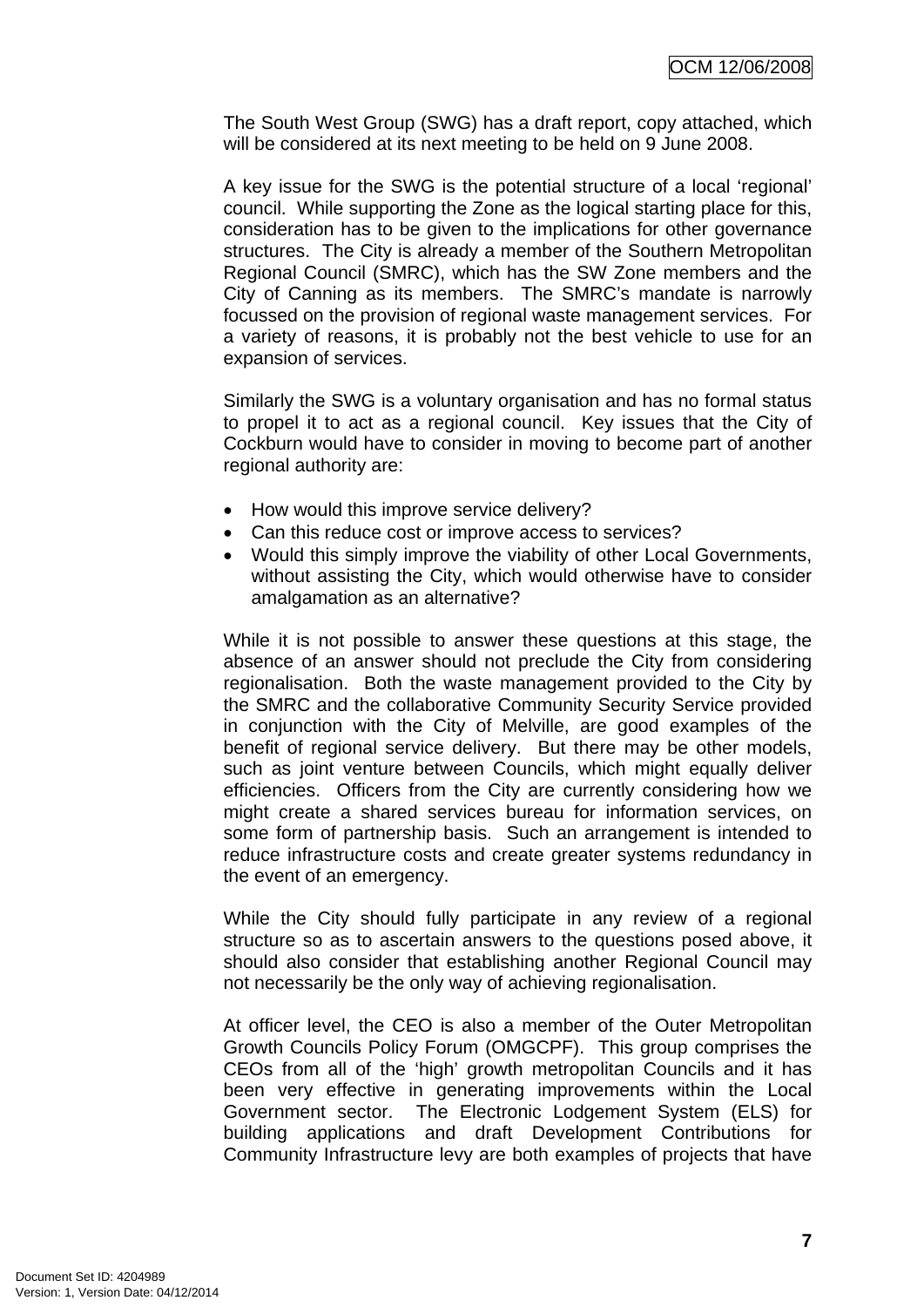been initiated by this group. A copy of the submission from the group has also been included for information.

The OMGCPF's approach has been to strongly support industry reform. In making its submission it sees that a proactive and positive approach is required, lest the inability to achieve common ground causes the whole process to grind to a halt. The group believes that the sector has no more than the next term of a new State Government to demonstrate it is capable of self regulated reform, or the State will simply mandate change.

It is worth remembering that wholesale Local Government structural reform has now occurred in all States, less Western Australia. The most recent example is in Queensland where the former Beattie Government initiated unilateral reform, reducing the number of Local Governments from 157 to 73. This reform was executed without consultation, either to the sector or public.

The covering letter to the OMGCPF's submission has been attached to demonstrate a collaborative view is possible, while acknowledging that the group's members do have differing opinions on different recommendations. One of the key features of this group is that, with the exception of the Towns of Kwinana and Serpentine Jarrahdale, each of the Council's represented is relatively large in size; ie has around 80,000 or more residents. Whereas many of the nonmetropolitan Local Governments across the State are considerably smaller. Such small entities must still consider that regionalisation will not necessarily make them sustainable and that amalgamation may be the better approach for them.

City of Cockburn Submission: The attached submission looks at each of the recommendations from an entirely local perspective. While much of the report has been supported; ie 45 of the 61 recommendations, a further 13 recommendations are partially support and only 3 recommendations are not supported. As the details of these are contained in the attachment, they are not individually recorded here.

The three recommendations that are not supported (ie Recommendations 18, 22 and 33) relate to the proposed establishment of a Local Government Finance Authority (LGFA) and Local Government Independent Assistance Commission (LGIAC). While acknowledging that aspects of this concept have merit, it could also lead to the creation of additional layers of bureaucracy. The report does not address how the roles of the WA Grants Commission, Local Govt Advisory Board, LGFA, LGIAC and functions of WALGA and the DLG&RD in the overall management and regulation of Local Government, could be integrated to facilitate better and simpler industry governance.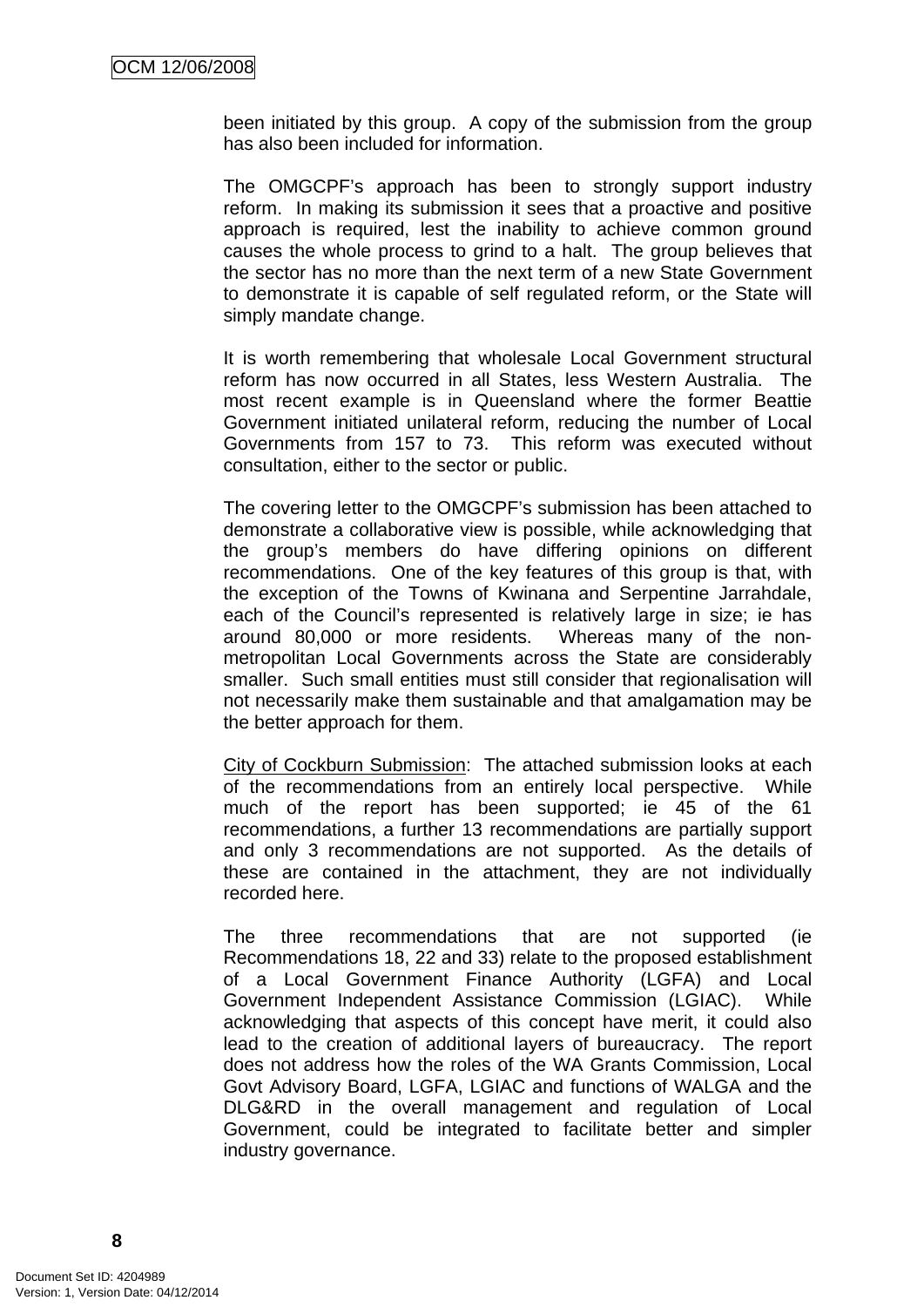It is noteworthy that the Minister for Local Government and Regional Development, Ljilijanna Ravlich MLC, has publicly supported the overall tenor of the plan and the majority of its recommendations. However, a key feature of WALGA's submission (recommendation 61), was a bid for \$30M from the State Government in order to progress the regional model. The FY 2008/09 budget, announced on Thursday 8 May 2008, contained no such allocation. Ultimately, without significant financial support from the State it is doubtful whether real reform across the whole of the sector will be possible.

# **Strategic Plan/Policy Implications**

# **Governance Excellence**

To provide effective monitoring and regulatory services that administer relevant legislation and local laws in a fair and impartial way.

# **Budget/Financial Implications**

There are no known implications at this time.

# **Legal Implications**

N/A

# **Community Consultation**

N/A

# **Attachment(s)**

- (1) Draft submission from the South West Group
- (2) Draft covering letter to submission from the OMGCPF
- (3) Draft City of Cockburn submission

# **Advice to Proponent(s)/Submissioners**

N/A

# **Implications of Section 3.18(3) Local Government Act, 1995**

N/A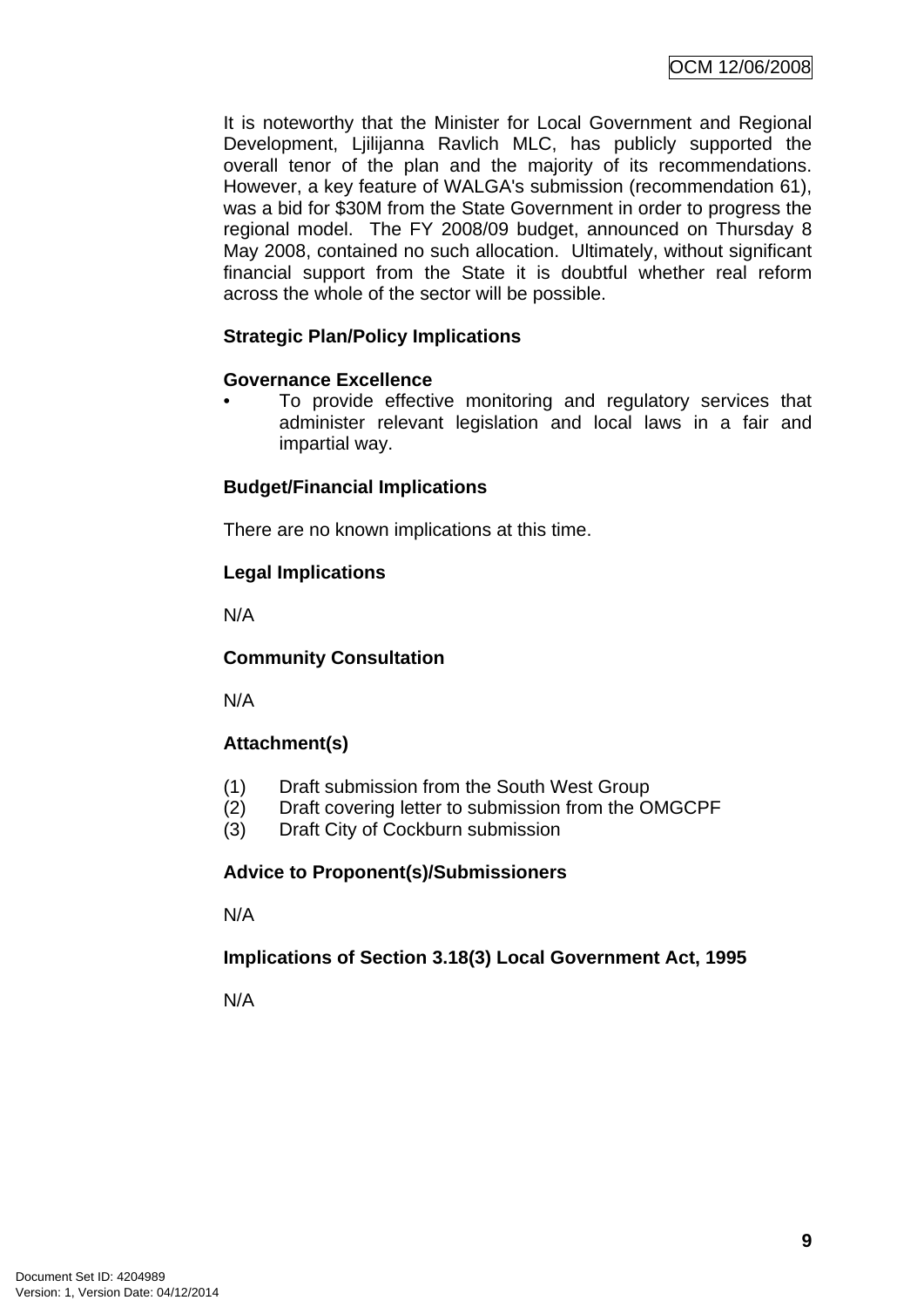# <span id="page-13-0"></span>**13.3 (OCM 12/6/2008) - FINAL ADOPTION OF THE PLAN FOR THE DISTRICT 2008 - 2018 (1029) (S CAIN) (ATTACH)Item\_13\_3**

# **RECOMMENDATION**

That Council adopt the amended draft Plan for the District 2008 –2018, as attached to the Agenda, as its approved 'Plan for the Future' for the period 2008 – 2018.

# **COUNCIL DECISION**

# **Background**

At the April 2008 Ordinary Council Meeting, Council resolved to:

- (*1) adopt the draft Plan for the District 2008 –2018;*
- *(2) initiate a public consultation process over the next six weeks, to include a briefing to community representatives through the Community Development Strategy forum;.*
- *(3) make the draft available via the City's website and initiates other means of communicating the draft plan; and*
- *(4) following consultation bring the Plan back to Council for its final consideration at the June Ordinary Council Meeting.*
- *(5) examine the possibility of bringing the golf course project forward by 12 months, with concept design design to commence in 2008/09.*

## **Submission**

At the close of the consultation period two public submissions on the Plan were received. Additionally, Council resolved at its May 2008 Ordinary Council Meeting to amend the timeframe for the development of the Hammond Road Regional Sports Centre development. Staff have also sought some additional amendments to the plan. A report on these modifications is detailed below, with recommended changes being incorporated into an updated version of the Plan.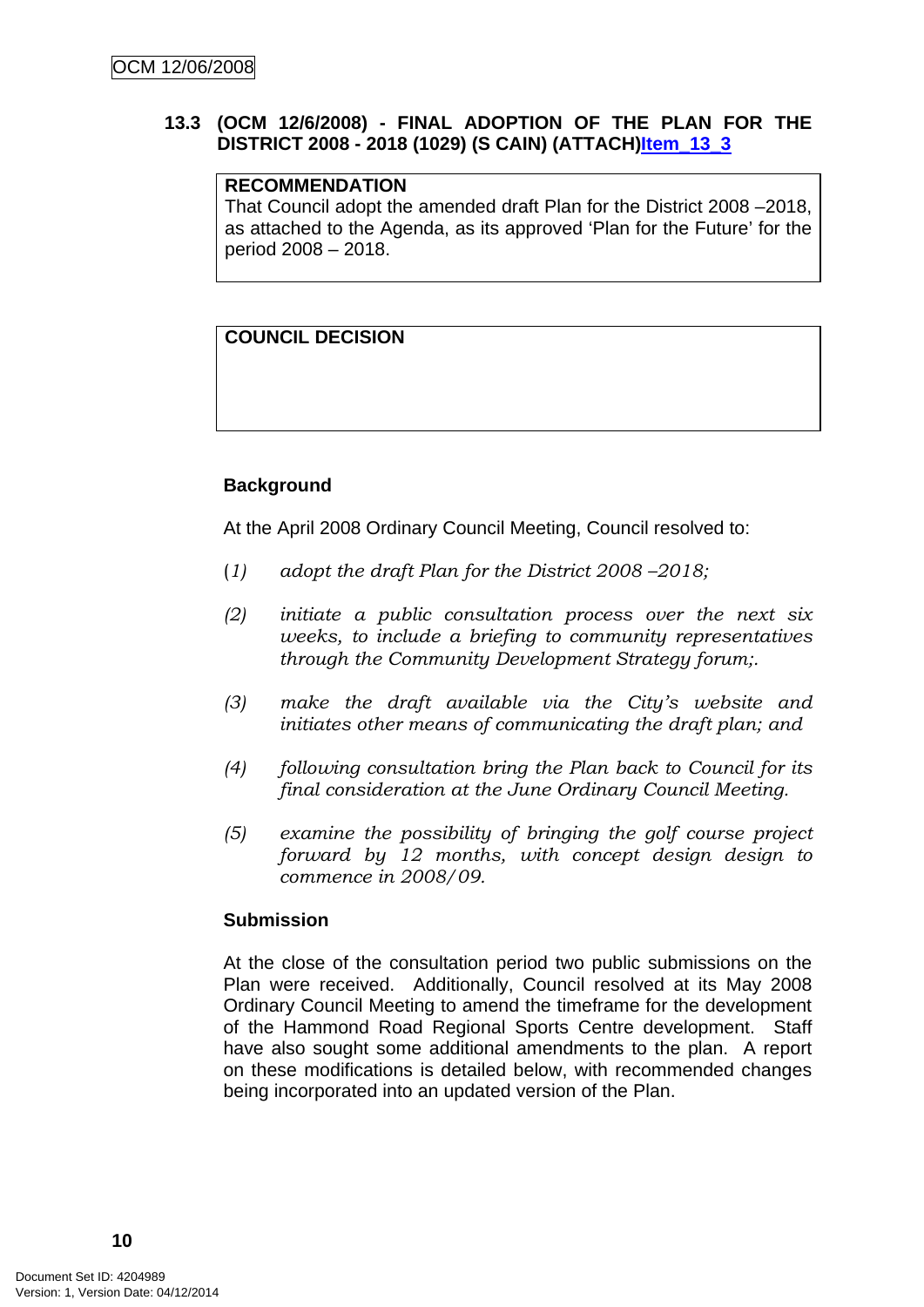# **Report**

The Plan for the District is a detailed ten-year program for infrastructure development, services expansion (including future staffing requirements) and financing management plan. Since it was adopted for public comment in April 2008 it has been displayed on the City's website, in libraries and copies provided to community groups.

Consultation Program. The Plan was formally presented to community leaders at the Community Development Strategy forum on 15 May 2008. Copies of the plan had previously been distributed to community groups in order to promote discussion of the Plan prior to the presentation. The feedback from the participants was good, with only Mr Daryl Smith subsequently responding, providing some clarifying points on the development of the proposed Surf Life Saving Club.

Advertising. The Plan was advertised in the Cockburn Herald on 18 April and in the Cockburn Gazette on 15 April. Following the April Council meeting there have also been several articles in the local newspapers on projects detailed in the Plan.

A copy of the Plan and more detailed copies of some of the drawings were placed on to the City of Cockburn Website on 4 April 2008. The May edition of the Cockburn Soundings also had reference to it, as well as the *e-newsletters* issued on 14 and 30 April 2008.

Submissions. As at 30 May 2008, being the closing date for submissions, two public submissions were received. Commentary on these and recommended modifications to the Plan are detailed below:

- The submission from Mr Daryl Smith resulted in some minor changes to the text associated with the SLLC project.
- A submission was received from Mr Kevin Bovill that primarily dealt with concerns regarding the development of public open space (POS). Of the four matters raised by Mr Bovill, only the development of the Cockburn Central Heritage Park was listed as a project in the Plan. While his recommendation for an expansion of this area is not supported, bringing forward the timing of the development of a concept plan for the area is supported and has been included in the updated Plan. It is the opinion of staff that the other three matters contained in the submission are more environmental or planning issues, not directly related to the infrastructure theme of the Plan. A copy of the City's response to Mr Bovill on his submission is attached.

Other Proposed Modifications. There are several changes proposed by staff to the draft plan. Details of these and recommendations on each are shown below: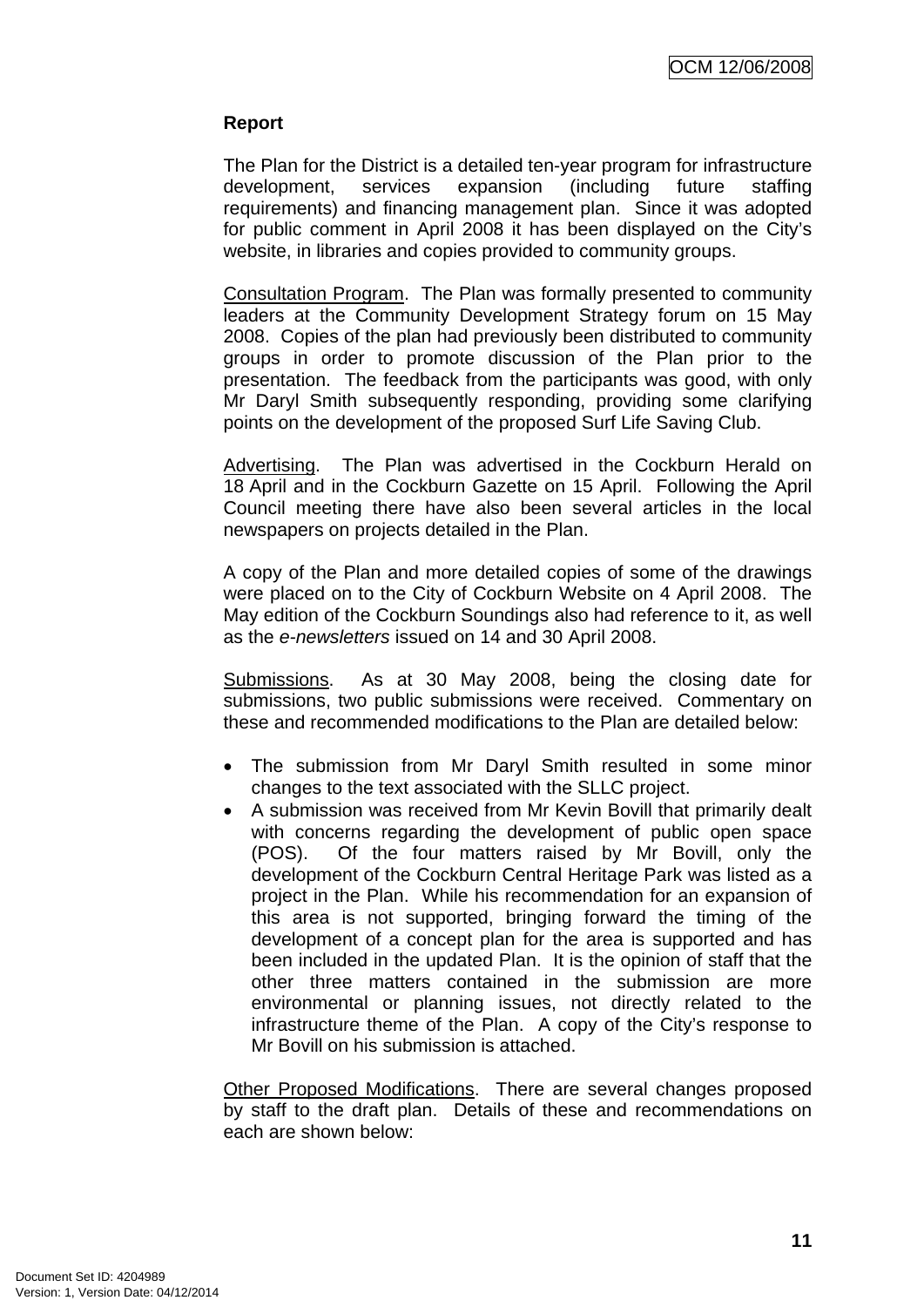- Golf Course. For the golf course to proceed three elements are necessary; the Department of Planning and Infrastructure (DPI) needs to agree to the land being used for an active recreation reserve, the Department of Water (DOW) needs to agree to the use of water from the Port Coogee groundwater interception system being allocated for this purpose in perpetuity, and a business plan would need to be adopted by Council. The latter requirement is the least problematic, as the project will either be financially viable or not. The other two are more difficult to finalise. Preliminary discussions have been held with DPI; however, the issue of land use within the adjacent precinct, which is currently impacted by the Watson's odour buffer, complicates this matter. Any changes to the land use in this area will have an impact on planning, traffic engineering and environmental management and these need to be fully understood before Council can proceed. The issue of water supply is critical to the overall viability of the golf course and much still needs to be done before this matter is resolved. Current approval to extract water from the groundwater interception system, is restricted to re-injection and irrigation of 8ha of POS only. The licence is for a 2 year period and no commitments have yet been given for long-term supply. These issues will have some impact over the longevity of the supply and it is difficult to move forward with a golf course proposal until the outcomes are known. Resolving the various matters detailed above will not occur quickly. It is for this reason that it is not possible to bring this project forward.
- Regional Sports Centre (Hammond Road, Success). At the May 2008 Ordinary Council Meeting it was resolved to proceed with the earthworks for this project and amend the timeframe for the development of this facility, borrowing funds to complete it over two years rather than the proposed five year development. As such, the timetable now reflects this, as does the Financial Plan. The draft 2008/09 budget also contains provision for the first stage of works to proceed.
- North Coogee Foreshore Management Plan. A plan for redevelopment of the North Coogee foreshore was presented to Council on 12 April 2007. While the public advertising is completed, the DPI has requested additional data, including a review of the groyne extension, prior to making formal comment on it. The environmental remediation of the dunes has been pending the adoption of the plan, but has to commence shortly in conjunction with the development by Stockland. A plan (either modified or not) is likely to be presented to Council at the July 2008 Ordinary Council Meeting. Provision has been made for the City's financial contribution to the works on this project, which will be undertaken in several stages, pending the plan's formal adoption by Council.
- Employees. The Plan includes projections of the likely growth in employee numbers over the next decade. This information is used to support future budget submissions as well as plans for accommodation requirements. As a result of a recent strategy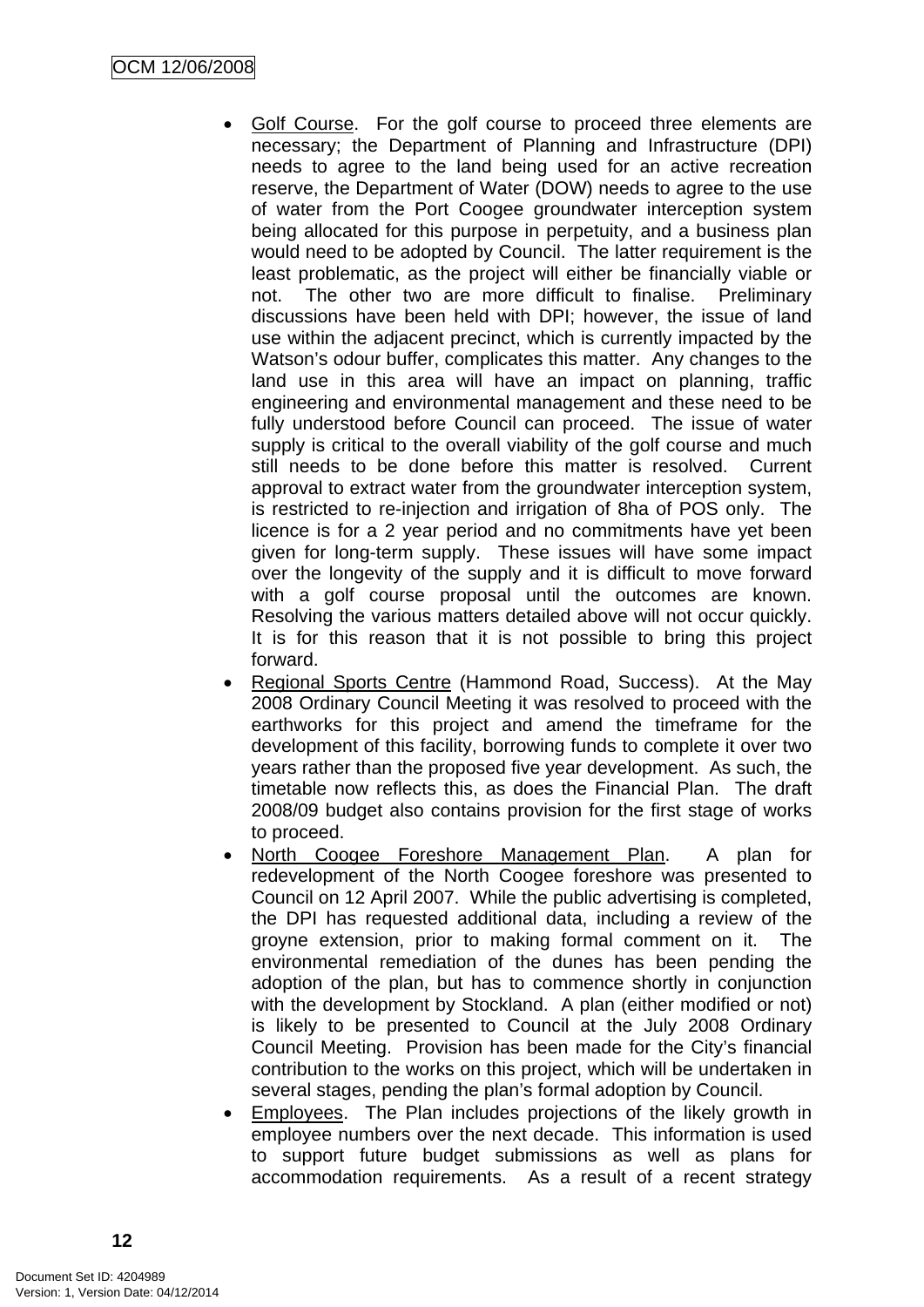mapping exercise undertaken by Senior Staff, there have been changes made to the forecasts in the draft.

Plan Adoption. An updated version of the Plan, incorporating the modifications detailed above, is attached to the Agenda. It is recommended that this version of the Plan be now formally adopted. The Local Government Act (1995) requires that the City adopt a Plan for the Future, with this to be reviewed every two years. The City's Plan for the District 2008 – 2018 meets the requirements of the Act. As this Plan focuses heavily on infrastructure development, a two yearly review will be important as construction costs are continuing to escalate at a rate faster than general inflation.

As with the current version of the Plan, several of the projects listed in it are currently out to tender, or going to tender. Others will be the subject of Council review as part of the 2008/09 Budget adoption process. It is again anticipated that, in light of normal community consultation, variations to the scope or timing of these projects will also occur prior to the next formal review of the Plan.

# **Strategic Plan/Policy Implications**

## **Demographic Planning**

• To ensure the planning of the City is based on an approach that has the potential to achieve high levels of convenience and prosperity for its citizens.

## **Budget/Financial Implications**

Each of the items contained in the Plan will be subject to separate budget submission, during the life span of the Plan.

## **Legal Implications**

N/A

## **Community Consultation**

There has been extensive advertising of the draft Plan via local newspapers, presentation to Regional Community Group and the document being displayed at the City's libraries and on its website.

## **Attachment(s)**

- (1) Copy of response to Mr Kevill Bovill on his submission.
- (2) Updated draft Plan for the District 2008 2018.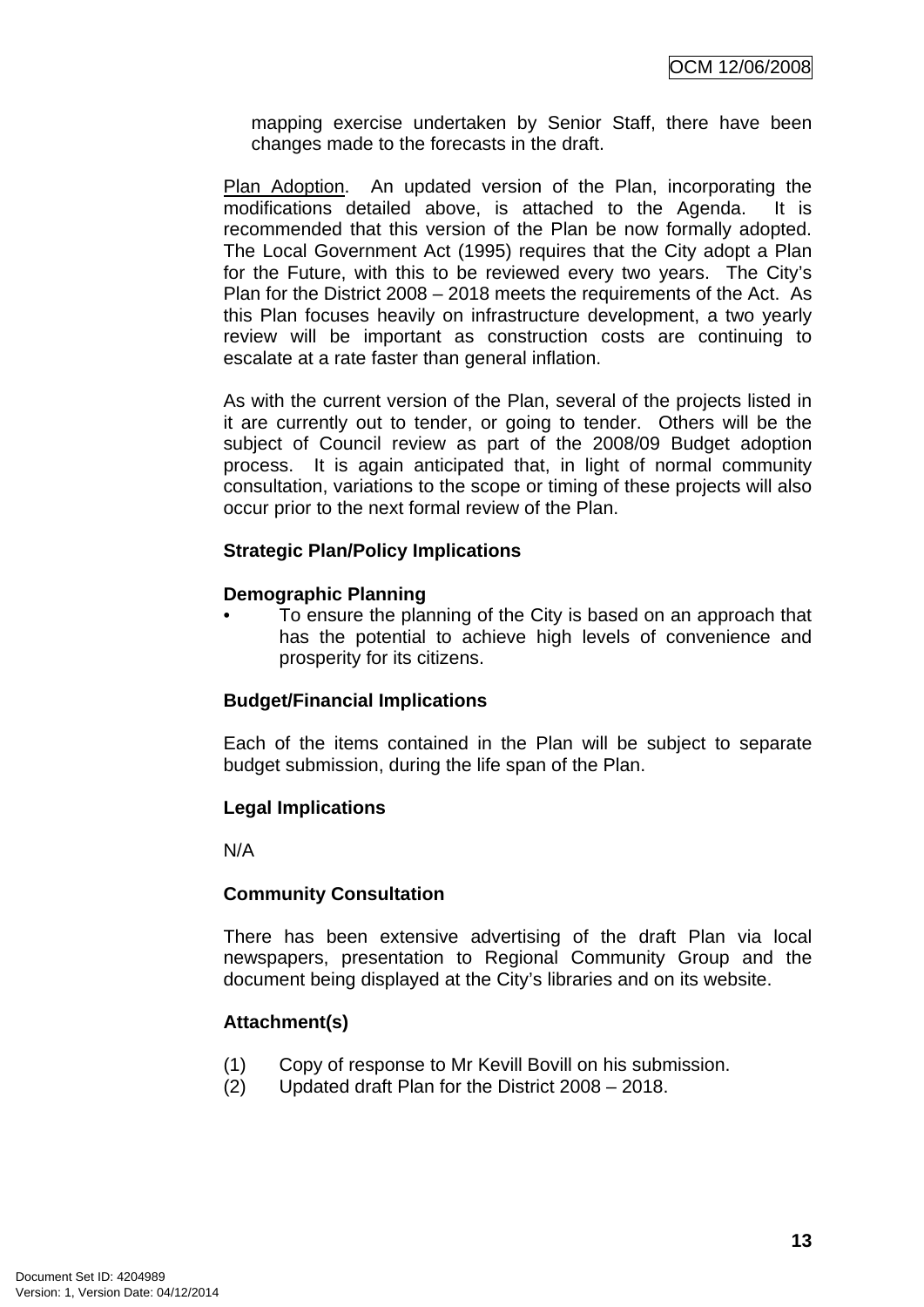## <span id="page-17-0"></span>**Advice to Proponent(s)/Submissioners**

Each of the submissioners has been advised that this matter is to be considered at the June 2008 Council meeting.

#### **Implications of Section 3.18(3) Local Government Act, 1995**

The Plan is being adopted as the City's 'Plan for the Future', required under s5.56 of The Local Government Act (1995).

## **14. PLANNING AND DEVELOPMENT DIVISION ISSUES**

### **14.1 (OCM 12/6/2008) - DETAILED AREA PLAN AND DESIGN GUIDELINES FOR STAGE 4A PORT COOGEE, NORTH COOGEE - PREPARED BY: TAYLOR BURRELL BARNETT - PROPONENT: AUSTRALAND (125410) (T WATSON) (ATTACH) Item 14.1**

**RECOMMENDATION** That Council:

- (1) approve the Detailed Area Plan and Design Guidelines presented for Stage 4A Port Coogee, North Coogee, prepared by Taylor Burrell Barnett for Australand, pursuant to the provisions contained under Clause 6.2.15 of the City of Cockburn Town Planning Scheme No. 3; and
- (2) advise the applicant accordingly.

# **COUNCIL DECISION**

## **Background**

The land covered by the subject Detailed Area Plan (DAP) and Design Guidelines is within the Port Coogee development area. Under the Structure Plan, the land represents Stage 4A. The land is identified for low density residential development (R25) and forms one of the 'Water Based Residential' precincts. The DAP and Guidelines provide development direction for 36 single residential lots within the stage, including 18 waterside lots on the southern side of the subdivision. The 18 lots forming the northern edge of the subdivision abut foreshore public open space.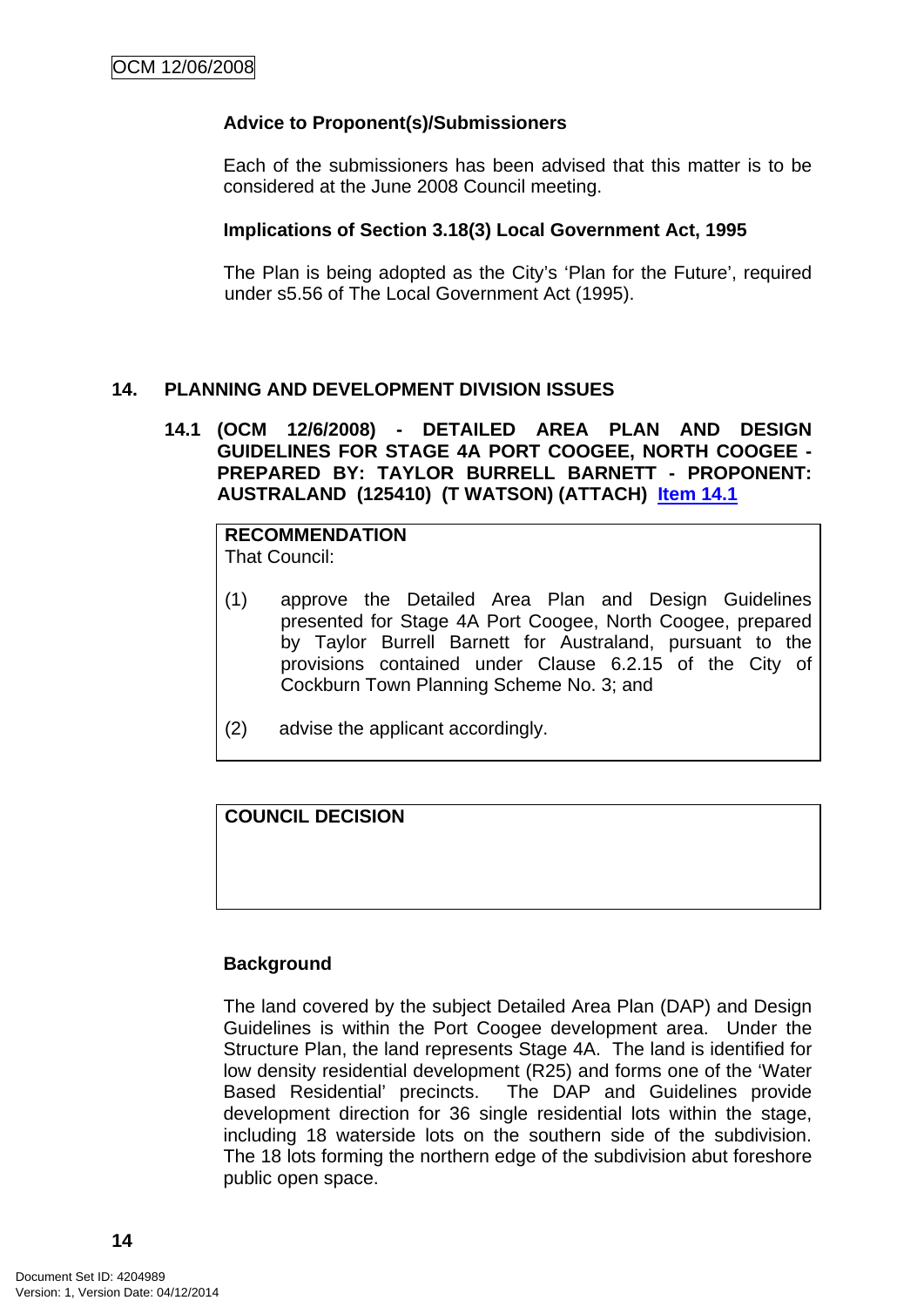Whilst the DAP is primarily aimed at guiding builtform outcomes on all lots, the guidelines deal with the control and development of jetties in the mooring envelopes of the waterside lots.

# **Submission**

# DAP

The attached DAP and Design Guidelines address amongst matters:

- Key elements to be considered in the design of dwellings.
- Dwelling setback requirements (front and rear), including the extent to which parapet walls can be erected on side boundaries.
- Dwelling levels and height relative to lot levels etc.
- Access and garage requirements.

Where the DAP does not refer to an alternate standard, the applicable standard/s are those prescribed in the Residential Planning Codes (R-Codes) and Town Planning Scheme No. 3 (where the R-Codes do not apply).

## **Report**

# DAP

The Stage 4A DAP provides location and site-specific planning information, to be considered in the design and development of the lots in question. The information is to be considered within the framework of the Structure Plan adopted by Council for Port Coogee, as well as the R-Codes and the City's Planning Scheme.

Presentation of the DAP to the City was by the planning consultant for Port Coogee. Subsequent to the initial submission of the document, considerable review and negotiation has taken place with the consultant and developer. In this regard, the Planning Services was particularly keen to ensure that all aspects of future development on the lots are satisfactorily covered in the document.

The DAP now includes details of what is possible, in terms of structures and fences, within the rear setback areas of respective lots. These considerations were identified as important given the very public 'face' the rear of the lots will present to both the Marina waterways and foreshore public open space. Particular attention was also paid to site and building levels.

The amended DAP is now considered comprehensive and complete in terms of content, and it is recommended that Council adopt the document.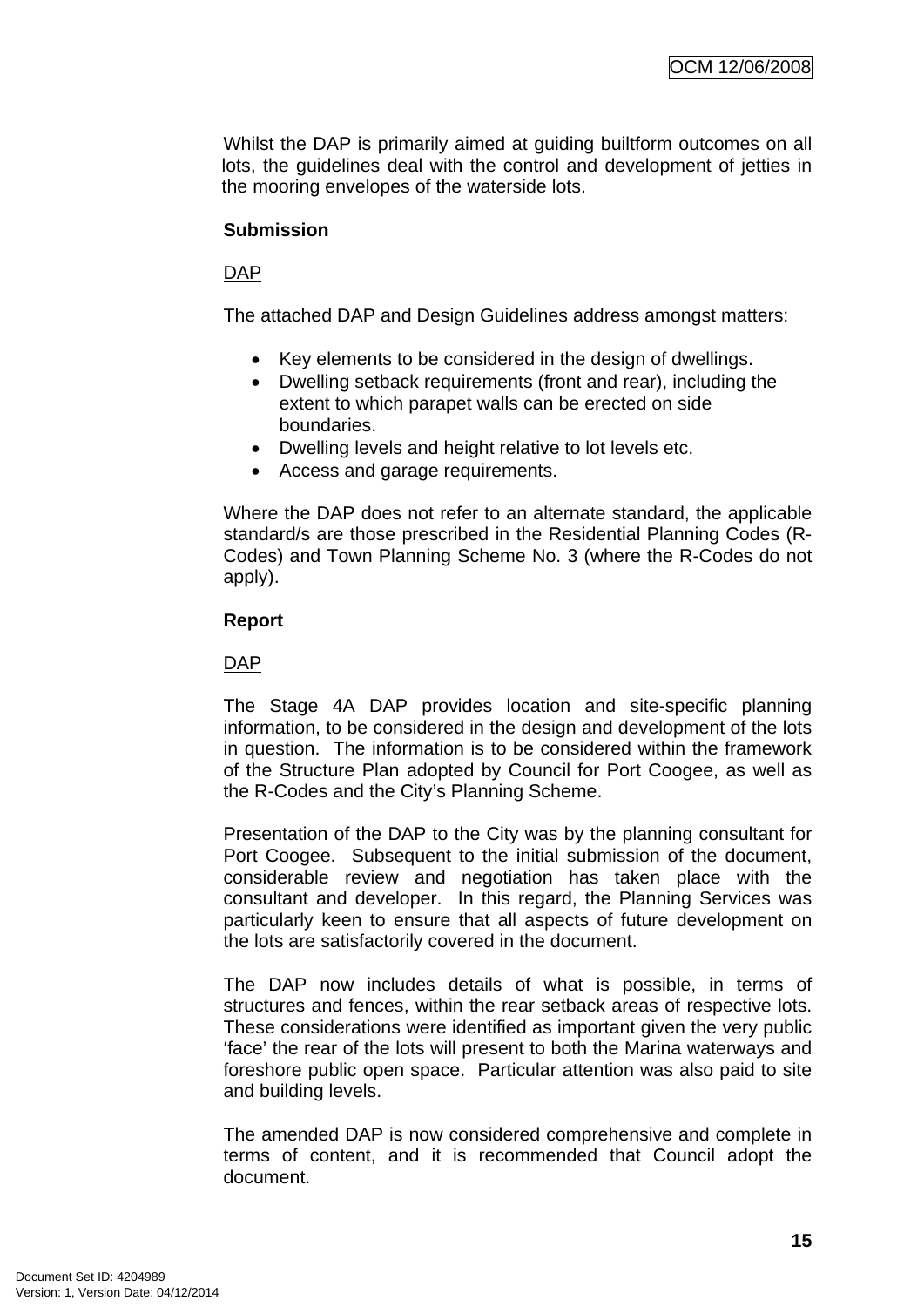The DAP refers to Jetty and Mooring Design which will govern:

- The location and dimensions of the jetty and mooring envelopes for the waterway lots
- The design parameters for any proposed jetties
- The construction standards for any proposed jetties, pontoons or mooring piles

These are currently in draft form and will be the subject of a further item to Council.

## **Conclusion**

The DAP and Design Guidelines provide detailed controls and direction for development on the subject lots. As mentioned, Planning Services has worked closely with the planning consultant and developer to ensure the documents contain sufficient, well considered requirements to ensure future development takes place in an orderly and proper manner. It is, therefore, recommended that the DAP and Guidelines be adopted by Council.

The approval of the DAP and Design Guidelines is in accordance with the provisions of 6.2.15 of the Scheme. The provisions identify planning considerations to be included in a DAP (and Guidelines) and the process for adopting such. Where a DAP/Guidelines may affect landowners other than the owner/s of the subject land, the City may undertake consultation. As Stage 4A essentially represents an island with no immediate neighbours, no consultation has taken place.

Clause 6.2.15.8 provides scope for a DAP/Guidelines to be amended.

# **Strategic Plan/Policy Implications**

APD 31 – Detailed Area Plans

## **Demographic Planning**

- To ensure the planning of the City is based on an approach that has the potential to achieve high levels of convenience and prosperity for its citizens.
- To ensure development will enhance the levels of amenity currently enjoyed by the community.

## **Lifestyle and Aspiration Achievement**

• To foster a sense of community spirit within the district generally and neighbourhoods in particular.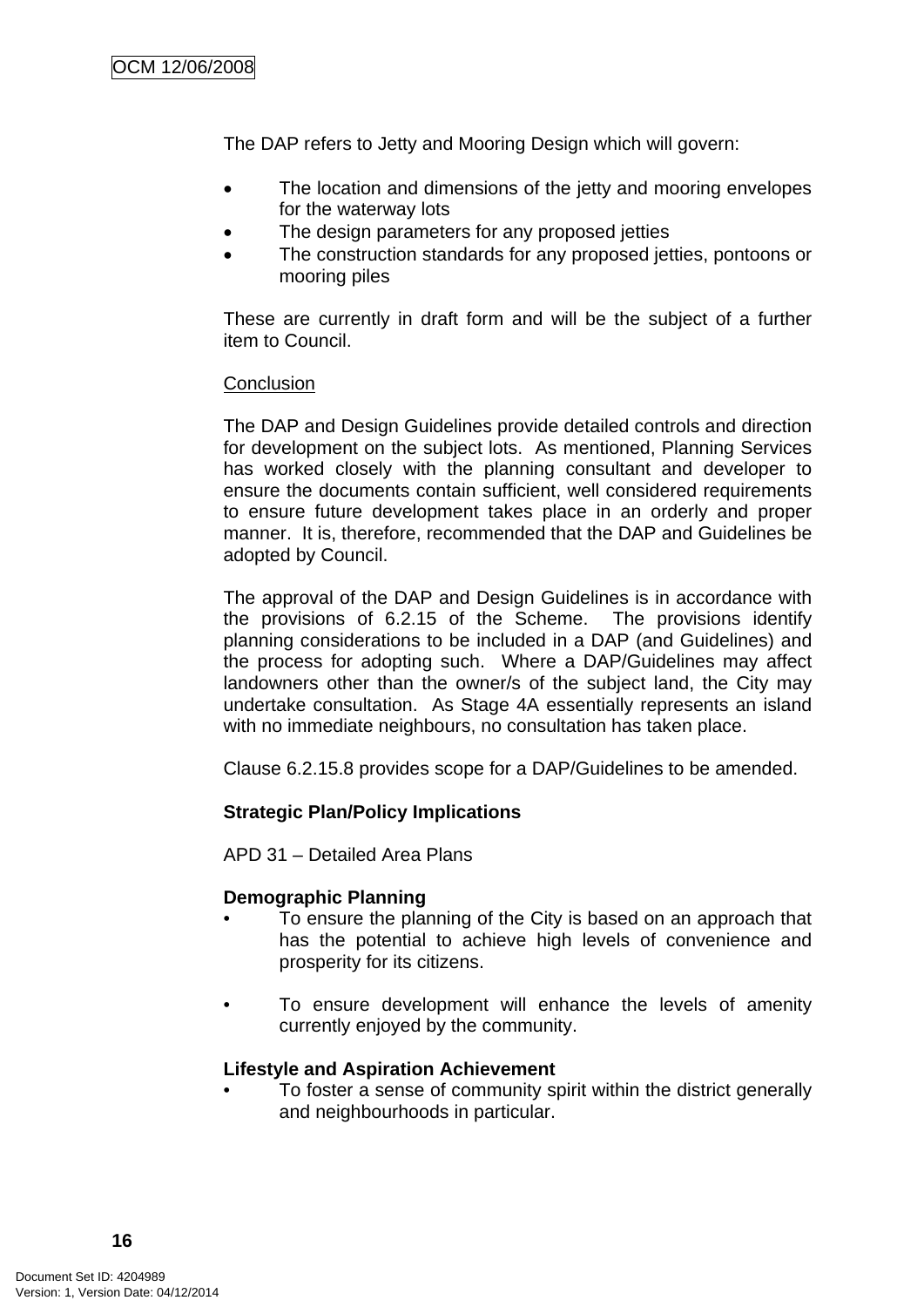# <span id="page-20-0"></span>**Budget/Financial Implications**

N/A

# **Legal Implications**

Town Planning Scheme No. 3 Planning and Development Act 2005

# **Community Consultation**

The DAP has not been the subject of consultation. The DAP sits within the framework of the Port Coogee Structure Plan which has been through a comprehensive public consultation program, including workshops. Additionally, Stage 4A sits in isolation to other development precincts within Port Coogee.

# **Attachment(s)**

- (1) Location/Structure Plan
- (2) Detailed Area Plan

# **Advice to Proponent(s)/Submissioners**

The Proponent has been advised that this matter is to be considered at 12 June 2008 Council Meeting.

# **Implications of Section 3.18(3) Local Government Act, 1995**

Nil.

## **14.2 (OCM 12/6/2008) - PUBLIC OPEN SPACE CASH IN LIEU REFUND - LOT 4 LYON ROAD AUBIN GROVE - LOCATION: LOT 4 LYON ROAD AUBIN GROVE - OWNER: BRAVADO NOMINEES PTY LTD - APPLICANT: KOTT GUNNING SOLICITORS (127382) (A BLOOD)**

#### **RECOMMENDATION** That Council:-

- (1) note the determination of the Owston Nominees case which affects the basis of calculating the value of cash in lieu of public open space for subdivisions approved during the operation of the former Town Planning and Development Act (1928);
- (2) agree to refund Bravado Nominees Pty Ltd the over payment of cash in lieu of public open space resulting from (1) above; and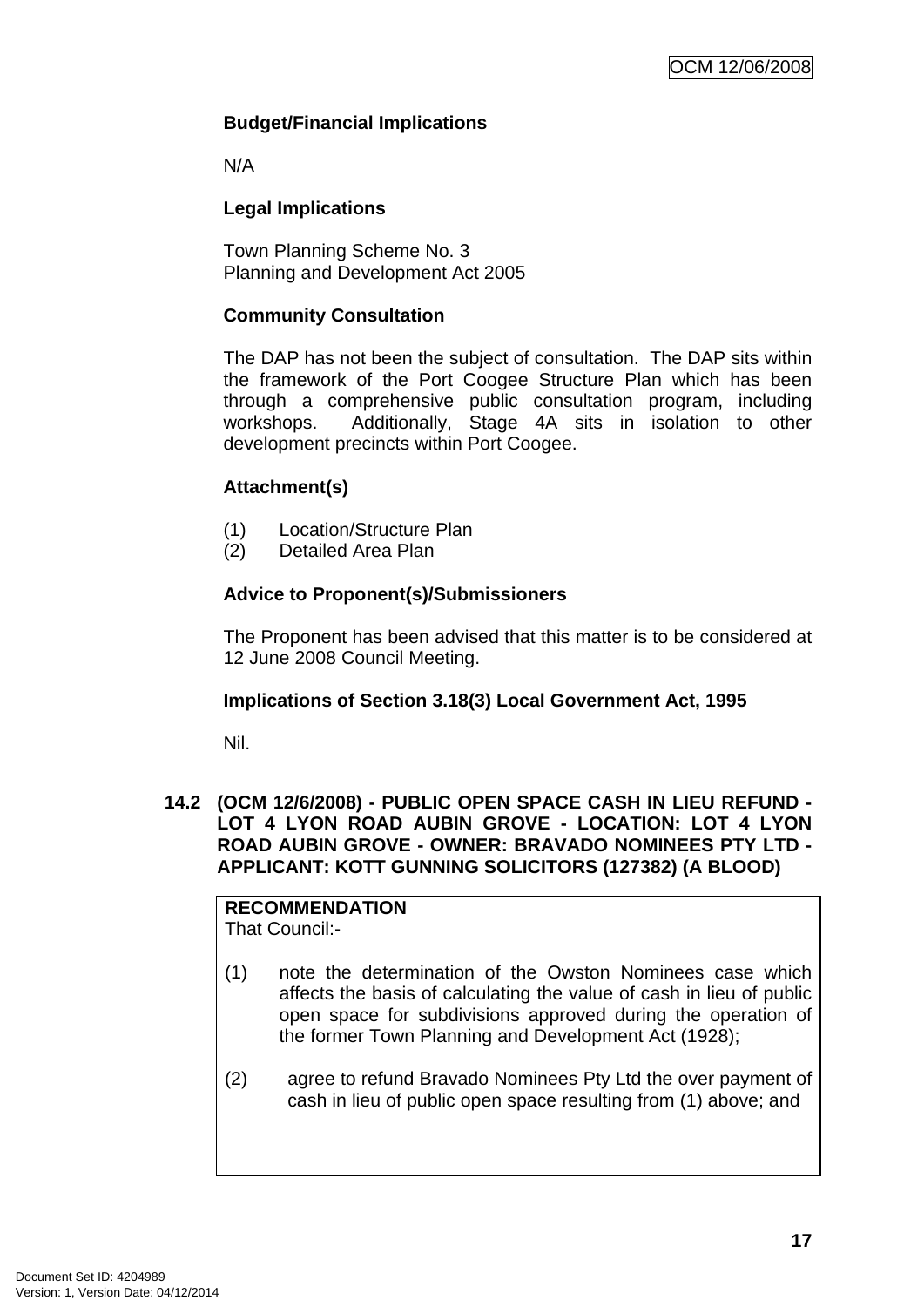(3) amend the 2007/08 budget to reimburse Bravado Nominees Pty Ltd \$521,129.00 from the Restricted Use Fund Account – Public Open Space.

# **TO BE CARRIED BY AN ABSOLUTE MAJORITY OF COUNCIL**

# **COUNCIL DECISION**

## **Background**

The City has collected cash in lieu of the 10% public open space requirement in respect to lot 4 Lyon Road Aubin Grove.

#### **Submission**

Kott Gunning, solicitors on behalf of the owners of Lot 4 Lyon Road (Bravado Nominees Pty Ltd) have requested reconsideration of the value of the cash in lieu of open space in light of the recent court decision which determined the basis of valuation for determining a cash in lieu payment for subdivisions approved during the operation of the former Town Planning and Development Act. A refund of \$521,382.00 has been requested.

## **Report**

The Planning and Development Act (2005) replaced the former Town Planning and Development Act (1928) when it was finalised on 9<sup>th</sup> April 2006. One of the significant changes in respect to cash in lieu of public open space was the basis of valuation calculation. Under the former Act the date of valuation was the date on which the subdivision approval was issued by the Western Australian Planning Commission where as under the latter Act the date of valuation is at the time of payment which is usually the time of seeking clearances.

The conditional subdivision approval for the subject land was issued in August 2005 but clearances and payment of the cash in lieu were sought in June 2007. Accordingly the cash in lieu was calculated by the City in accordance with the Planning and Development Act.

At the time the owners objected about the basis of the valuation arguing that it should have been in accordance with the former Town Planning and Development Act which was in force at the time of the approval being issued. The objection was based on advice they had received and that there was a court case (Shire of Peppermint Grove V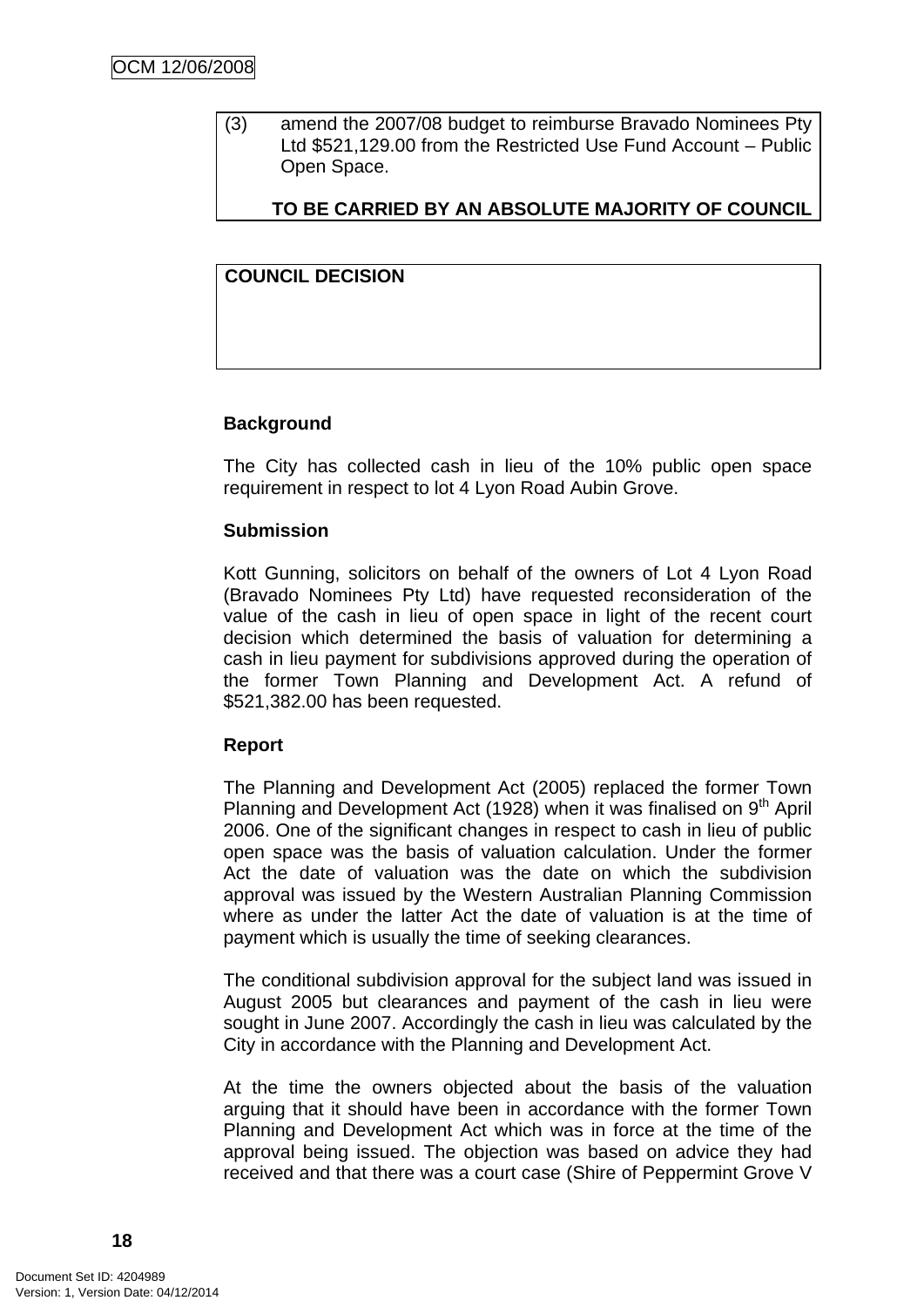Owston Nominees No 2 Pty Ltd) on this very issue. The City sought advice from McLeods and in accordance with that advice sought payment based on the new Act. In order to secure clearances from the City the owners paid to the City the sum determined under the new Act but this was under protest on a without prejudice basis.

The judgement on the Owston Nominees test case was handed down in March 2008 and determined that cash in lieu of open space for subdivision approvals issued under the former Town Planning and Development Act should be determined in accordance with the provisions of that Act. McLeods have confirmed the outcome of the case.

The outcome of the court determination has direct relevance to the City in respect to Bravado Nominees land and any other parcel of land where the cash in lieu has been likewise determined under the new Act rather than the former Act. The principles will also need to be applied to all other approvals issued under the former Town Planning and Development Act that have yet to be activated. Whilst there are no precise numbers of approvals affected by the decision, it is expected to be small as the City generally requires land to be vested as POS rather than the provision of cash in lieu.

At the request of the City, McGees has reviewed the assessment of the cash in lieu payment. McGees conclude that the overpayment is \$521,129.00. The valuation assessment has been reviewed by the Land Administration Officer who agrees with the methodology and value of overpayment.

Public open space cash in lieu payments are held in a Restricted Use Fund Account and refunds will be made from that account. As the Bravado Nominees payment was in dispute it had not been allocated to fund any project. Funds in the POS are currently invested and accordingly payment will not be able to be paid until 30 July when funds will be available.

## **Strategic Plan/Policy Implications**

## **Governance Excellence**

- To conduct Council business in open public forums and to manage Council affairs by employing publicly accountable practices.
- To provide effective monitoring and regulatory services that administers relevant legislation and local laws in a fair and impartial way.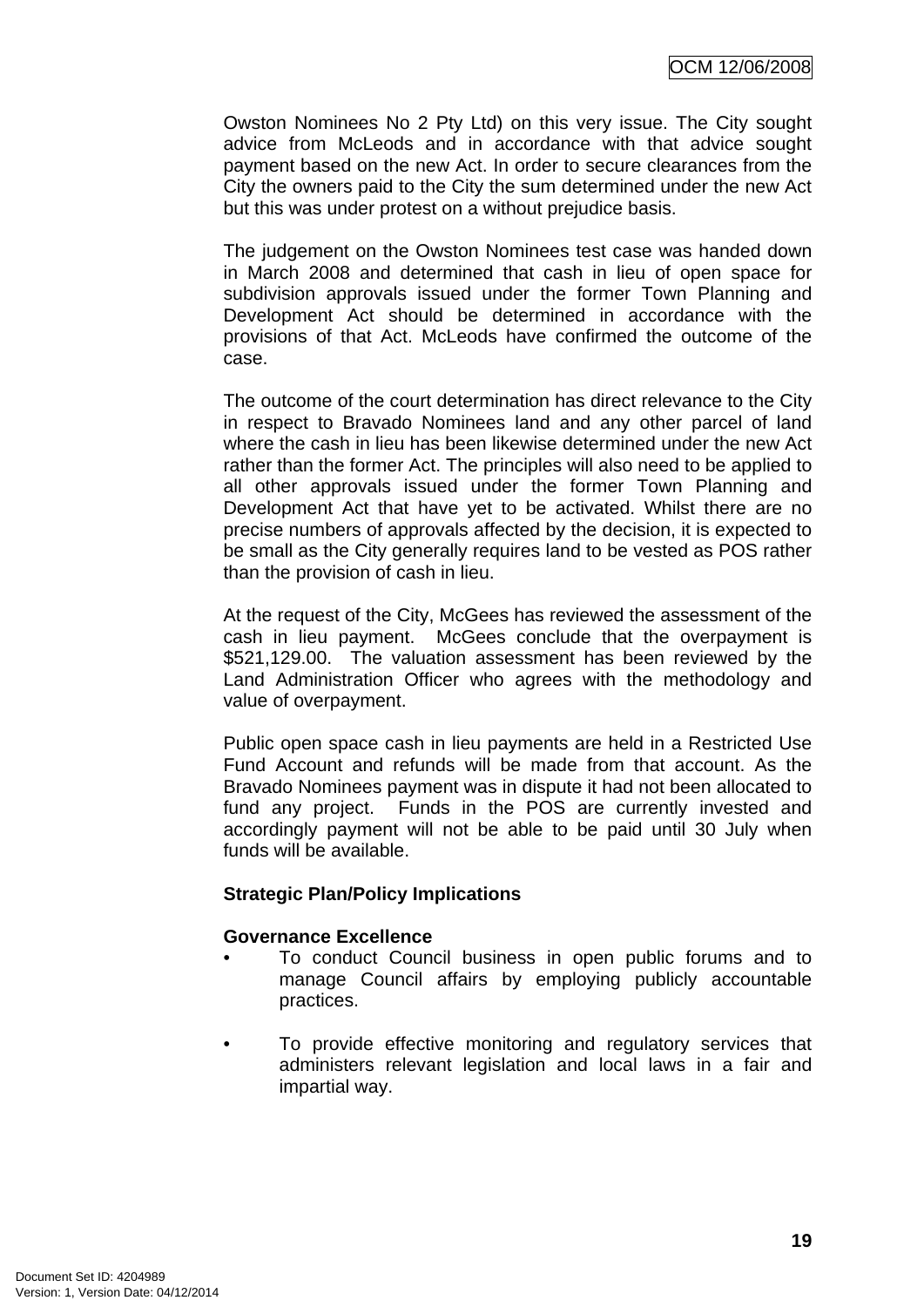# <span id="page-23-0"></span>**Budget/Financial Implications**

Refund of the over payment of cash in lieu of public open space will be paid from Account No GL 889 5756 (Restricted Use Fund Account – Public Open Space). Payment will be made 30 July 2008 when the invested funds become available.

#### **Legal Implications**

Town Planning and Development Act 1928 Planning and Development Act 2005

#### **Community Consultation**

N/A

## **Attachment(s)**

N/A

## **Advice to Proponent(s)/Submissioners**

The applicant has been advised that this matter is to be considered at the 12 June 2008 Council Meeting.

#### **Implications of Section 3.18(3) Local Government Act, 1995**

Nil.

**14.3 (OCM 12/6/2008) - INITIATION OF PROPOSED AMENDMENT NO. 66 TO TOWN PLANNING SCHEME NO. 3 - LOCATION: 136 (LOT 20) COCKBURN ROAD, NORTH COOGEE - OWNER: CORDIA PTY LTD - APPLICANT: GREG ROWE & ASSOCIATES (36066) (R DONG) (ATTACH) Item 14.3**

# **RECOMMENDATION**

That Council:

(1) initiate the following amendment subject to the Scheme amendment document being modified to incorporating the following:-

 PLANNING AND DEVELOPMENT ACT 2005 RESOLUTION DECIDING TO AMEND CITY OF COCKBURN TOWN PLANNING SCHEME NO. 3

AMENDMENT NO. 66

Resolved that Council, in pursuance of Section 75 of the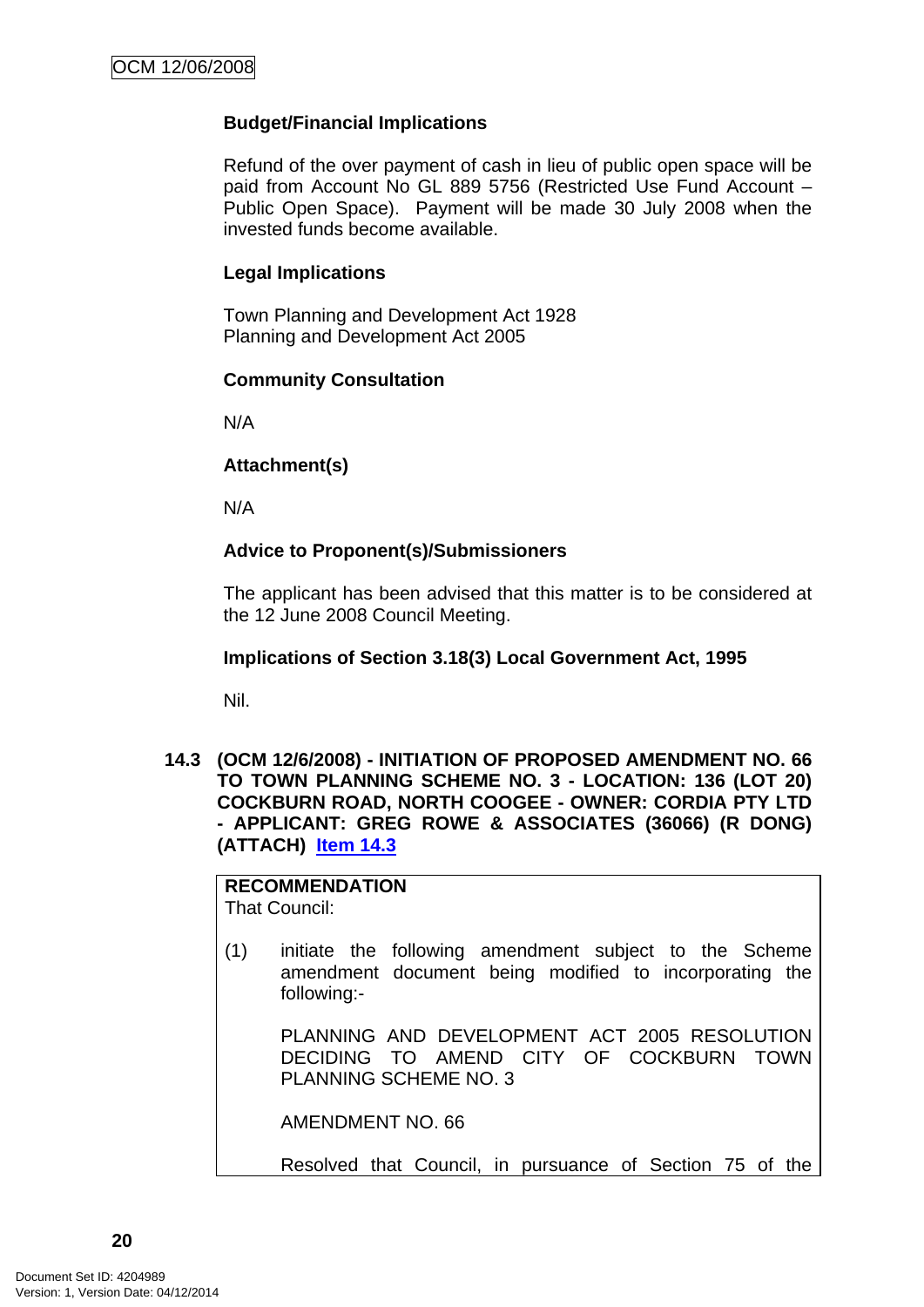|              | Planning and Development Act 2005, amend the above Town<br>Planning Scheme by including the following an additional<br>Restricted Use in Schedule 3 - Restricted Uses RU12 of the<br>Scheme as follows:                                                                                                             |                                                       |                                                                                                                                                                                                                                             |                                                                                                                                                                                                                                                                                 |
|--------------|---------------------------------------------------------------------------------------------------------------------------------------------------------------------------------------------------------------------------------------------------------------------------------------------------------------------|-------------------------------------------------------|---------------------------------------------------------------------------------------------------------------------------------------------------------------------------------------------------------------------------------------------|---------------------------------------------------------------------------------------------------------------------------------------------------------------------------------------------------------------------------------------------------------------------------------|
|              | <u>No.</u>                                                                                                                                                                                                                                                                                                          | Description of<br>Land                                | <b>Restricted Use</b>                                                                                                                                                                                                                       | <b>Conditions</b>                                                                                                                                                                                                                                                               |
| <b>RU 12</b> |                                                                                                                                                                                                                                                                                                                     | Lot 20 Cockburn<br>Road,<br>North<br>Coogee           | Light<br>Industry<br>Service Industry,<br>and Manufacture of<br>Composite<br>Materials and uses<br>incidental to<br>the  <br>of I<br>Manufacturing<br>composite<br>materials<br>as <sub>1</sub><br>determined<br>by <sub>1</sub><br>Council | Planning approval<br>including<br>compliance<br>with<br>the Environmental<br>Protection (Noise)<br>Regulations<br>1997<br>and<br>nuisance<br>provision of the<br>1911<br>Health Act<br>and the City of<br>Cockburn<br>Local<br>Government<br>Act<br>Local Laws 2000             |
| (2)          | adopt the following amendment subject to receiving the modified<br>amending document:                                                                                                                                                                                                                               |                                                       |                                                                                                                                                                                                                                             |                                                                                                                                                                                                                                                                                 |
|              | PLANNING AND DEVELOPMENT ACT 2005                                                                                                                                                                                                                                                                                   |                                                       |                                                                                                                                                                                                                                             |                                                                                                                                                                                                                                                                                 |
|              | CITY OF COCKBURN TOWN PLANNING SCHEME NO. 3                                                                                                                                                                                                                                                                         |                                                       |                                                                                                                                                                                                                                             |                                                                                                                                                                                                                                                                                 |
|              | <b>AMENDMENT NO. 66</b>                                                                                                                                                                                                                                                                                             |                                                       |                                                                                                                                                                                                                                             |                                                                                                                                                                                                                                                                                 |
|              | The City of Cockburn under and by virtue of the powers<br>conferred upon it in that behalf by the Planning and<br>Development Act 2005 hereby amends the above Town<br>Planning Scheme by including the following an additional<br>Restricted Use in Schedule 3 - Restricted Uses RU12 of the<br>Scheme as follows: |                                                       |                                                                                                                                                                                                                                             |                                                                                                                                                                                                                                                                                 |
|              | <u>No.</u>                                                                                                                                                                                                                                                                                                          | <b>Description of</b><br>Land                         | <b>Restricted Use</b>                                                                                                                                                                                                                       | <b>Conditions</b>                                                                                                                                                                                                                                                               |
| <b>RU 12</b> |                                                                                                                                                                                                                                                                                                                     | Cockburn<br>Lot 20<br>Road,<br><b>North</b><br>Coogee | Light<br>Industry<br>Service<br>Industry,<br>and Manufacture of<br>Composite<br>Materials and uses<br>incidental<br>to<br>the<br>Manufacturing<br>of<br>composite<br>materials<br>as<br>determined<br>by<br>Council                         | Planning<br>approval<br>including<br>compliance<br>with<br>the Environmental<br>Protection (Noise)<br>Regulations<br>1997<br>and<br>nuisance<br>of the<br>provision<br>1911<br>Health<br>Act<br>and the<br>City of<br>Cockburn<br>Local<br>Government<br>Act<br>Local Laws 2000 |
| (3)          | decision:                                                                                                                                                                                                                                                                                                           |                                                       | sign the modified documents, and advise the WAPC of Council's                                                                                                                                                                               |                                                                                                                                                                                                                                                                                 |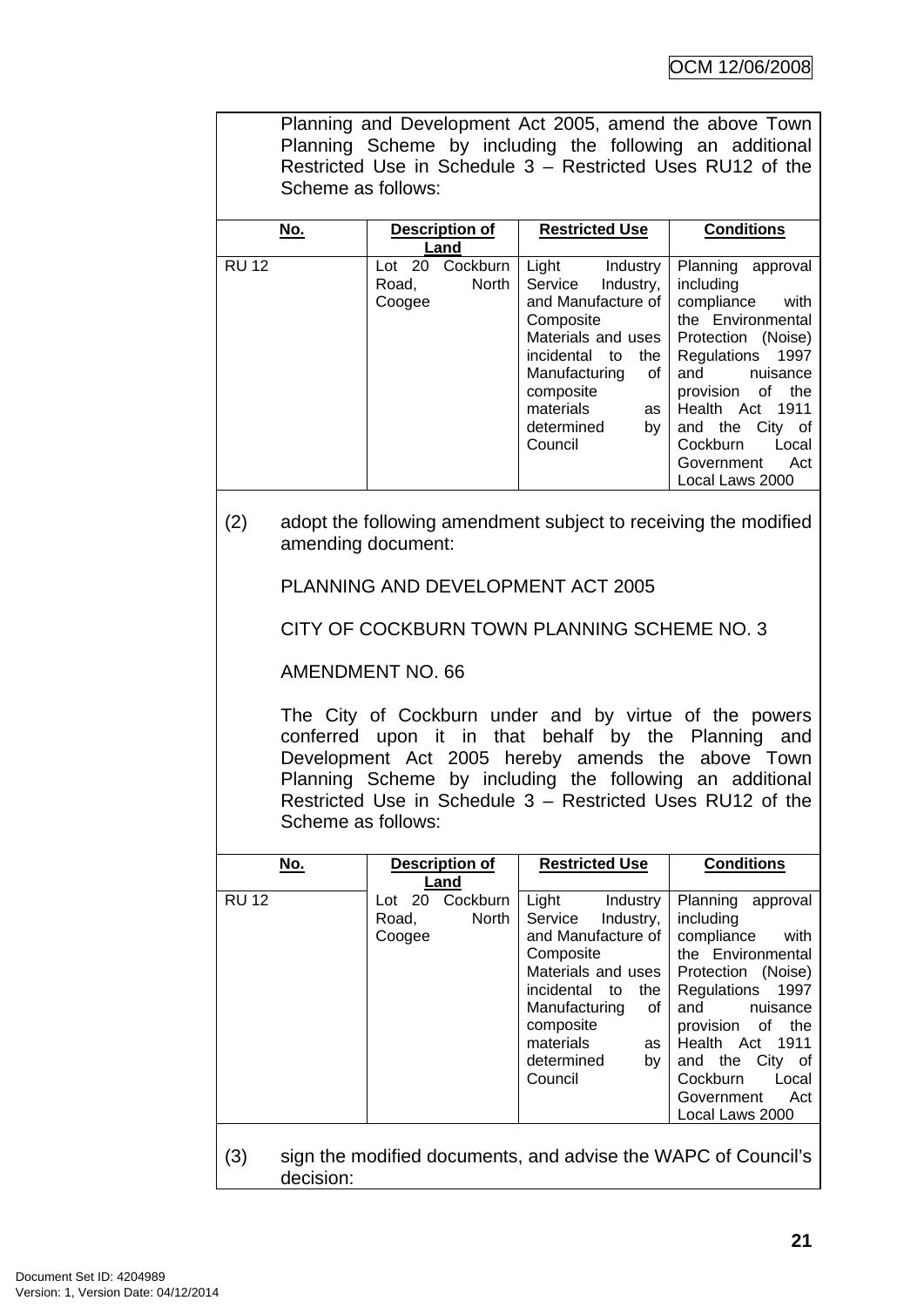- (4) forward a copy of the signed documents to the Environmental Protection Authority in accordance with Section 81 of the Planning and Development Act;
- (5) following the receipt of formal advice from the Environmental Protection Authority that the Scheme Amendment should not be assessed under Section 48A of the Environmental Protection Act, advertise the Amendment under Town Planning Regulation without reference to the Western Australian Planning Commission;
- (6) notwithstanding (4) above, the Director of Planning and Development may refer a Scheme or Scheme Amendment to the Council for its consideration following advice from the Environmental Protection Authority that the Scheme Amendment should be assessed under Section 48A of the Environmental Protection Act, as to whether the Council should proceed or not proceed with the Amendment;
- (7) should formal advice be received from the Environmental Protection Authority that the Scheme Amendment should be assessed or in incapable of being environmentally acceptable under Section 48(A) of the Environmental Protection Act, the Amendment be referred to the Council for its determination as to whether to proceed or not proceed with the Amendment;
- (8) advise the applicant that City may recommend the Western Australian Planning Commission to impose a certain timeframe in its approval conditions for the subject land to ensure that the development does not conflict with the planning objectives of the Draft Cockburn Coast District Structure Plan; and
- (9) advise the applicant of Council's decision accordingly.

# **COUNCIL DECISION**

# **Background**

| Zoning:   | MRS:            | Industrial                         |
|-----------|-----------------|------------------------------------|
|           | TPS3:           | Industry with Restricted Use "R12" |
| Land Use: | Industrial uses |                                    |
| Lot Size: | 1.6011ha        |                                    |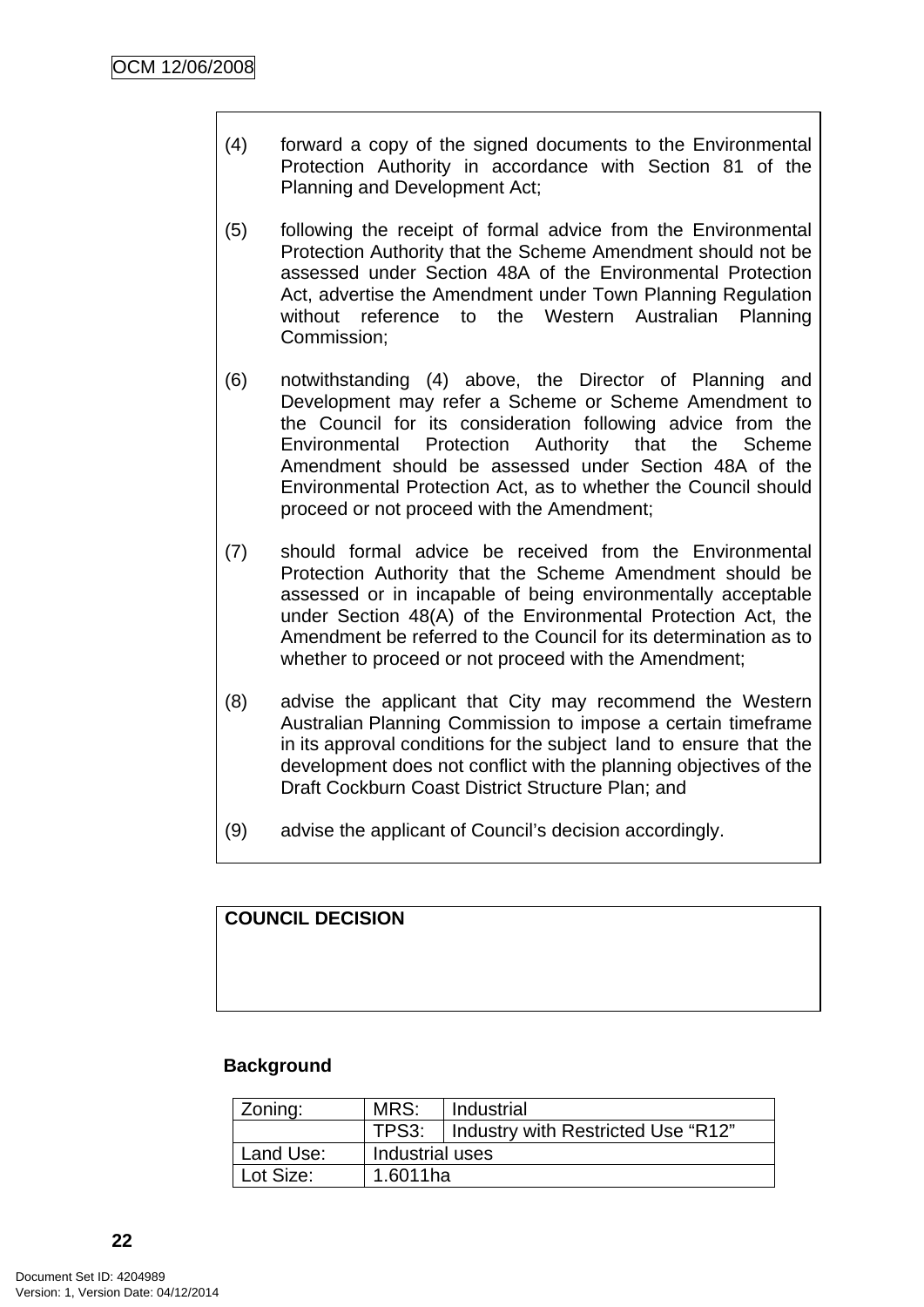The subject land is located within the City's North Coogee industrial area (Attachment 1 refers). The subject lot is zoned Industry under Town Planning Scheme No. 3 with a frontage to Cockburn Road a rear boundary abutting a portion of Manning Park.

The applicant, Greg Rowe and Associates, has been engaged by the tenant of the subject land (Quickstep Technologies) to prepare an amendment to the City's Town Planning Scheme No. 3 (TPS No 3) to allow for an additional Restricted Use – manufacture of composite materials, in order to accommodate the land use activities of Quickstep Technologies on the subject site.

## **Submission**

The applicant at request of Quickstep Technologies has submitted the document for proposed Scheme Amendment No. 66 (Attachment 2 refers).

## **Report**

## Proposed Development Concept

The purpose of the proposed Scheme Amendment is to facilitate the approval of "Quickstep" on the subject site. Quickstep is a company which manufactures advanced high quality composite components predominantly for the aeronautical and automotive industries. The composite materials are made up of a number of non-toxic fibres and resins that when combined provide a superior constitute material in terms of strength and durability. Quickstep technology uses various low intensity machinery and rooms to produce the final composite material.

According to the applicant, a Development Application for Quickstep will be lodged with the City in the future that considers the relevant development requirements under the provisions of the Scheme. The subject land falls within Clause 32 (of MRS) Area – Resolution No. 60 North Coogee Industrial Area, which requires all Development Applications lodged with the City of Cockburn to be referred to the Western Australian Planning Commission (WAPC) for their determination. The City of Cockburn will be required to provide comment to the WAPC, recommending approval with conditions or refusal of the application. The application will finally be determined by the WAPC. It is likely that the City will recommend the WAPC to impose a certain timeframe in its approval conditions for the subject land to ensure that the development does not conflict with the planning objectives of the Draft Cockburn Coast District Structure Plan.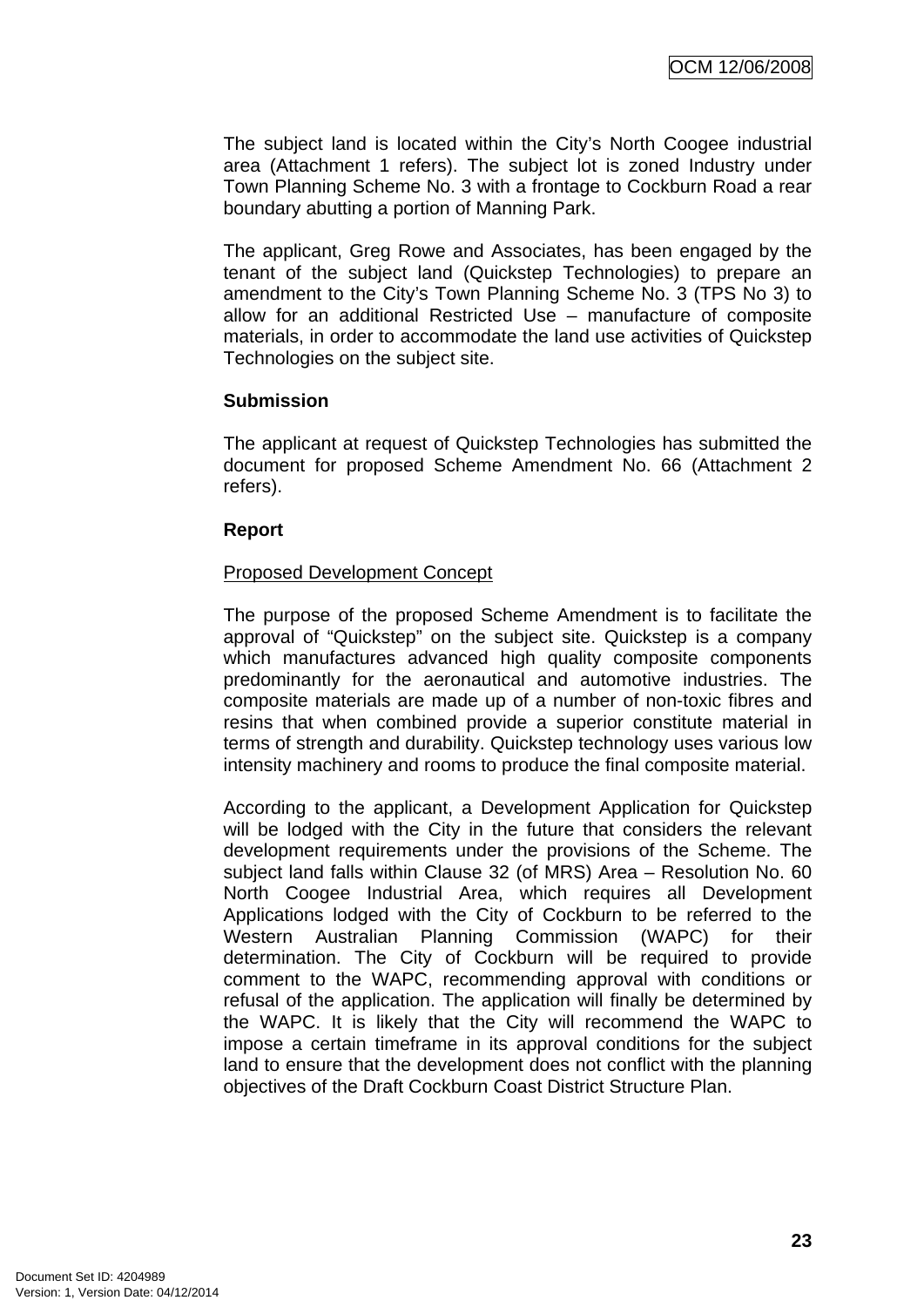#### Scheme Amendment No. 66

Scheme Amendment No. 45 to TPS No 3 was gazetted on 9 February 2007 which affects the subject site. Amendment 45 adopted the following Restricted Uses (RU12) for the site:

- Motor Vehicle, Boat & Caravan Sales;
- Educational Establishment;
- Motor vehicle Repair; and
- Trade Display.

Given that the manufacture of composite materials does not appear to fit into any the above uses, to enable the continued use of the site to occur by Quickstep, RU12 will require an additional Restricted Use to be included. The new Restricted Use is proposed to be classified as:

"*Manufacture of Composite Materials and uses incidental to the manufacturing of composite materials as determined by Council*"

The proposed use is considered to be consistent with the planning objectives of the existing zoning for this area (i.e. Industry) and will offer an opportunity for a land use consistent with the surrounding area to occur.

Notwithstanding the above, it is recommended that the existing Restricted Uses (which are no longer needed by Quickstep) be deleted and replaced with two new additional Restricted Uses, namely "Light Industry" and "Service Industry". This is because that these two uses would have less impact on the future planning objectives for the area (compared to the existing Restricted Uses) whilst still provide the landowner some flexibility for leasing the site to a different tenant should Quickstep discontinue its tenancy in the near future.

#### Internal Consultation

The proposed amendment has been referred to the City's internal technical departments for comment. No issues have been raised by the Engineering and Building departments. The Environmental and Health departments however, raised issues relating to potential noise and odour as a result of the development. To address this issue, the Health department requests the following wording (in italic) to be included in the "Conditions" column of RU12:

"Planning approval *including compliance with the Environmental Protection (Noise) Regulations 1997 and nuisance provision of the Health Act 1911 and the City of Cockburn Local Government Act Local Laws 2000."*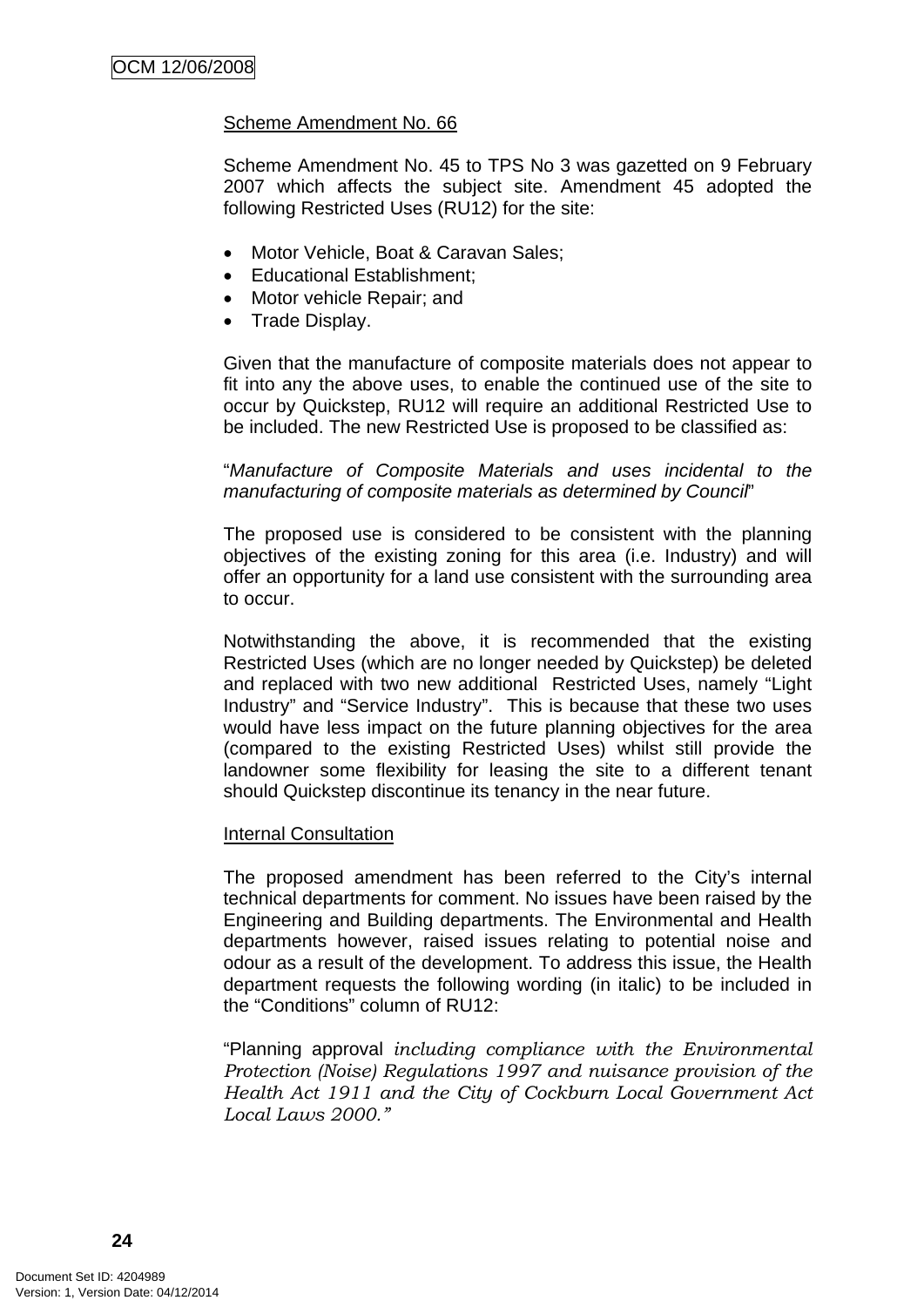These additional conditions will enable the issue of the potential noise and odour which may be caused by the development of Quickstep to be addressed more thoroughly at the Development Approval stage.

#### **Conclusion**

Proposed Amendment No. 66 is aimed to accommodate the proposed Restricted Use which is considered being consistent with the planning objectives of the industrial uses encompassing this locality. The additional health conditions recommended in the above enable the City to have adequate control over the issue of the potential noise and odour which may be caused by the proposed use at the Development Approval stage. It is recommended that the Council initiate Scheme Amendment No. 66 for the purpose of advertising.

## **Strategic Plan/Policy Implications**

## **Employment and Economic Development**

- To plan and promote economic development that encourages business opportunities within the City.
- To pursue high value employment opportunities for our residents.

# **Budget/Financial Implications**

N/A

# **Legal Implications**

Town Planning Scheme No. 3 Planning and Development Act 2005 Town Planning Regulations 1967 (as amended) Metropolitan Region Scheme (MRS) Text

## **Community Consultation**

The proposed amendment is required to be referred to the EPA for comment; following receipt of advice from the EPA, the amendment is required to be advertised for a 42 day period in accordance with Town Planning Regulations 1967.

# **Attachment(s)**

- 1. Locality Map
- 2. Scheme Amendment Document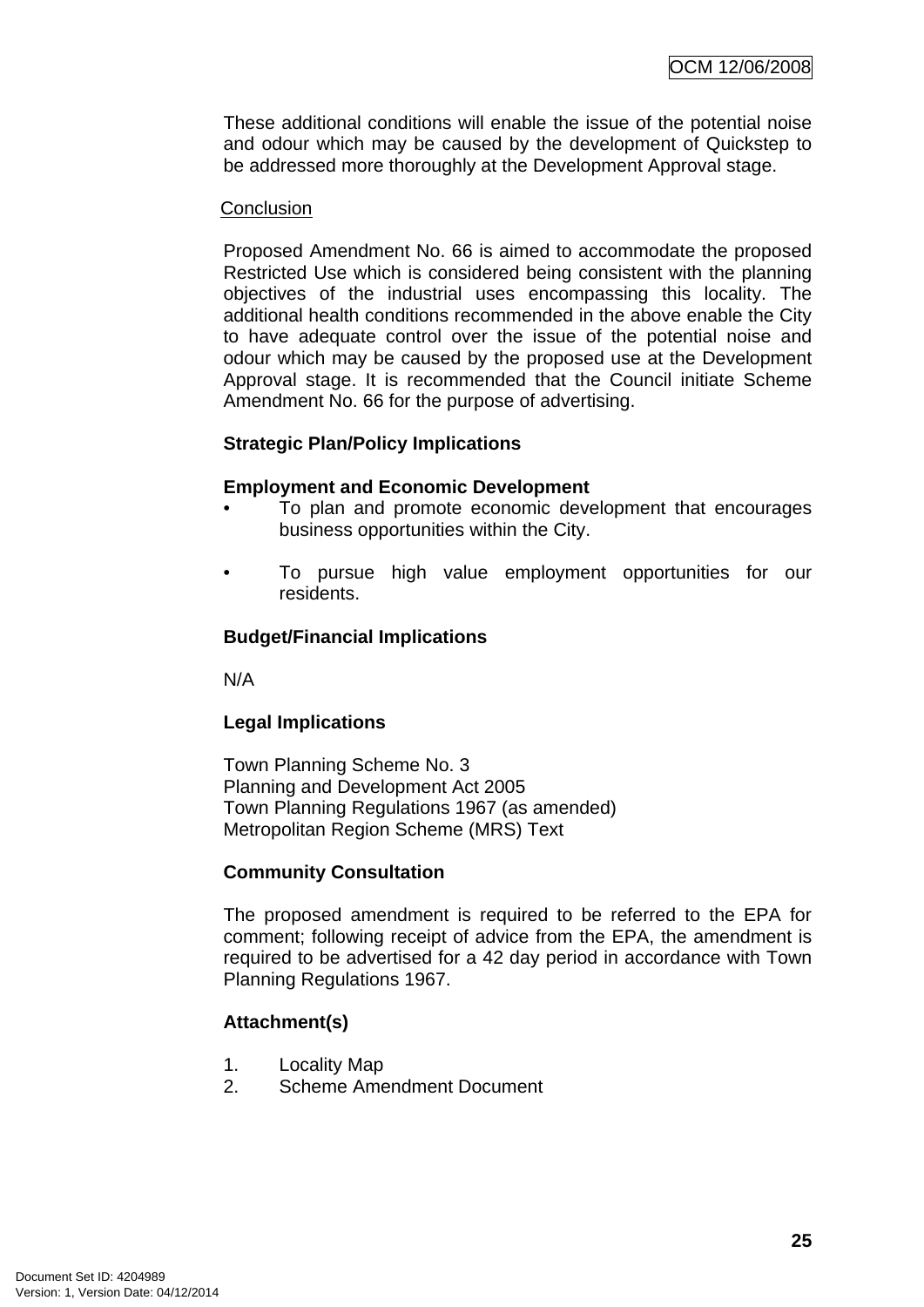# <span id="page-29-0"></span>**Advice to Proponent(s)/Submissioners**

The Proponent has been advised that this matter is to be considered at the 12 June 2008 Council Meeting.

#### **Implications of Section 3.18(3) Local Government Act, 1995**

Nil.

**14.4 (OCM 12/6/2008) - PROPOSED SCHEME AMENDMENT NO. 63 TO TOWN PLANNING SCHEME NO. 3 - REZONING OF LOT 503 PHOENIX ROAD BIBRA LAKE FROM SPECIAL USE 12 (SU12) TO INDUSTRY, MIXED BUSINESS, LIGHT AND SERVICE INDUSTRY AND PARKS AND RECREATION - OWNER: PRIMEWEST - APPLICANT: GREG ROWE AND ASSOCIATES (93063) (M CARBONE) (ATTACH) Item 14.4**

#### **RECOMMENDATION** That Council:

- (1) require the owners to enter into a legal agreement with the City at the applicant's expense to provide the area shown as parks and recreation on the scheme amendment map free of cost at the time of subdividing the land and for the existing vegetation on that area being retained and to prepare and implement a landscape and planting program to the satisfaction of the City;
- (2) subject to (1) above, resolve to amend Town Planning Scheme No. 3 as follows:

PLANNING AND DEVELOPMENT ACT 2005 RESOLUTION DECIDING TO AMEND CITY OF COCKBURN TOWN PLANNING SCHEME NO. 3 AMENDMENT NO. 63

Resolved that Council, in pursuance of Section 75 of the Planning and Development Act 2005, amend the above Town Planning Scheme by:

- 1. Amending Schedule 4 by removing "Special Use 12 Paper Mill" and deleting associated special provisions on Lot 503 Phoenix Road, Bibra Lake.
- 2. Rezoning Lot 503 Phoenix Road, Bibra Lake from "Special Use 12 – Paper Mill" to "Industry", "Mixed Business", "Light and Service Industry" and Parks and Recreation".
- 3. Amending the scheme map accordingly.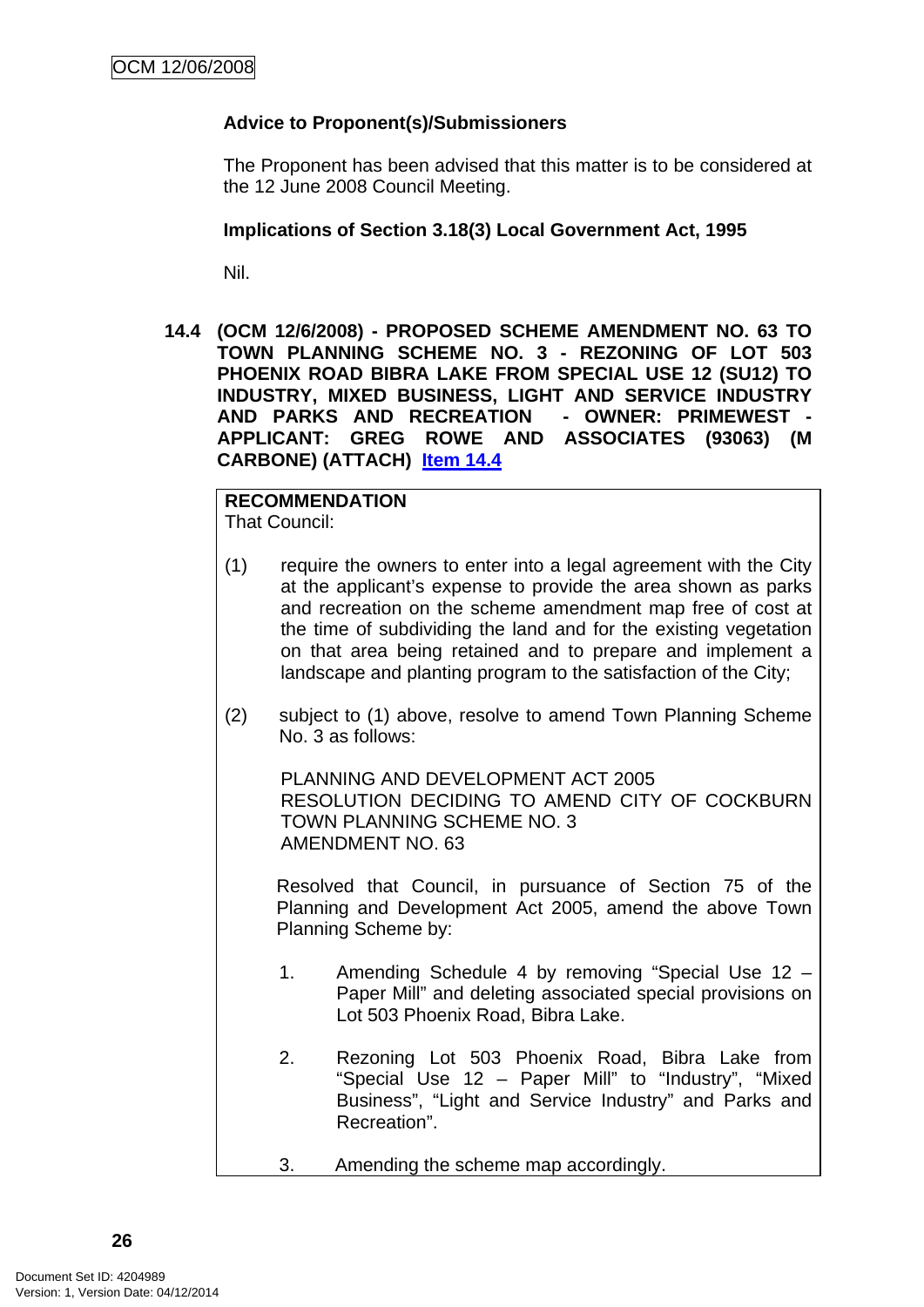(3) adopt the following amendment:

PLANNING AND DEVELOPMENT ACT 2005 CITY OF COCKBURN TOWN PLANNING SCHEME NO. 3 AMENDMENT NO. 63

The City of Cockburn under and by virtue of the powers conferred upon it in that behalf by the Planning and Development Act 2005 hereby amends the above Town Planning Scheme by;

- 1. Amending Schedule 4 by removing "Special Use 12 Paper Mill" and deleting associated special provisions on Lot 503 Phoenix Road, Bibra Lake.
- 2. Rezoning Lot 503 Phoenix Road, Bibra Lake from "Special Use 12 – Paper Mill" to "Industry", "Mixed Business", "Light and Service Industry" and Parks and Recreation".
- 3. Amending the scheme map accordingly.
- (4) sign the amending documents, and advise the WAPC of Council's decision;
- (5) forward a copy of the signed documents to the Environmental Protection Authority in accordance with Section 81 of the Planning and Development Act;
- 6) following the receipt of formal advice from the Environmental Protection Authority that the scheme amendment should not be assessed under Section 48A of the Environmental Protection Act, advertise the Amendment under Town Planning Regulation 25 without reference to the Western Australian Planning Commission;
- (7) notwithstanding (5) above, the Director of Planning and Development may refer a scheme or a scheme amendment to the Council for its consideration following formal advice from the Environmental Protection Authority that the scheme amendment should be assessed under Section 48A of the Environmental Protection Act, as to whether the Council should proceed or not proceed with the Amendment;
- (8) should formal advice be received from the Environmental Protection Authority that the Scheme Amendment should be assessed or is incapable of being environmentally acceptable under Section 48(A) of the Environmental Protection Act, the Amendment be referred to the Council for its determination as to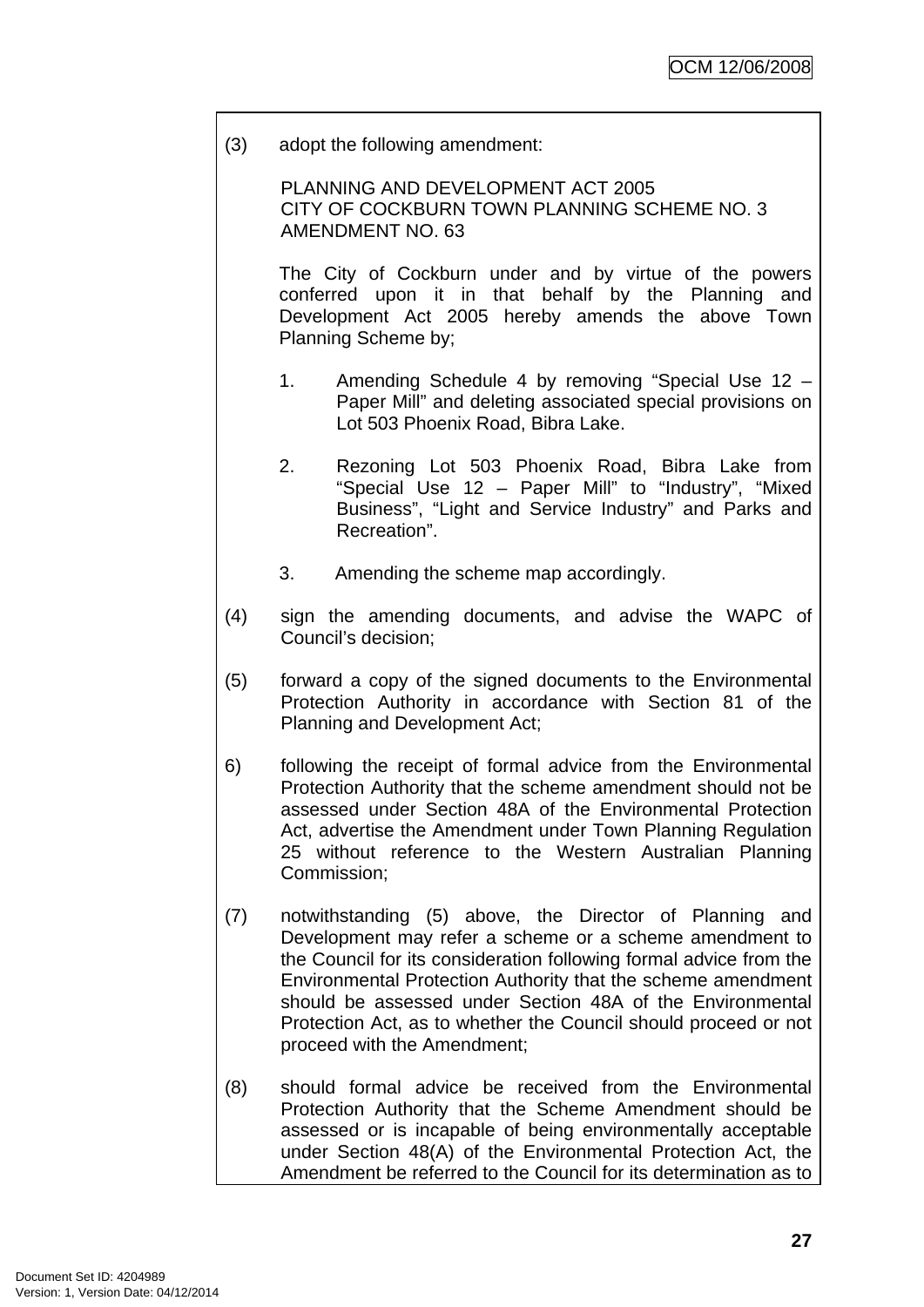whether to proceed or not proceed with the amendment;

- (9) advise the applicant that it is prepared to allow stormwater drainage from the existing box plant site to drain into the proposed Council drainage sump provided that the quality of stormwater is maintained to an acceptable level. In this regard, a legal agreement will need to be prepared to cover the following:
	- 1. The owner of the box plant site will fund the cost of constructing the sump including silt and gross pollutant traps and nutrient stripping.
	- 2. The owner of the box plant site will be responsible for the clean up costs associated with any pollution event that occurs on the land and enters the drainage system.
	- 3. Only roof and car park stormwater shall be disposed of in the sump. Under no circumstances is effluent or discharge from the plant to be discharged into the drainage system.
	- 4. Only water from the box plant will be accepted into the sump. All other lots shall contain stormwater on their site.
	- 5. In the event that the Box Plant site is subdivided, the stormwater from the site shall be contained on that site, unless otherwise agreed to by the City.
- (10) prior to the City finally resolving to adopt the scheme amendment the applicant shall prepare design guidelines for the estate to the satisfaction of the City;
- (11) the applicant be required to implement a management plan for the POS area prepared by a suitably qualified landscape and Arboricultural consultants addressing the following:
	- 1. Retention and management of native vegetation in a parkland setting.
	- 2. Retention and management of trees most suited to a parkland use and within close proximity to neighbouring commercial developments.
	- 3. Landscape treatment and planting program to provide for further consolidation of the biodiversity corridor between Manning and Bibra Lakes.
	- 4. Amenity landscape treatments suitable for the location and use, addressing screening of non-residential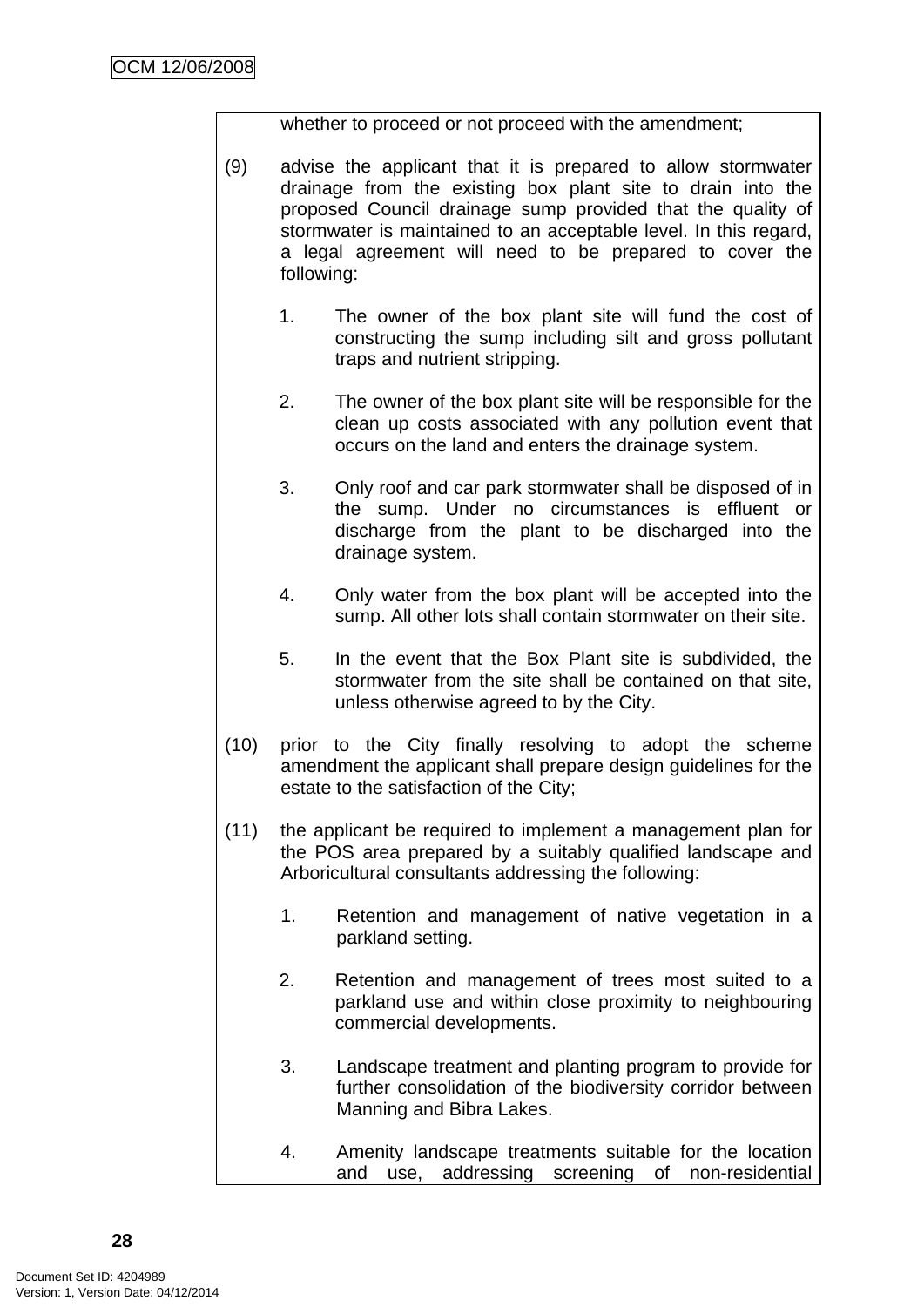activities and structures.

- 5. During construction works in adjacent commercial lots that retained trees are protected to the requirements of an Aboricultural consultant.
- (12) the applicant be advised that the tree removal and management works within the open space area be undertaken at earthworks stage of the development and under the guidance of a qualified Aboriculturalist; and
- (13) advise the applicant accordingly.

#### **COUNCIL DECISION**

## **Background**

The subject site currently occupies the Amcor box plant and recycling paper mill plant. The paper mill was established in circa 1966 and ceased operating recently. The box plant was established in 1993 and continues to operate from the site. The applicant wishes to rezone and subdivide the site whilst retaining the centrally located Box Plant facility.

The application was presented to Council on 14 February 2008 and Council resolved to defer the application to allow further discussion between the applicant and Council, with regard to the landscape buffer and the interface of the site with the adjoining residential land (opposite Phoenix Road).

The applicant met with Council staff to discuss these concerns and amended the application to incorporate a 15m wide "Parks and Recreation Reserve" along the Phoenix Road frontage.

The application was again presented to Council on 8 May 2008 and Council resolved to defer the application to allow Elected Members to engage in further discussions with the applicant and technical officers regarding certain aspects of the recommendation. At a meeting with the applicant, Elected Members requested an environmental assessment of the proposal be undertaken. Given the time constraints, the environmental report and Council's Technical Officer assessment was unavailable at the time the report was prepared.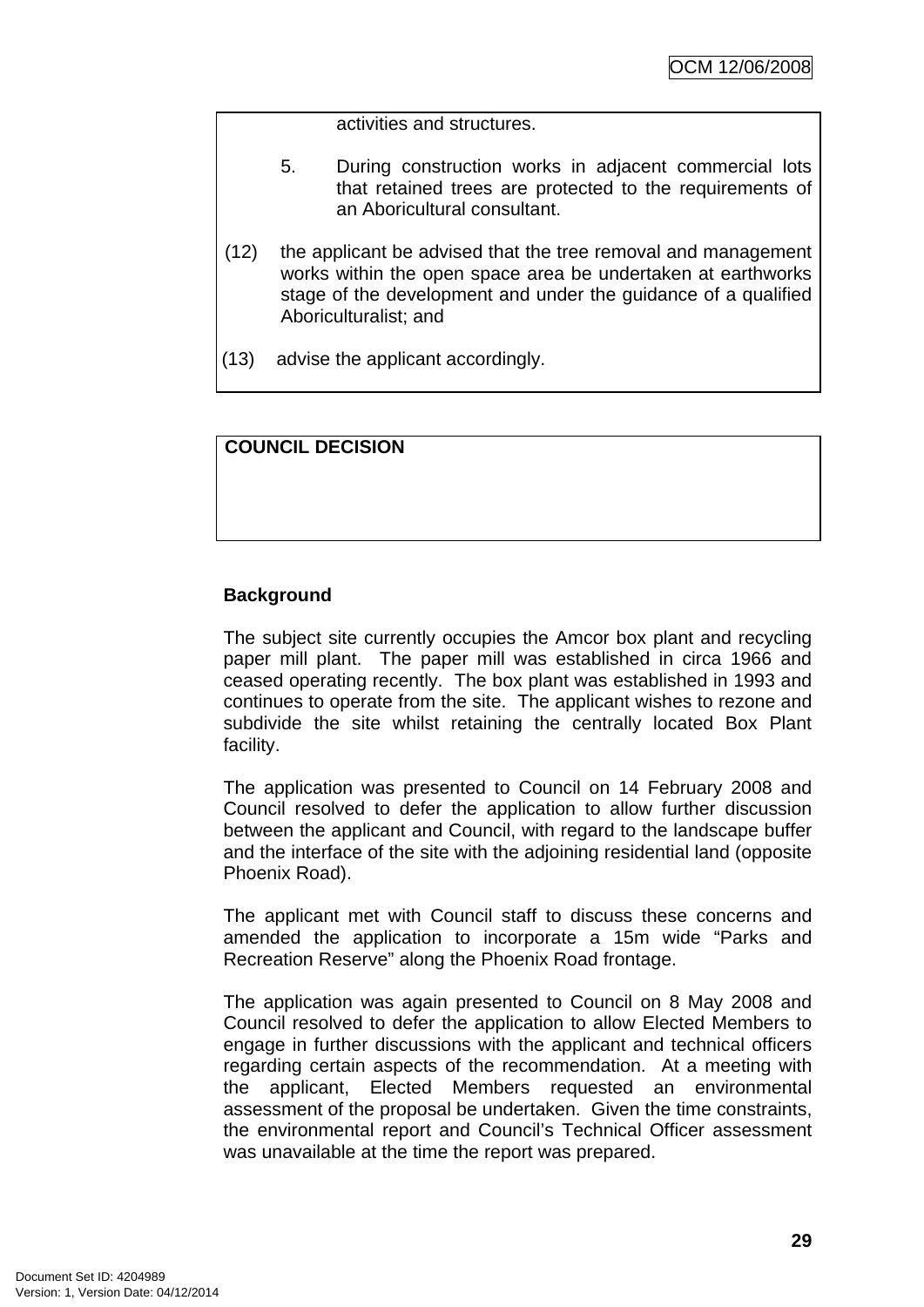The following report has been modified to include additional information on traffic and the recommendation modified to include more specific requirements for the open space area.

#### **Submission**

Greg Rowe and Associates on behalf of Primewest have requested the land be rezoned to industry, mixed business, light and service industry and parks and recreation reserve in keeping with the surrounding industrial land within Bibra Lake. This will ensure that commercial/industrial development can be constructed on the future subdivided lots.

## **Report**

The subject site is currently zoned Special Use 12 (SU12) which allows the site to be used for paper manufacturing and associated uses only. The existing zoning of the land was specifically established to protect the paper mill operations and to provide a mechanism within which there is flexibility for the paper mill to operate. The site has been used for the very specific purpose of a paper mill for over 40 years.

The paper mill ceased operating recently and only one component of the paper mill operation (the Box Plant) will continue to operate. Accordingly, it is appropriate for the land to be rezoned so that it will allow the use of the land in a manner which is consistent with the "Industrial Zoning" under the provisions of the Metropolitan Region Scheme, and which recognises the predominate existing land use pattern within the locality.

The proposal is to rezone the land to 'industry, mixed business, light and service industry and parks and recreation' (refer attachment 2). A 15m parks and recreation reserve is proposed along the Phoenix Road frontage which allows existing vegetation to be retained and provides a buffer to the residential properties located on the opposite side of Phoenix Road. A mixed business zone is proposed to the south of the parks and recreation reserve which acts as a further transition to the industrial land to the south. The remainder of the site is proposed to be light and service industry and is located approximately 240m from the nearest residential land. This proposed separation between Industrial and residential is an improvement to the situation which currently exists along Phoenix Road and assists in addressing the setback distances contained within the EPA Policy on Separation Distances between Industrial and Sensitive Land Uses.

It is noted that a subdivision application has been lodged on the site and the City has requested that the application be deferred until the scheme amendment has been resolved.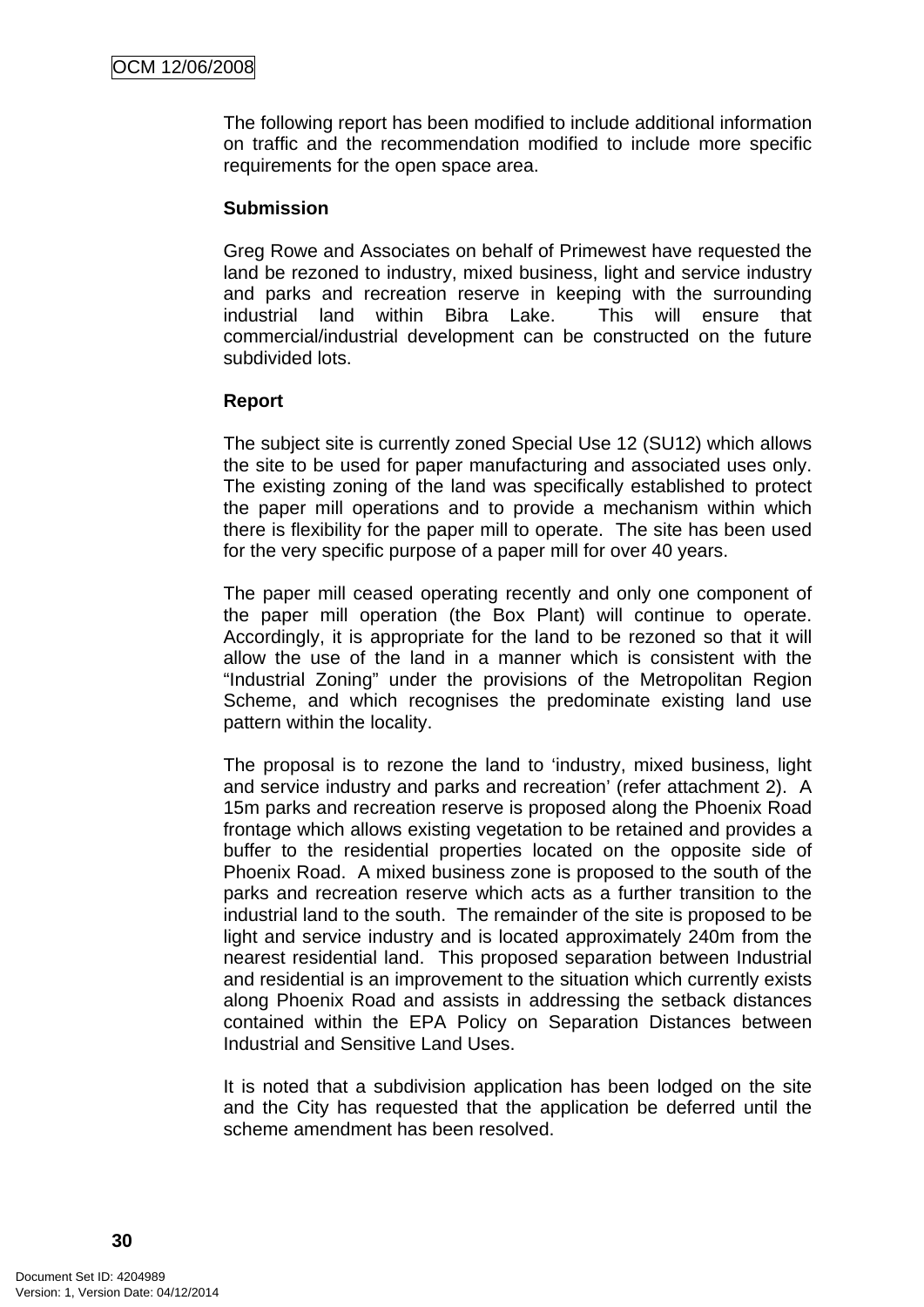## Road network

A concept plan has been submitted which demonstrates how the site can be developed. The proposed plan shows two road intersections to Phoenix Road with one of these being the upgrading of the existing driveway access to the site and has been justified through a traffic report. The parks and recreation reserve along the Phoenix Road frontage will prohibit lots having direct vehicle access to Phoenix Road, improving traffic flow and safety.

The applicant commissioned TARSC Pty Ltd to prepare a traffic impact assessment of the proposal which includes two new access points to Phoenix Road. The main findings of the report were:

- That the expected traffic volumes should not exceed the capacity of the various access points with there being no unacceptable excessive delays or vehicle queues;
- There needs to be two intersections with all turn movements provided on Phoenix Road. A single intersection with all turn movements will not function adequately, whilst a single signalised intersection will operate at similar levels to two intersections with added delays to through traffic on Phoenix Road; and
- Sight distances to and from access points should be acceptable.

The City's engineering department have examined the proposed plan and report by TARSC. They agree and support the traffic report that two non-signalised intersections with Phoenix Road will operate satisfactorily and will not interfere with the through traffic flows on Phoenix Road. They suggest that there needs to be access from Phoenix Road to the subdivision and one signalised intersection with Phoenix Road will increase the queue length on the minor road exiting the subdivision and also add delays to through traffic on Phoenix Road.

## Drainage

A Drainage and Nutrient Management Report has been submitted which demonstrates that all stormwater runoff from the road network, can be contained within the proposed drainage sump (Council drain). Stormwater runoff from the existing box plant facility is also proposed to drain into the proposed Council drainage sump. This is acceptable in this instance as the stormwater drainage from the Amcor site currently drains into the sump in the location of the proposed enlarged Council drain. A legal agreement will need to be prepared ensuring that the quality of the stormwater from the Box Plant is maintained to the satisfaction of Council and address any water quality issue. The legal agreement is required at the subdivision stage. Stormwater runoff from Phoenix Road is able to be accommodated within the POS area.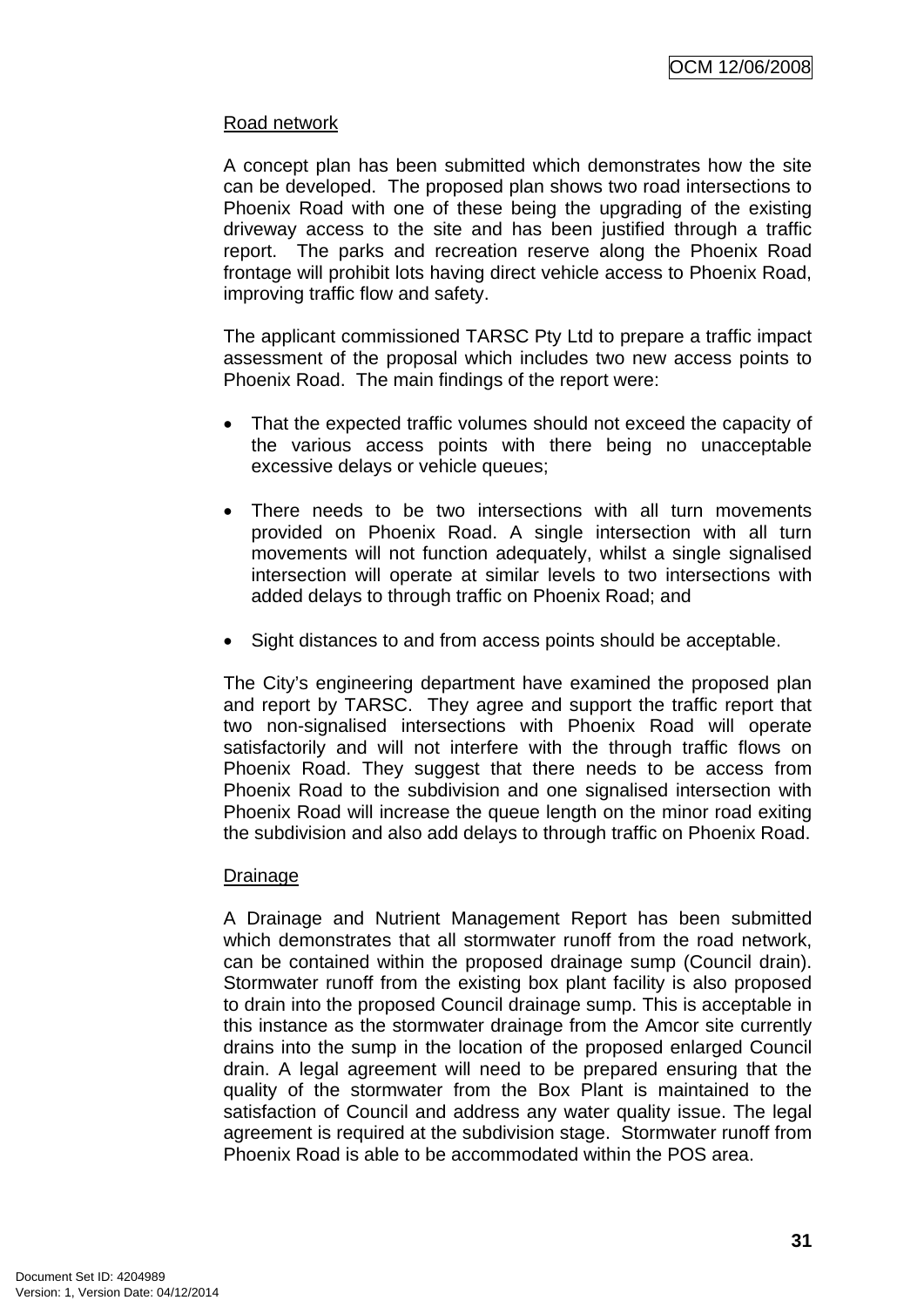### Design

New commercial/industrial estates within the City are typically accompanied by design guidelines to ensure that appropriate levels of development and amenity are achieved. The applicant at the request of the City has agreed to prepare design guidelines which will be approved prior to the final adoption of the scheme amendment by the City.

#### Retention of vegetation

The northern section of the site and Phoenix Road street verge is heavily vegetated and contributes to a unique streetscape. Following the deferral of this application, the applicant prepared a comprehensive Arboricultural report which assessed 631 trees within the northern 25m of the lot and the Phoenix Road street verge. The significance of the trees was gauged based on the approximate height of the tree, the approximate age of the tree, the trunk diameter and any health or structural concerns. The report concluded that the street verge and first 5m contains the most significant trees, the next 10m contains less significant trees and the last 10m contains the least significant trees.

The proposed scheme amendment therefore proposes the northern 15m of the lot to be a parks and recreation reserve which allows the best quality trees to be retained. This area is considered sufficient to provide a suitable buffer to the residential development located across Phoenix Road and is the same width as the parks and recreation reserve located on the opposite site of Phoenix Road. Whilst there is generally no provision for Public Open Space (POS) within industrial/commercial subdivisions, Clause 3.6.2 of WAPC Policy DC 4.1 "Industrial Subdivision" may allow land to be given up as POS in order to provide for buffer strips and/or suitable planted areas between industrial uses and any adjacent non industrial areas. The proposed parks and recreation reserve (Public Open Space) has been provided to present a suitable interface to the residential development across Phoenix Road and allow existing vegetation to be retained.

To ensure that only suitable trees within the POS area are retained the City's Parks Department have recommended that a management plan be prepared by a suitably qualified landscape and Arboricultural consultants addressing the following:

- Retention and management of native vegetation in a parkland setting;
- Retention and management of trees most suited to a parkland use and within close proximity to neighbouring commercial developments;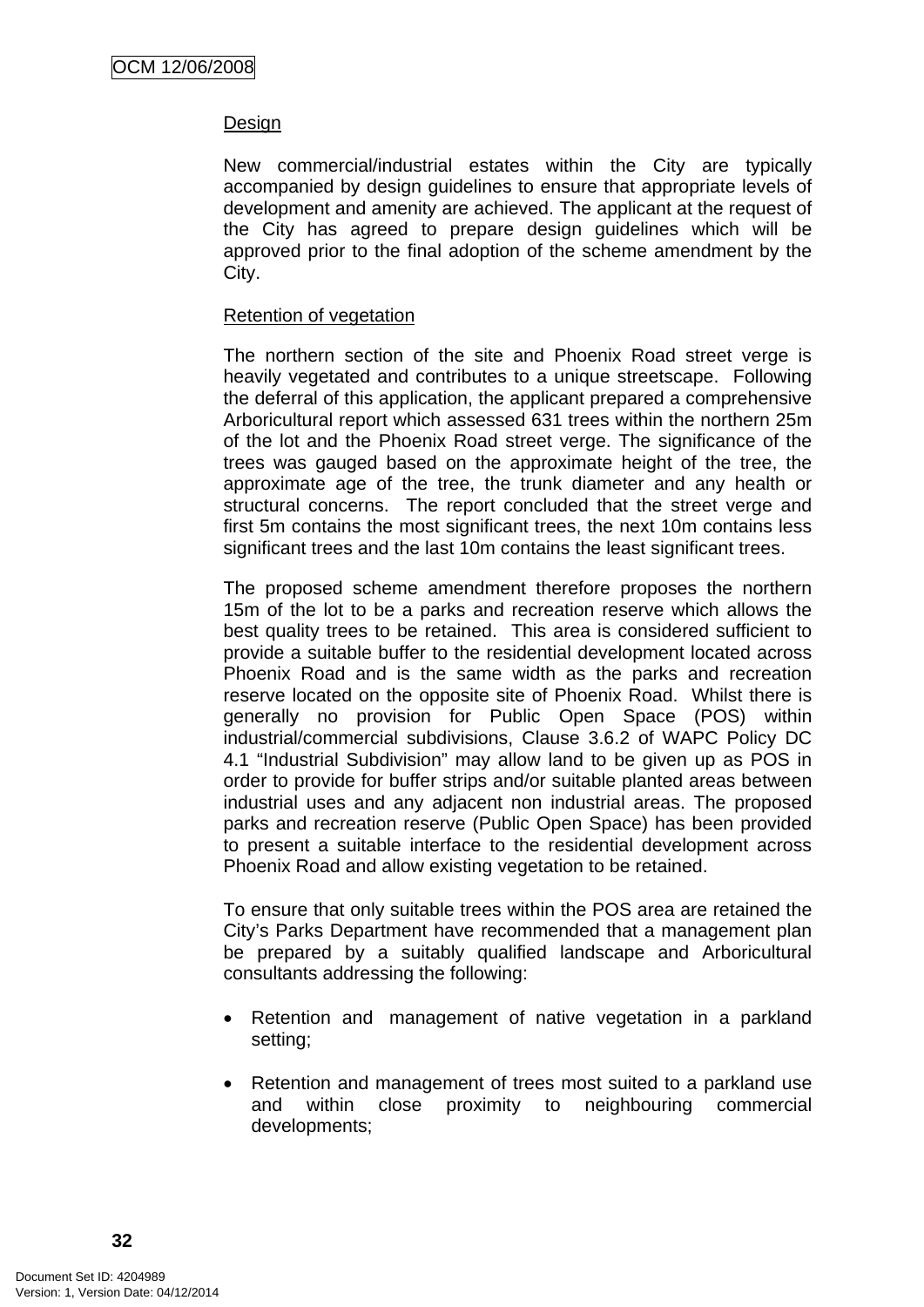- Landscape treatment and planting program to provide for further consolidation of the biodiversity corridor between Manning and Bibra Lakes;
- Amenity landscape treatments suitable for the location and use, addressing screening of non-residential activities and structures;
- During construction works in adjacent commercial lots that retained trees are protected to the requirements of an Aboricultural consultant

It would also be prudent that the tree removal and management works within the POS area be undertaken at the earthworks stage of the development and under the guidance of a qualified Aboriculturalist.

#### Existing Box Plant facility

The existing box plant facility is proposed to be retained. A recent development approval allowed for an extension to the facility within the proposed lot boundaries and satisfies the provisions of the scheme. The box plant facility will comply with the industrial zoning proposed under this amendment.

#### **Conclusion**

The proposed scheme amendment is necessary as the paper mill has ceased operating and the restricted nature of the existing zoning does not allow other uses to operate from the site. The proposed scheme amendment is consistent with the "Industrial Zoning" under the provisions of the Metropolitan Region Scheme and is consistent with the existing local town planning scheme zoning within the Bibra Lake industrial area. The 15m wide Parks and Recreation Reserve (landscape buffer) together with the restricted nature of the mixed business zone provides a suitable transition and interface to the residential development located on the opposite side of Phoenix Road.

It is therefore recommended that Council proceed to initiate the scheme amendment.

#### **Strategic Plan/Policy Implications**

#### **Employment and Economic Development**

• To plan and promote economic development that encourages business opportunities within the City.

#### **Natural Environmental Management**

To ensure development of the district is undertaken in such a way that the balance between the natural and human environment is maintained.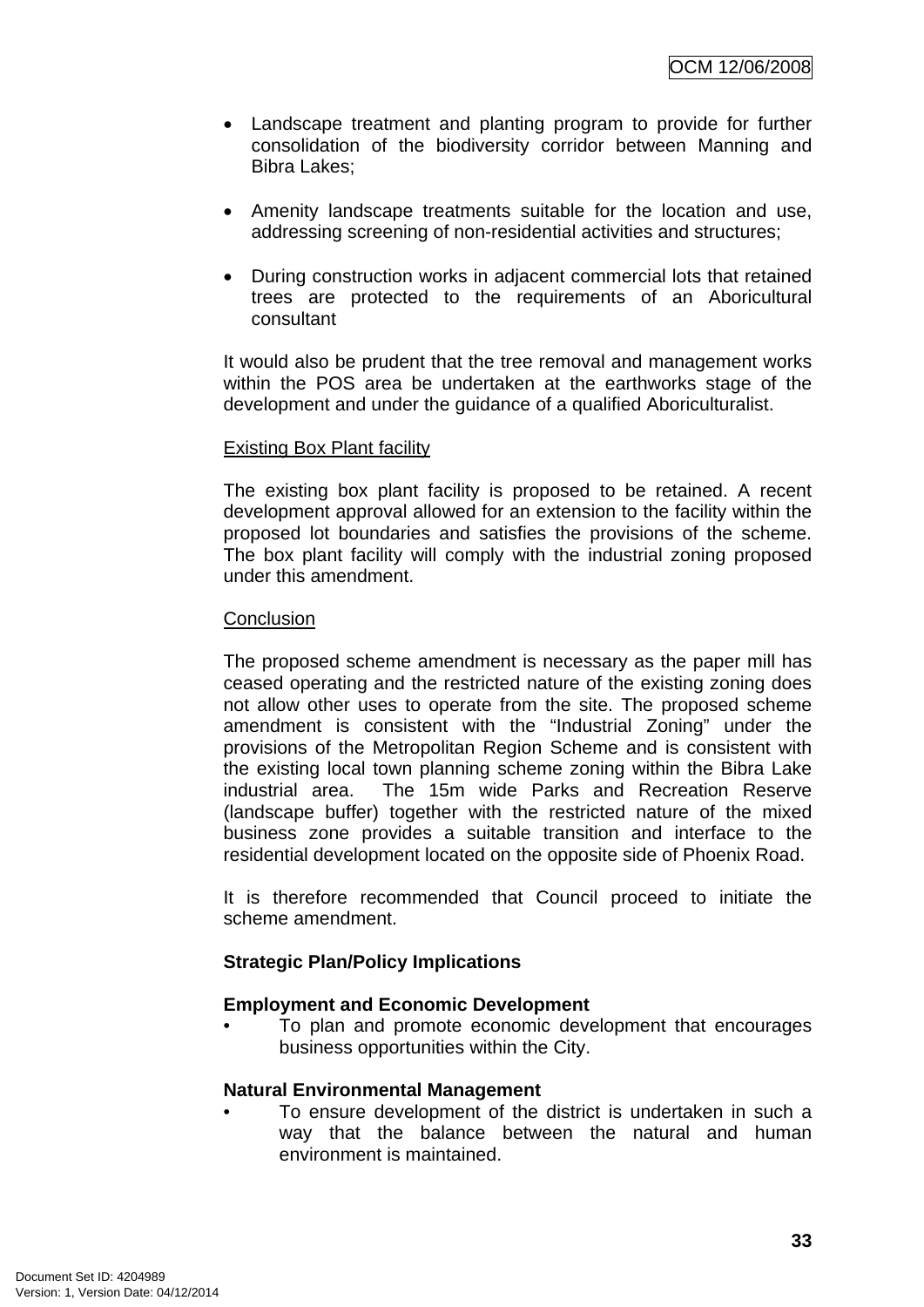## **Budget/Financial Implications**

N/A

### **Legal Implications**

Planning and Development Act 2005 Town Planning Scheme No. 2 Town Planning Regulations 1967

#### **Community Consultation**

The proposed Scheme Amendment will be advertised for a period of 42 days with notices in the local paper and letters sent to relevant government agencies, affected landowners and surrounding community upon initiation of the amendment.

#### **Attachment(s)**

- 1. Location Plan
- 2. Proposed Zoning Plan
- 3. Concept Plan

#### **Advice to Proponent(s)/Submissioners**

The Proponent(s) and those who lodged a submission on the proposal have been advised that this matter is to be considered at the 12 June 2008 Council Meeting.

#### **Implications of Section 3.18(3) Local Government Act, 1995**

Nil.

**14.5 (OCM 12/6/2008) - PROPOSED SCHEME AMENDMENT NO 68 TO TOWN PLANNING SCHEME NO 3 - REZONING PORTION OF LOT 9006 DISCOVERY DRIVE, BIBRA LAKE FROM INDUSTRY TO RESTRICTED USE 14 (RU 14) - TO ALLOW FOR MIXED BUSINESS USES AND LANDSCAPING - OWNER: LANDCORP - APPLICANT: CITY OF COCKBURN (93068) (M CARBONE) (ATTACH) Item 14.5**

# **RECOMMENDATION**

That Council:

(1) resolve to amend Town Planning Scheme No. 3 as follows:

PLANNING AND DEVELOPMENT ACT 2005 RESOLUTION DECIDING TO AMEND CITY OF COCKBURN TOWN PLANNING SCHEME NO. 3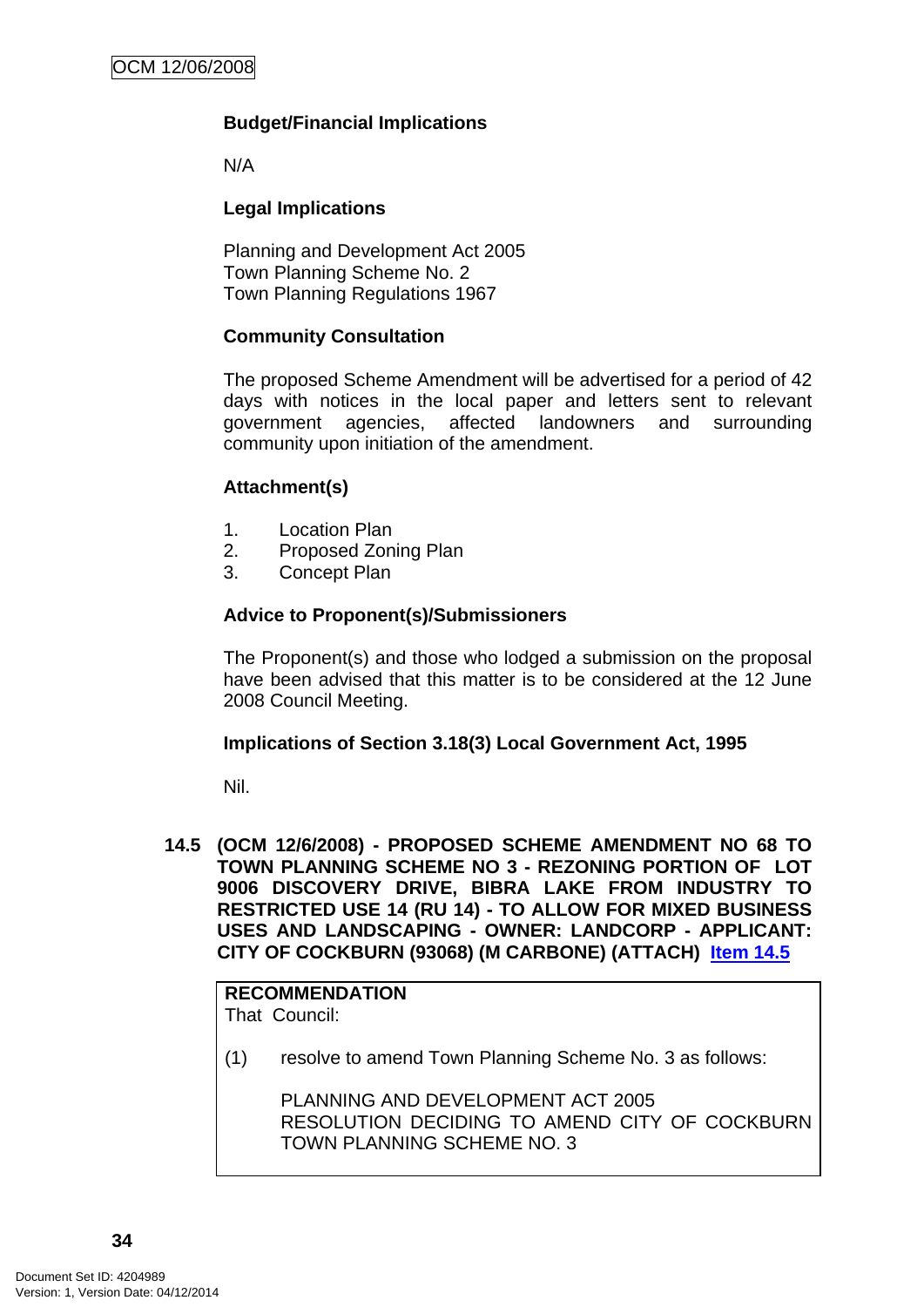|                                                                                             | <b>AMENDMENT NO. 68</b>                                                                                                                                                                    |                                                                                                                                                                         |                                                                                                                                                                                                           |  |
|---------------------------------------------------------------------------------------------|--------------------------------------------------------------------------------------------------------------------------------------------------------------------------------------------|-------------------------------------------------------------------------------------------------------------------------------------------------------------------------|-----------------------------------------------------------------------------------------------------------------------------------------------------------------------------------------------------------|--|
|                                                                                             | Resolved that Council, in pursuance of Section 75 of the<br>Planning and Development Act 2005, amend the above Town<br>Planning Scheme by:                                                 |                                                                                                                                                                         |                                                                                                                                                                                                           |  |
|                                                                                             | 1.                                                                                                                                                                                         | including RU14 to read as follows:                                                                                                                                      | Modifying the Third Schedule in the Scheme Text by                                                                                                                                                        |  |
| No.                                                                                         | <b>Description of land</b>                                                                                                                                                                 | <b>Restricted Use</b>                                                                                                                                                   | <b>Conditions</b>                                                                                                                                                                                         |  |
| RU1<br>4                                                                                    | Portion of Lot 9006<br><b>Drive</b><br>Discovery<br>(Corner North Lake<br>Road<br>and Phoenix<br>Road), Bibra Lake                                                                         | Only<br>permit those<br>uses listed within the<br>Mixed Business Zone<br>as set out in Table $1 -$<br>Zoning Table with the<br>exception<br>οf<br>residential uses.     | The northern portion of<br>the lot for a width of 15m<br>parallel to and for the<br>entire length of Phoenix<br>Road is to be used for<br>landscaping purposes<br>only.                                   |  |
|                                                                                             |                                                                                                                                                                                            |                                                                                                                                                                         | Existing vegetation within<br>the landscaping strip is to<br>be retained or the area<br>landscaped all to the<br>satisfaction of the local<br>government                                                  |  |
|                                                                                             | Use 14 (RU 14).                                                                                                                                                                            |                                                                                                                                                                         | 2. Amending the Scheme Maps to identify the Industry Zone on<br>portion of Lot 9006 Discovery Drive, Bibra Lake as Restricted                                                                             |  |
| (2)                                                                                         | adopt the following amendment:                                                                                                                                                             |                                                                                                                                                                         |                                                                                                                                                                                                           |  |
|                                                                                             | PLANNING AND DEVELOPMENT ACT 2005<br>CITY OF COCKBURN TOWN PLANNING SCHEME NO. 3<br><b>AMENDMENT NO. 68</b>                                                                                |                                                                                                                                                                         |                                                                                                                                                                                                           |  |
|                                                                                             | The City of Cockburn under and by virtue of the powers<br>conferred upon it in that behalf by the Planning and<br>Development Act 2005 hereby amends the above Town<br>Planning Scheme by; |                                                                                                                                                                         |                                                                                                                                                                                                           |  |
| 1. Modifying the Third Schedule in the Scheme Text by<br>including RU14 to read as follows: |                                                                                                                                                                                            |                                                                                                                                                                         |                                                                                                                                                                                                           |  |
| No.                                                                                         | <b>Description of land</b>                                                                                                                                                                 | <b>Restricted Use</b>                                                                                                                                                   | <b>Conditions</b>                                                                                                                                                                                         |  |
| <b>RU14</b>                                                                                 | Portion of Lot 9006<br><b>Drive</b><br>Discovery<br>North<br>(Corner<br>Lake<br>Road<br>and<br>Phoenix<br>Road), Bibra Lake                                                                | Only permit<br>those<br>uses listed within the<br>Mixed Business Zone<br>as set out in Table $1 -$<br>Zoning Table with the<br>exception<br>0f<br>residential dwellings | The northern portion of<br>the lot for a width of<br>15m parallel to and for<br>entire<br>length<br>the<br>οf<br>Phoenix Road is to be<br>used for landscaping<br>purposes only<br>vegetation<br>Existing |  |
|                                                                                             |                                                                                                                                                                                            |                                                                                                                                                                         | within the landscaping<br>strip is to be retained or                                                                                                                                                      |  |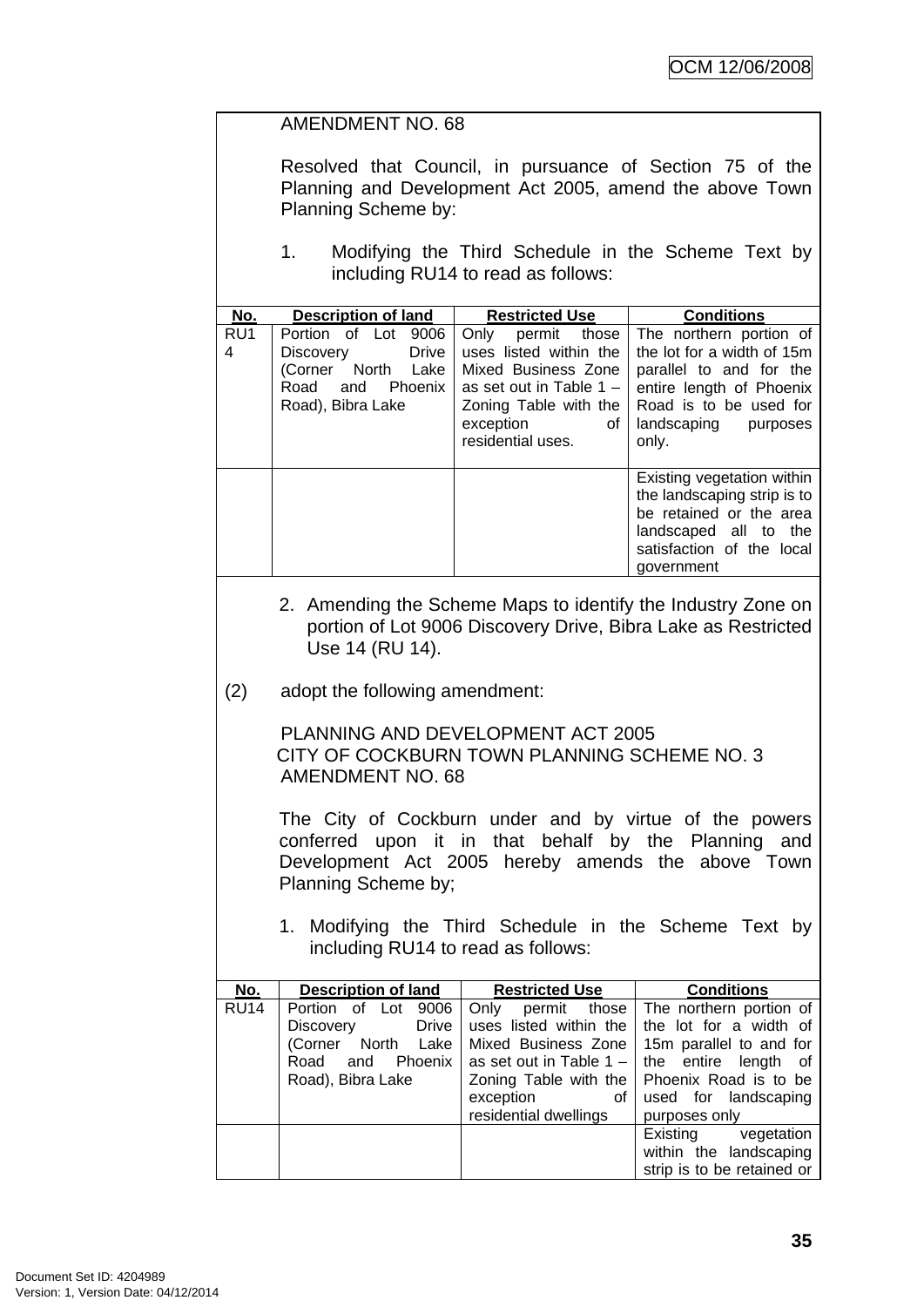|     | the area landscaped all<br>to the satisfaction of the<br>local government                                                                                                                                                                                                                                                                                                                                             |
|-----|-----------------------------------------------------------------------------------------------------------------------------------------------------------------------------------------------------------------------------------------------------------------------------------------------------------------------------------------------------------------------------------------------------------------------|
|     | 2. Amending the Scheme Maps to identify the Industry Zone on<br>portion of Lot 9006 Discovery Drive, Bibra Lake as Restricted<br>Use 14 (RU 14).                                                                                                                                                                                                                                                                      |
| (3) | sign the amending documents, and advise the WAPC of<br>Council's decision;                                                                                                                                                                                                                                                                                                                                            |
| (4) | forward a copy of the signed documents to the Environmental<br>Protection Authority in accordance with Section 81 of the<br>Planning and Development Act;                                                                                                                                                                                                                                                             |
| (5) | following the receipt of formal advice from the Environmental<br>Protection Authority that the Scheme Amendment should not be<br>assessed under Section 48A of the Environmental Protection<br>Act, advertise the Amendment under Town Planning Regulation<br>25 without reference to the Western Australian Planning<br>Commission;                                                                                  |
| (6) | notwithstanding (5) above, the Director of Planning and<br>Development may refer a Scheme or Scheme Amendment to<br>the Council for its consideration following formal advice from the<br>Environmental Protection Authority that the Scheme<br>Amendment should be assessed under Section 48A of the<br>Environmental Protection Act, as to whether the Council should<br>proceed or not proceed with the Amendment; |
| (7) | should formal advice be received from the Environmental<br>Protection Authority that the Scheme Amendment should be<br>assessed or is incapable of being environmentally acceptable<br>under Section 48(A) of the Environmental Protection Act, the<br>Amendment be referred to the Council for its determination as to<br>whether to proceed or not proceed with the Amendment; and                                  |
| (8) | advise the applicant accordingly.                                                                                                                                                                                                                                                                                                                                                                                     |

**COUNCIL DECISION**

# **Background**

The City is currently considering a rezoning application on Lot 503 Phoenix Road, Bibra Lake (Amcor site) which is the adjoining property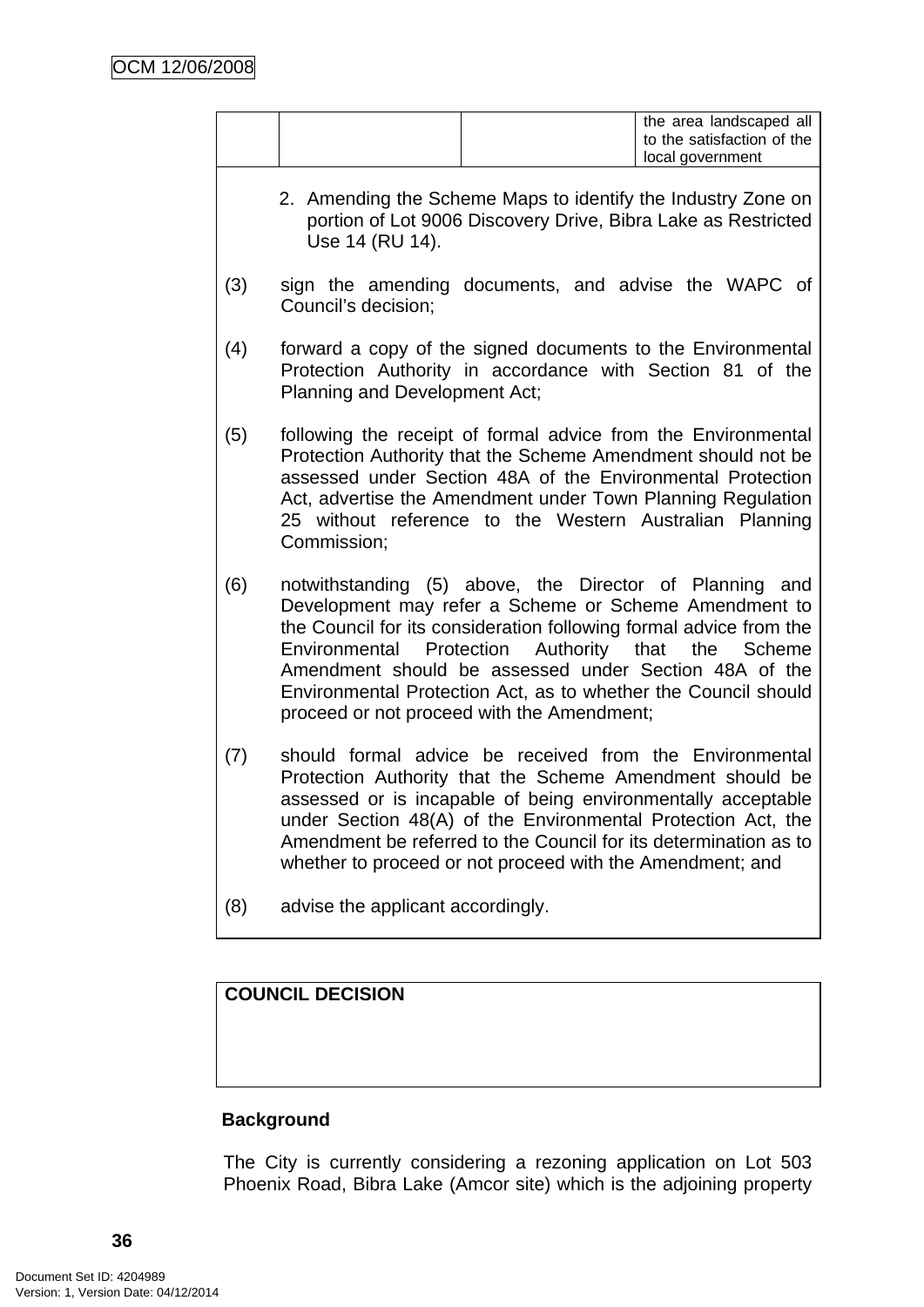to the subject site. This Amcor application was presented to Council meetings in February and May this year and is also subject to a Council report this month (refer to Council Item 14.4).

Two of the main issues regarding the Amcor rezoning relate to providing a landscaping buffer along Phoenix Road and ensuring a suitable land use transition from Industry to Residential in the form of a Mixed Business Zone.

To provide a consistent land use transition and consistent streetscape along Phoenix Road the northern section of Lot 9006 (Landcorp's land) is proposed to be rezoned similar to the adjoining property (Amcor site).

## **Submission**

Nil.

## **Report**

The subject site is currently zoned Industry and a subdivision application was approved in 2006 which shows the northern section of the site as one lot (3.03ha), although subdivision clearance has not been requested. Given that the City is currently considering a rezoning application on the adjoining property (Amcor site) it is appropriate to apply the same land use interface and landscape buffer requirements on the subject lot. As subdivision clearance has not been requested and the new titles not issued, it is an appropriate time to require the rezoning of this land.

The rezoning application for the Amcor site proposes a 15m wide landscape buffer (Parks and Recreation Reserve) along the Phoenix Road frontage and the northern section of the site as Mixed Business. This ensures a suitable separation between the Industrial zoned land and the residential properties on the opposite side of Phoenix Road.

As the proposed subdivision on Landcorp's land is already approved by the Western Australian Planning Commission, a landscaping buffer cannot be ceded fee of cost as is proposed for the Amcor site. It is therefore not suitable to rezone the landscape buffer as a Parks and Recreation Reserve. An appropriate mechanism to ensure a landscape buffer is provided is to apply a Restricted Use over the site and limit it to landscaping in the desired location. This will mean that the landscaping remains in private ownership and is included into the landscaping requirements for the site, therefore not impacting on the development potential of the site.

The remainder of the proposed Restricted Use area is to consist of land uses consistent with the Mixed Business zone. This will provide consistency with the adjoining land (Amcor site) and ensure that the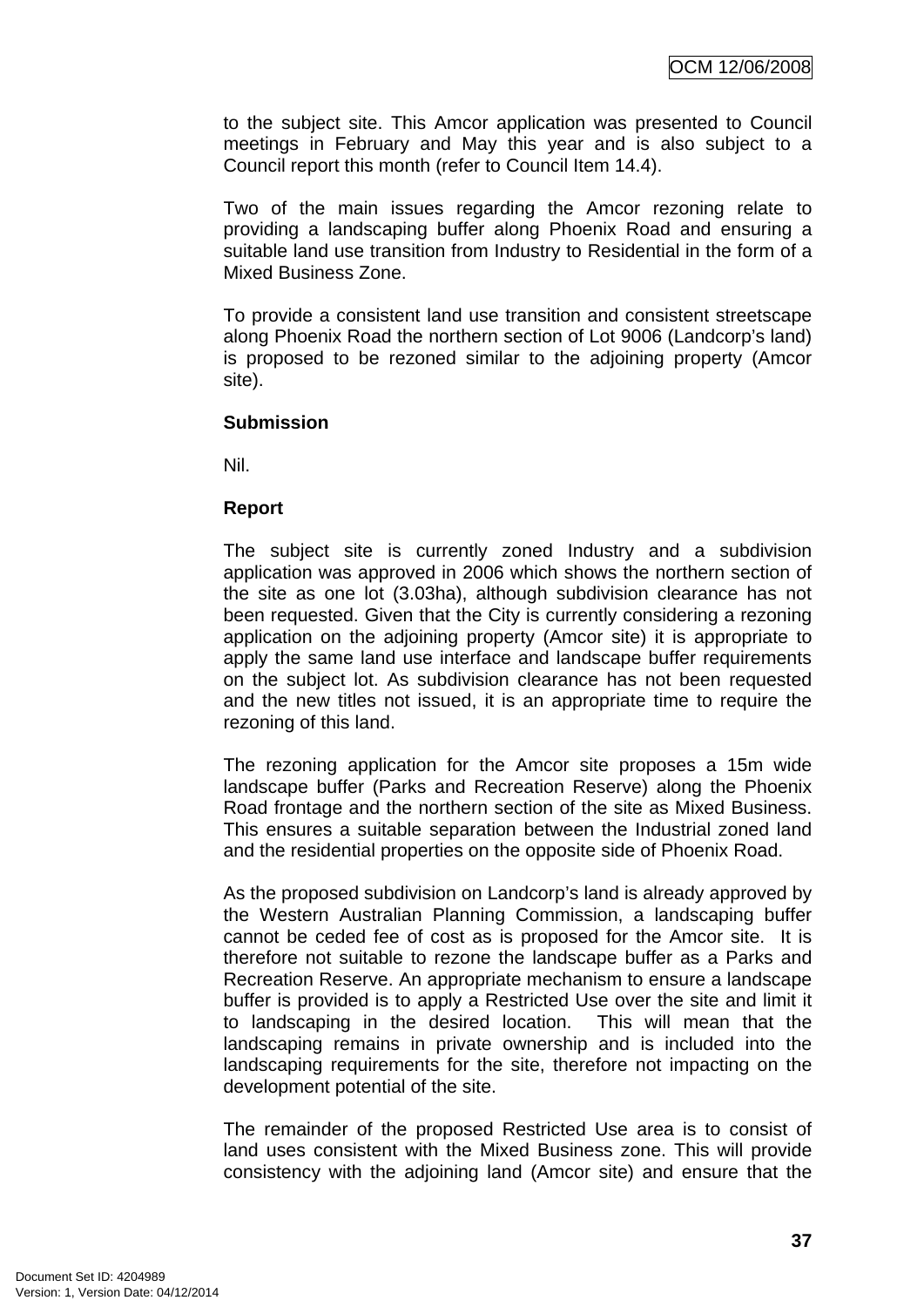Industrial zoned land on Landcorp's land is approximately 300m from the nearest residential property on the northern side of Phoenix Road. The section of the site containing the proposed restricted use (Mixed Business) will be located approximately 60m from the nearest residential property.

#### **Conclusion**

The proposed Scheme Amendment will ensure that a consistent land use pattern is applied to Amcor's and Landcorp's land and allow the existing vegetation along Phoenix Road to be retained and assist in providing a consistent streetscape. The amendment ensures suitable separation between industrial zoned land and residential uses is achieved and the visual amenity along Phoenix Road is retained.

It is therefore recommended that Council proceed to initiate the Scheme Amendment.

#### **Strategic Plan/Policy Implications**

The Planning Policies which apply to this item are: APD2 – Industrial Subdivision Policy

#### **Employment and Economic Development**

- To plan and promote economic development that encourages business opportunities within the City.
- To pursue high value employment opportunities for our residents.

#### **Natural Environmental Management**

To ensure development of the district is undertaken in such a way that the balance between the natural and human environment is maintained.

#### **Budget/Financial Implications**

N/A

#### **Legal Implications**

Planning and Development Act 2005 Town Planning Scheme No. 2 Town Planning regulations 1967

#### **Community Consultation**

The proposed Scheme Amendment will be advertised for a period of 42 days with notices in the local paper and letters sent to relevant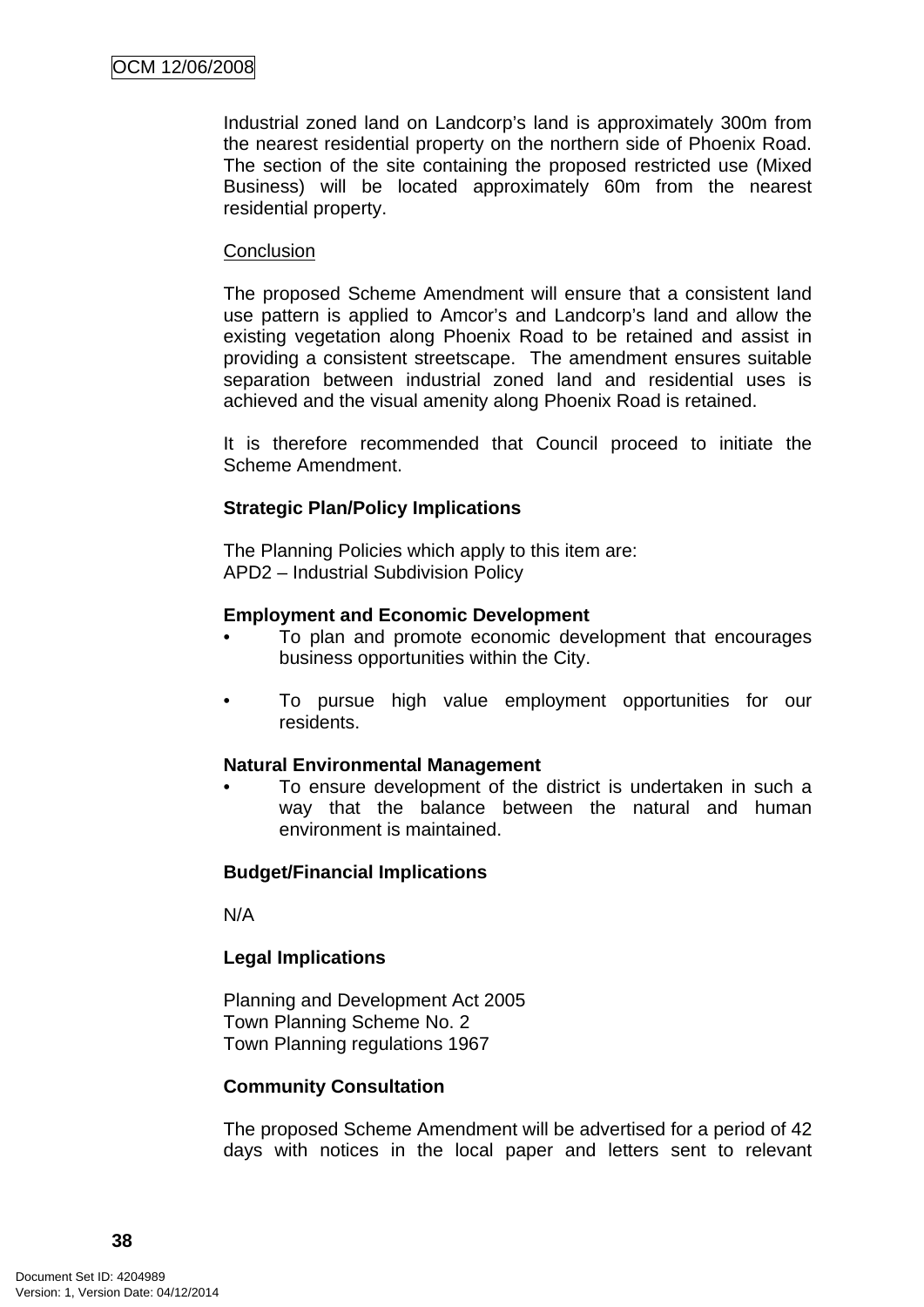government agencies, affected landowners and the surrounding community, upon initiation of the amendment.

## **Attachment(s)**

- 1. Location plan
- 2. Proposed zoning plan
- 3. Approved Subdivision Plan

#### **Advice to Proponent(s)/Submissioners**

The landowner (Landcorp) to be advised of Council's intention to initiate the Scheme Amendment.

#### **Implications of Section 3.18(3) Local Government Act, 1995**

Nil.

**14.6 (OCM 12/6/2008) - PROPOSED TELECOMMUNICATIONS INFRASTRUCTURE - LOCATION: KWINANA FREEWAY JANDAKOT - OWNER: MAIN ROADS WA - APPLICANT: PLANNING SOLUTIONS PTY LTD (ON BEHALF OF VODAFONE) (6000655) (R COLALILLO / V LUMMER) (ATTACH) Item 14.6**

# **RECOMMENDATION**

That Council:

- (1) grant its approval for the erection of telecommunications infrastructure within the Kwinana Freeway road reserve, Jandakot, in accordance with the approved plans subject to the following conditions:
	- 1. The development may only be carried out in accordance with the terms of the application as approved herein and any approved plan.
	- 2. Nothing in the approval or these conditions shall excuse compliance with all relevant written laws in the commencement and carrying out of the development.
	- 3. The premises shall be kept in a neat and tidy condition at all times by the owner/occupier to the satisfaction of the Council.
	- 4. The telecommunication pole being constructed using a slimline pole and finished in galvanised grey (nonreflective) with the equipment room finished in colorbond cottage green in accordance with the application.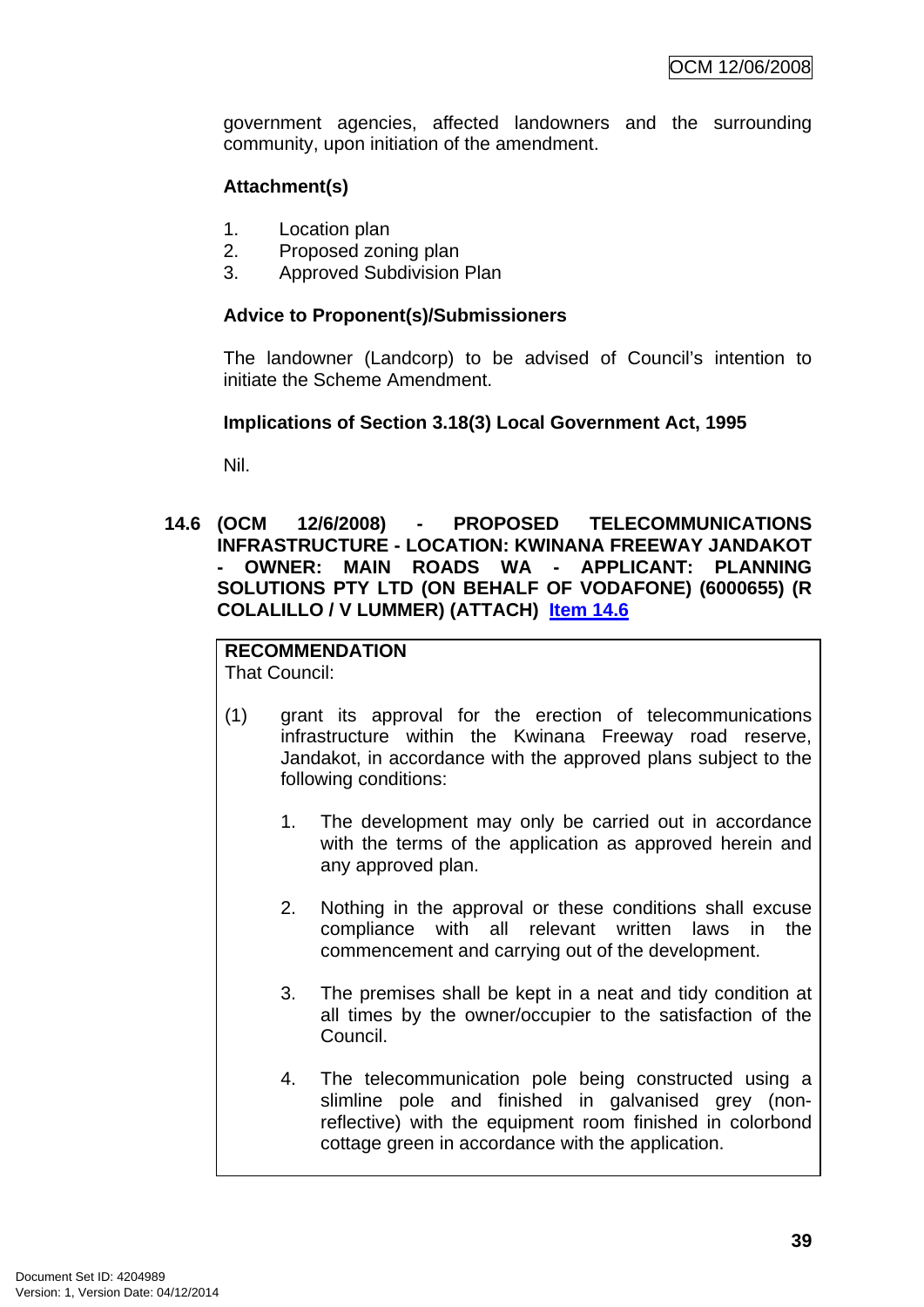- 5. Access for the installation and future servicing of the facility is limited to the railway station car park adjacent to Knock Place.
- 6. The applicant shall be responsible for all costs and relevant environmental approvals for any clearing within the Kwinana Freeway road reservation.
- 7. The applicant shall make good any damage to existing verge vegetation within the Kwinana Freeway road reservation.

# FOOTNOTES

- 1. The development must comply with the BCA. A building licence is required prior to commencement of construction of the infrastructure.
- 2. In five years from the date of this approval, the applicant reassess the need for this facility and provides Council with a report documenting the appropriateness of the location and any other location options available at the time.
- 3. The telecommunication facility must comply with the Australian Radiation Protection And Nuclear Safety Agency ("ARPANSA") established Radiation Protection Standard that specifies limits for continuous exposure of the general public to RF transmissions at frequencies used by the mobile phone base stations and the Australian Communication and Media Authority ("ACMA") mandated exposure limit for continuous exposure of the general public to Radio Frequency EME from mobile phone base stations.
- (2) issue a Schedule 9 Notice of Determination on Application for Planning Approval – Approval (inclusive of MRS Form 2 Notice of Approval); and
- (3) advise the applicant and submissioners of Council's decision accordingly.

**COUNCIL DECISION**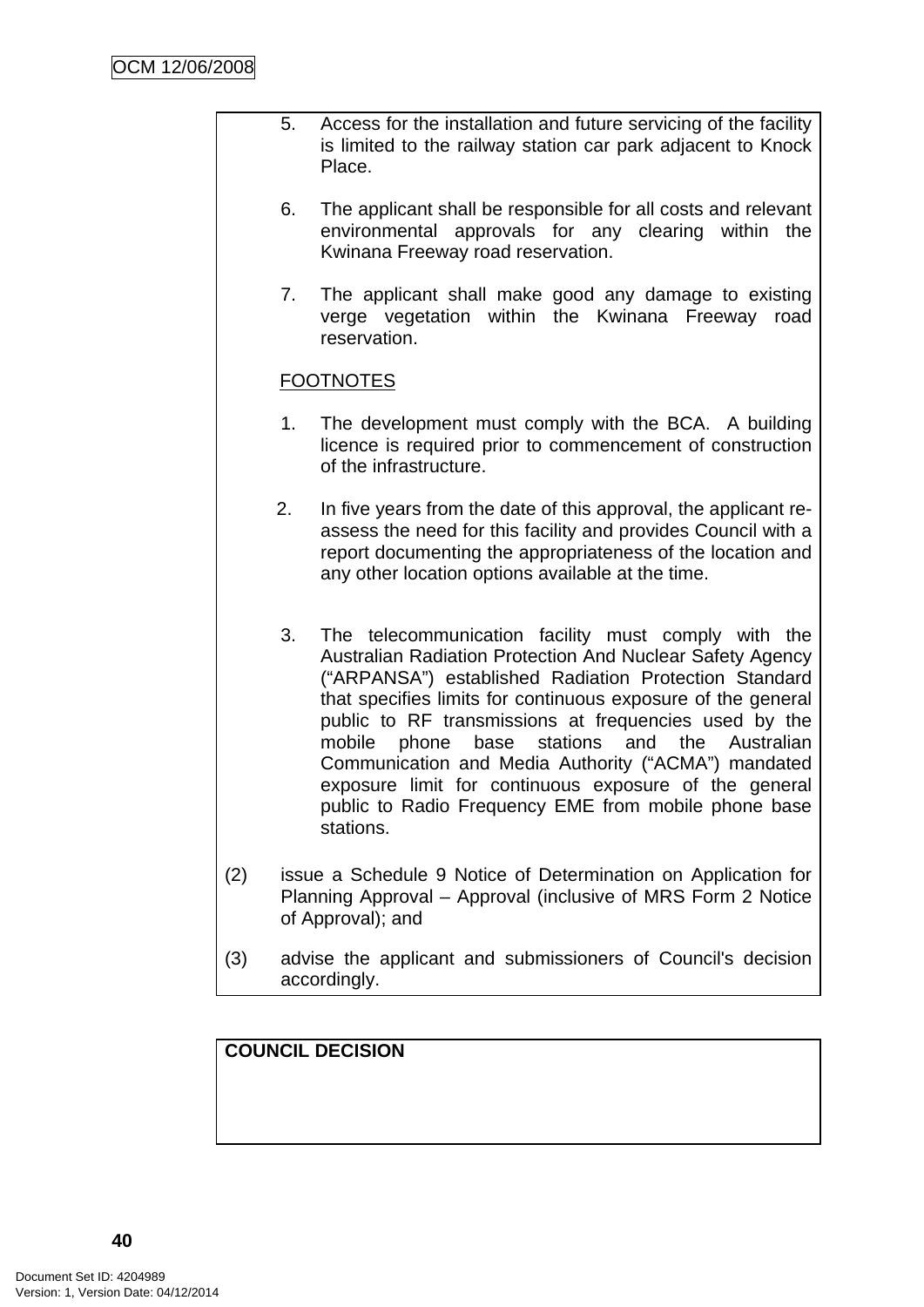## **Background**

| Zoning:    | MRS:<br><b>Primary Regional Roads</b> |     |  |
|------------|---------------------------------------|-----|--|
|            | TPS3                                  | N/A |  |
| Land Use:  | Telecommunications Infrastructure     |     |  |
| Lot Size:  | N/A                                   |     |  |
| Use Class: | Use Not Listed                        |     |  |

The facility is proposed to be located on a site which is within the Kwinana Freeway road reserve in Jandakot. The subject site is currently vacant.

The area surrounding the subject site to the east is generally utilised for car parking and industrial purposes. The Cockburn Central train station is located to the west of the site with the Kwinana Freeway running parallel to the subject area.

The nearest existing residential area is approximately 300 metres southeast of the proposed facility. Between the subject site and the residential uses, the Armadale Road reserve and future mixed business precinct provide a significant buffer.

#### **Submission**

Vodafone in conjunction with Optus are proposing to construct a new base station and phone tower. The proposed facility is intended to facilitate the new high-speed next-generation mobile network, which will improve mobile telephone content, wireless broadband access and further mobilisation of business applications in the Jandakot area. A recent agreement between Vodafone and Optus has resulted in the sharing of network infrastructure across Perth.

The proposal involves the installation of telecommunications infrastructure within the Kwinana Freeway road reserve, Jandakot. The applicants have advised that the site selection process has been influenced by the objective of avoiding residential areas and other sensitive locations.

Vodafone were proposing to install a 30m high slimline mono pole at the site with 3 antennas located at a height of 29.2m together with an associated equipment room at the base of the structure.

Following negotiations with the City's officers, the pole has been reduced to 25 m in height and the design of the antenna amended to be more visually pleasing.

Vodafone have also indicated that they have a responsible approach to Electro Magnetic Energy (EME) Emissions which is demonstrated through compliance with relevant radio frequency standards and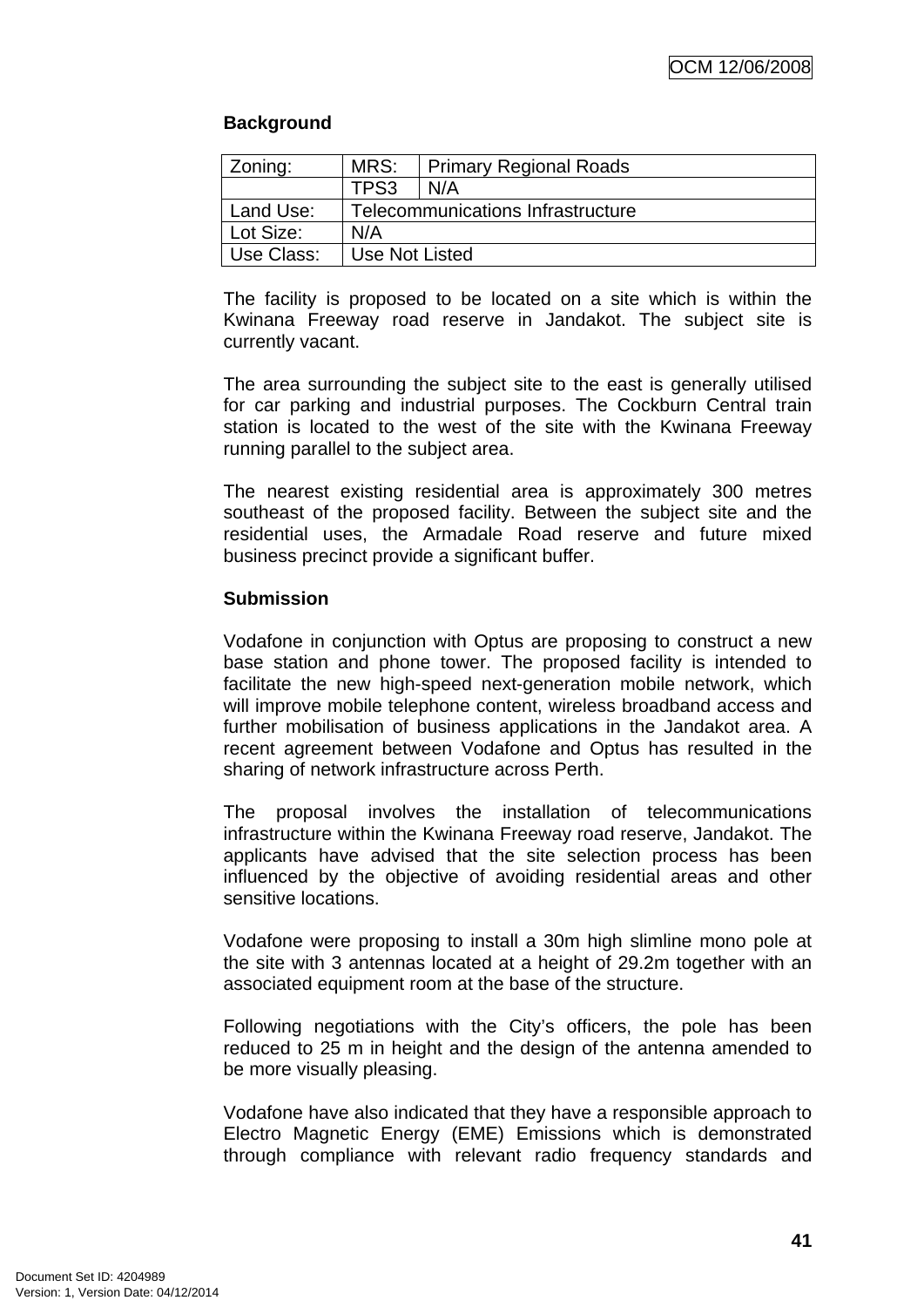comprehensive policies and procedures to protect the health and safety of the community and employees.

#### **Report**

The application is for a use not listed in the City's Town Planning Scheme No. 3 ("Scheme") and, therefore, requires advertising and approval from Council.

The proposal was referred to Main Roads WA for comment as the site is within a Primary Regional Road Reservation. Main Roads raised no objections to the proposal subject to suitable conditions regarding access and remediation being imposed as part of any approval. The application was also referred to Jandakot Airports for comment however to date a response has not been received.

The application was advertised to all residents and property owners within a 500m radius of the subject site (as per APD13 – Telecommunications Policy – High Impact Facilities). A total of 22 submissions were received with 14 raising objections to the proposal and 8 stating no objections to the proposal. A schedule of submissions has been provided as an attachment to this report.

The main issues raised in the 22 submissions received are discussed below.

#### Electromagnetic Energy (EME) Emissions

The applicants have confirmed that the proposed facility will be designed and installed to comply with Australian safety standards, as set by the Australian Communications and Media Authority (ACMA – formerly ACA). Australia's Standard for EME is designed to protect all sectors of the public (including children) wherever they are in relation to proposed base stations, 24 hours a day.

The modelling undertaken for the production of the EME report for the subject facility selects the orientation of the maximum EME emission. Based on the modelling, EME levels at all other bearings are predicted to be lower than at the point indicated on the EME report.

#### Proximity to Residential Uses

The subject site is within the Kwinana Freeway Road Reserve, and is therefore consistent with the stated objectives of the City of Cockburn 'Policy No. APD13 – Telecommunications Policy: High Impact Facilities', and the Western Australian Planning Commission's 'State Planning Policy 5.2 – Telecommunications Infrastructure' and 'Guidelines for the Location, Siting and Design of Telecommunications Infrastructure', which encourage minimum adverse impacts on the visual character and amenity of residential areas.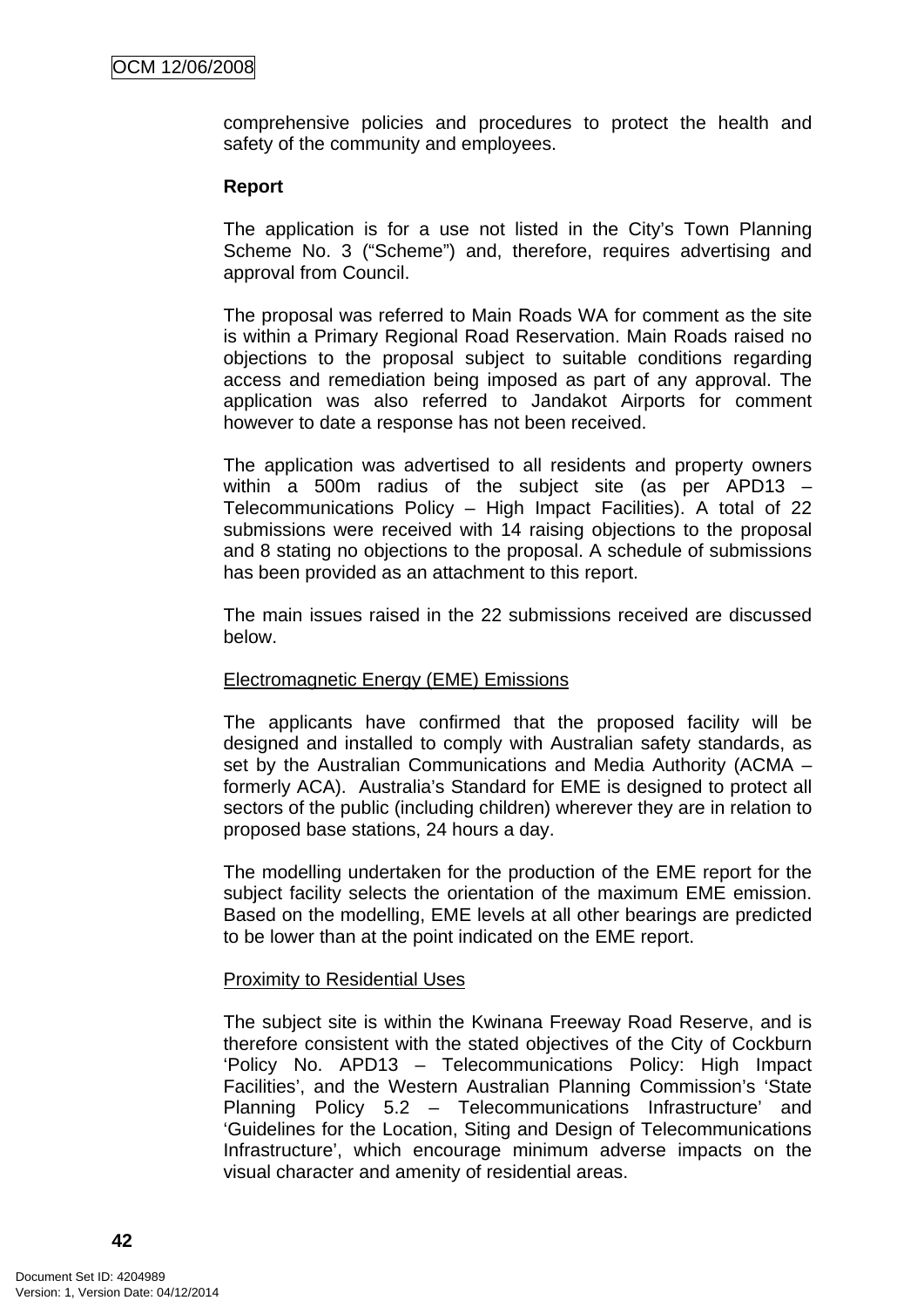The nearest existing residential dwelling is approximately 300 metres southeast of the subject site. However it should be noted that the subject site is approximately 170 metres from future residential development within the Cockburn Central precinct. Given that the facility is proposed to be located within the Kwinana Freeway road reserve, it is considered that residential areas will not be significantly detrimentally affected by the proposed facility.

#### **Aesthetics**

The applicant maintain that the subject proposal is designed and located such that it achieves network coverage for Vodafone/Optus whilst minimising the visual impact of such infrastructure on residential areas and community sensitive sites. The proposed monopole will be constructed using a galvanised finish, with panel antennas flushmounted to the pole and will be coloured grey, which is deemed to be an unobtrusive colour and appropriate for the Freeway reserve given that existing lighting poles are similar in appearance. The proposed facility is also comparable to existing railway communications poles and associated infrastructure in the immediate vicinity.

However, the location of the proposed pole will be in the direct line of sight to future residents of Cockburn Town Centre. This proximity and the visual impact that it will have is of concern to the City and the applicant was requested to pay particular attention to this issue. In response the applicant has amended the proposal by lowering the height of the pole by 5m to 25m. However, the panel antennas on top of the pole bring the overall height of the facility to 28.6m. The design of the structure has been amended by grouping the panel antennas together at the top of the monopole flush mounting the RT Dish. The revised design is considered to be less visually obtrusive than the original proposal as there are no attachments protruding from the pole.

#### Co-location Opportunities or Potential Alternative Sites

Due to the City's concerns in regard to the visual impact on Cockburn Town Centre, discussed above, the applicant was requested to provide documented evidence that there had been genuine and extensive attempts to locate the pole out of site of the Town Centre. The applicant has provided evidence that the Public Transport Authority (PTA) does not support the location of a telecommunications facility at Cockburn Central train station as follows:

- 1. Use of the PTA 25 m light duty antenna pole on the eastern side of the freeway, close to the passenger set down area is not supported due to the future impact on PTA Radio Services.
- 2. Location of the antennae on the "billboard" western main entry statement to the station and establish a compound nearby is not supported as the station aesthetics would be affected.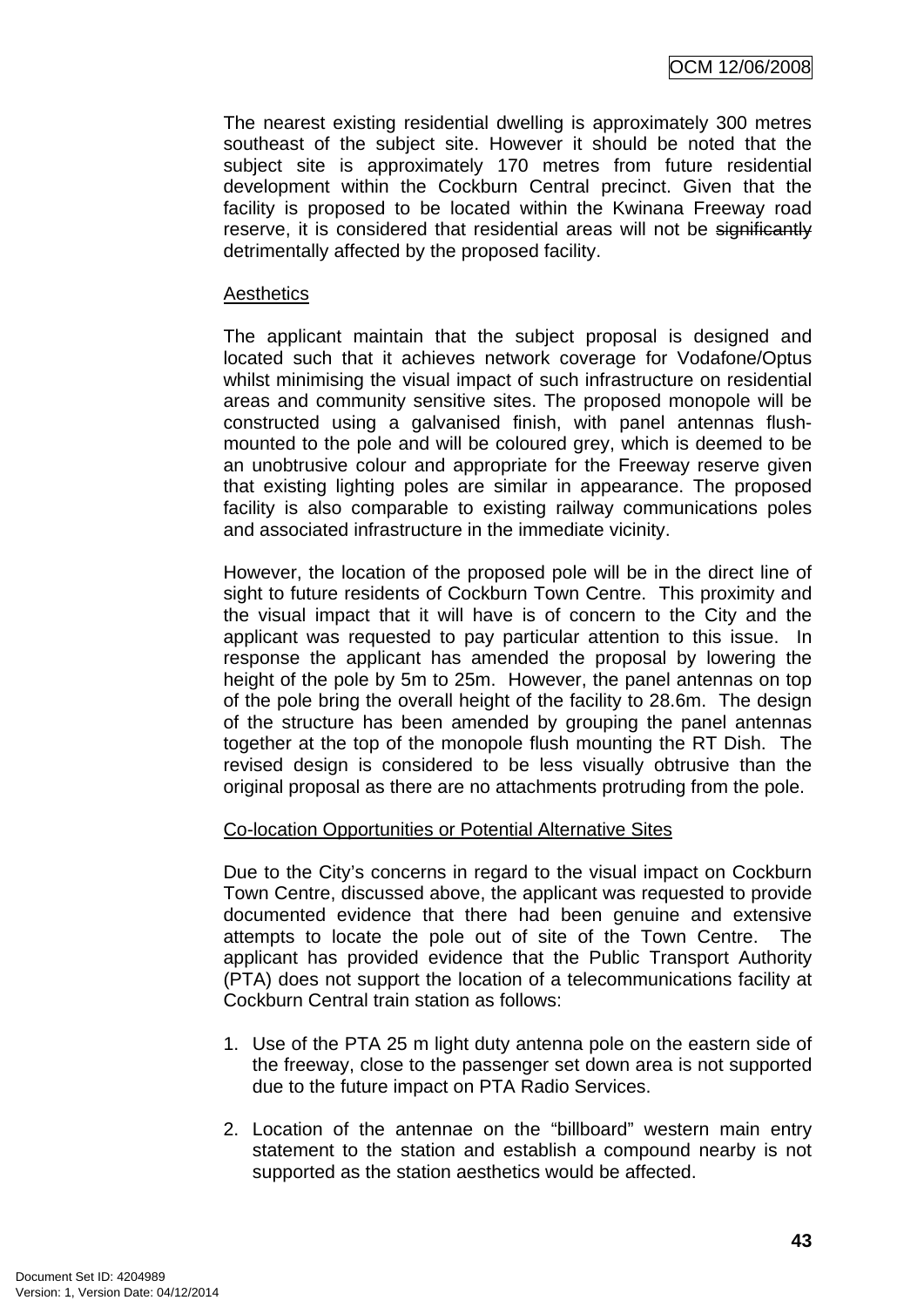The applicant has confirmed that detailed investigations concluded that no co-location opportunities existed to satisfy the coverage objectives of the proposed facility. Existing Vodafone telecommunication structures within the locality were unsuitable due to the topography of the region and the third generation network requiring a greater transmission range. As such, the proposed facility is necessary in order to provide coverage to an area not adequately serviced by the existing co-located infrastructure.

Extensive research and investigation was undertaken by the service provider in order to establish the facility within the nearby Cockburn Gateway Shopping Centre on Beeliar Drive, Success. This site would appear to be the most appropriate from the point of view of the service provider and also the City's officers believe it is ideal. An agreement with the landowner of the centre was unable to be reached because:

- 1. The owner of the shopping centre did not want any visible supports on the existing pylon sign. These supports would have been necessary to strengthen the pylon sign sufficiently to allow the antenna to be located on the sign.
- 2. The high cost of the proposed rental per annum made the project unviable.

The applicant has provided network coverage diagrams indicating that the proposed facility cannot be located any further north or east than the proposed site. To do so would reduce the coverage the Cockburn Gateway Shopping Centre, which is (ironically, given the owner's reluctance to participate in the project) one of the targets of the increased coverage.

The applicant stated that the siting of the proposed facility within the nearby freeway reserve was deemed to be a viable solution to the above constraints.

#### Council Policy

The application largely complies with Council's Policy in relation to site zoning and visual impact requirements however a 500m separation from existing residences has not been achieved in this area.

Council at its Ordinary Meeting held 14 June 2007 considered an application for a similar development within Buckley Street, Jandakot. Council resolved to approve the application subject to conditions. In its approval of the development, Council also resolved to:

*"review its 'Telecommunications Policy – High Impact Facilities' APD13, to seek a reduction in the separation distance between a*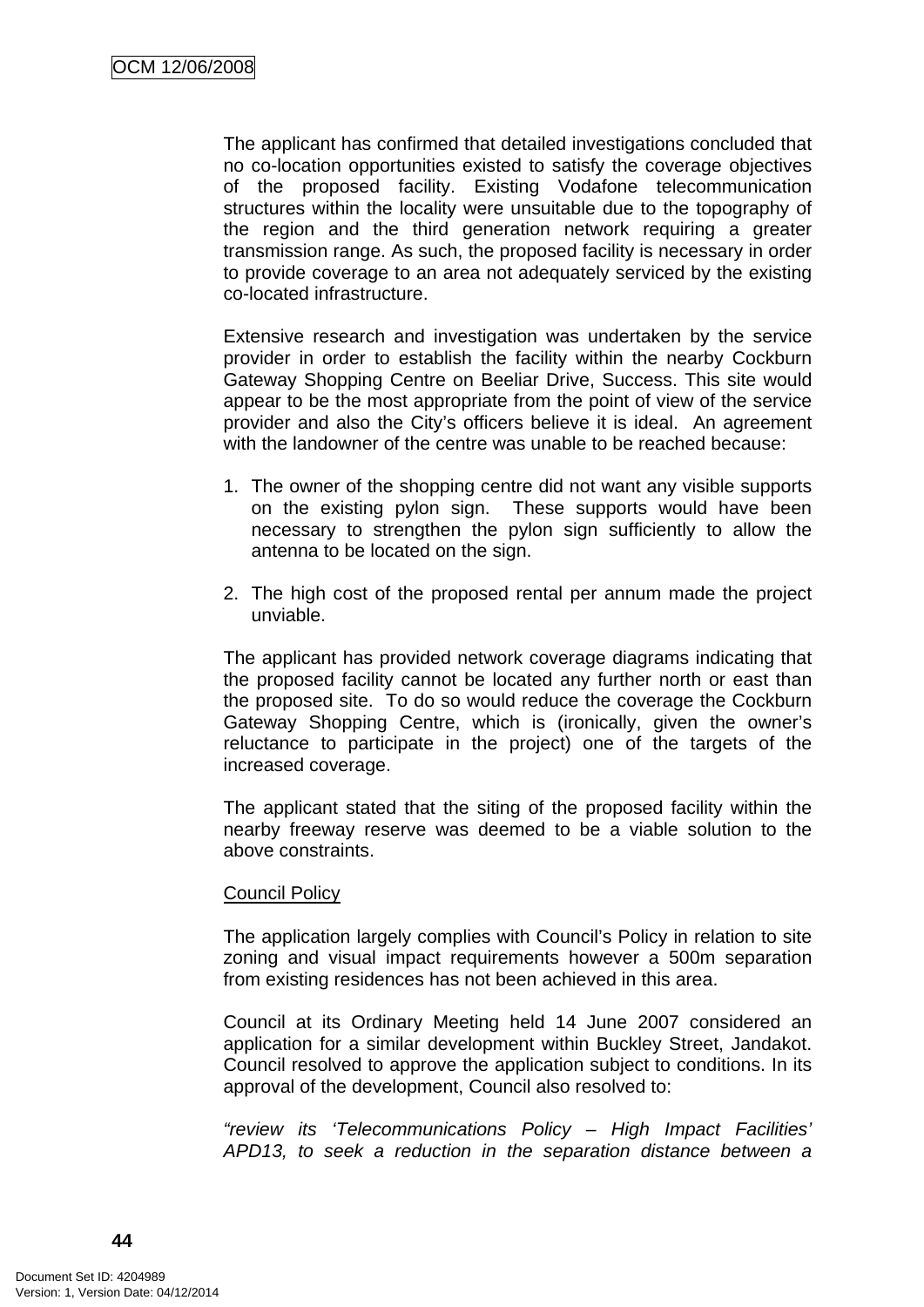*telecommunications tower and prescribed facilities from 500m to 100m."* 

The review is currently being progressed by City Officers but it has not been finalised. The amended policy will be presented to the Delegated Authority and Policy Committee in July.

This application can be considered in accordance with current Council policy requirements. However, it is noted that Council is contemplating a reduction in distance to as little as 100 metres. The subject proposal is at 350 metres.

#### Future Development

As this facility is proposed in a location which will be developed with new buildings in the future, there may be options to locate the facility on a "future" building. For this reason, it would be beneficial for the applicant to revisit the location of this facility in 5 years time. This is recommended as a condition of approval.

#### Recommendation

It is open to the Council to approve the proposed facility. The applicant has satisfied Council officers that they have investigated other sites and opportunities for location of the facility. For various reasons, listed in the report above, they have been unable to locate the facility elsewhere.

The applicant has also lowered the height of the pole and made changes to the design to reduce the visual impact of the pole on the views from the emerging Cockburn Town Centre.

The facility is proposed to be located within an existing Freeway reserve offering adequate separation to residential uses, and will not have a significant detrimental effect on the visual amenity of the locality.

The proposed facility shall operate in compliance with the EME emissions standards mandated by the Australian Communications and Media Authority, with predicted emissions significantly lower than the maximum permitted.

The proposed facility will ensure a greater level of coverage for mobile phone and internet users within the locality, including the higher density location of Cockburn Central.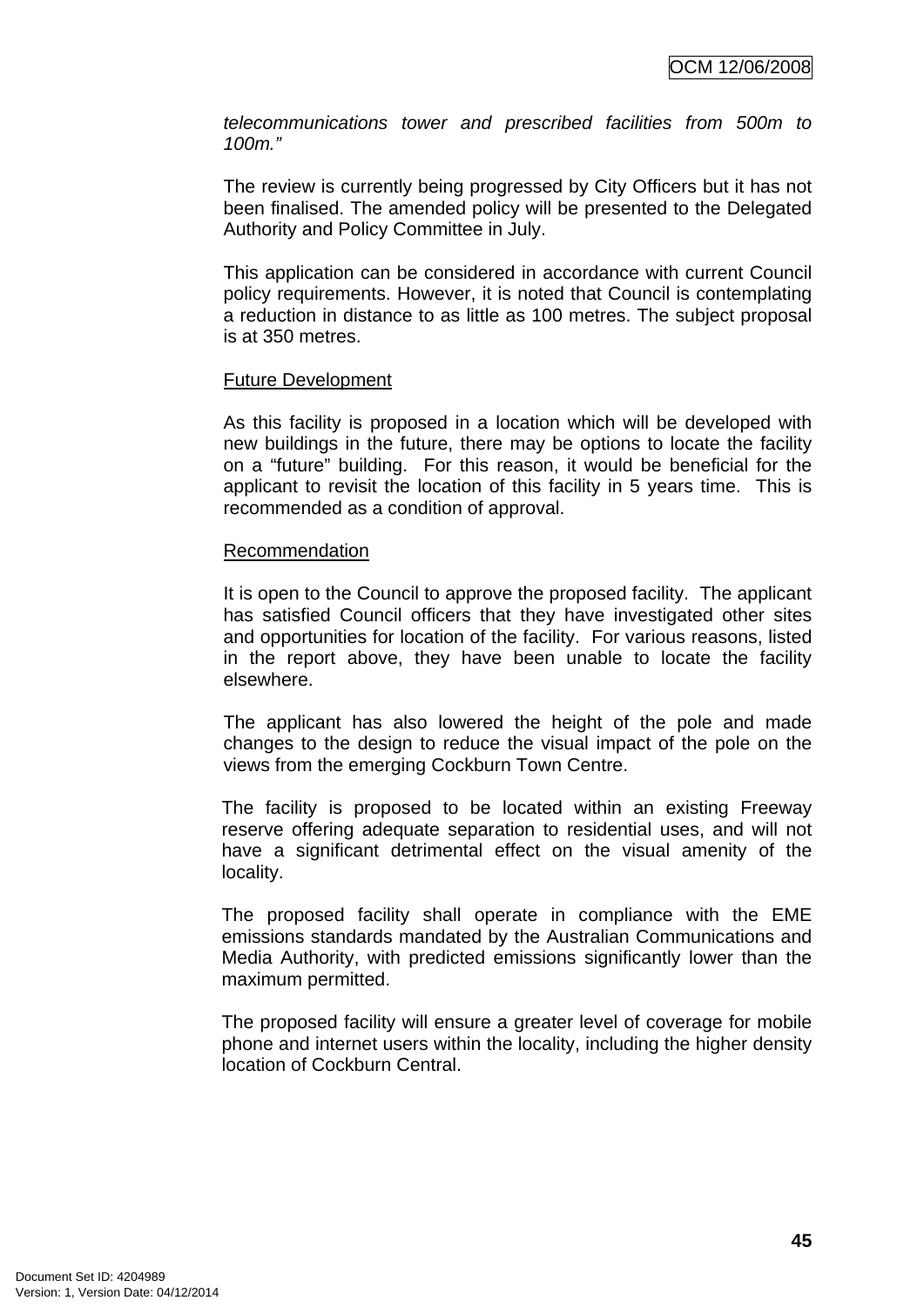# **Strategic Plan/Policy Implications**

### **Demographic Planning**

- To ensure the planning of the City is based on an approach that has the potential to achieve high levels of convenience and prosperity for its citizens.
- To ensure development will enhance the levels of amenity currently enjoyed by the community.

The planning Policy which applied to this item is:-

APD13 Telecommunications Policy – High Impact Facilities

# **Budget/Financial Implications**

N/A

# **Legal Implications**

Town Planning Scheme No. 3

## **Community Consultation**

Community consultation was undertaken in accordance with Town Planning Scheme No. 3 and Council Policy APD13.

There were 22 submissions received; 14 objections and 8 nonobjections.

# **Attachment(s)**

- (1) Locality Plan
- (2) Site Plan
- (3) Elevations
- (4) Photo Montage
- (5) Summary of EME Levels
- (6) Schedule of Submissions

# **Advice to Proponent(s)/Submissioners**

The Proponent and submissioners have been advised that this matter is to be considered at the 12 June 2008 Council Meeting.

#### **Implications of Section 3.18(3) Local Government Act, 1995**

Nil.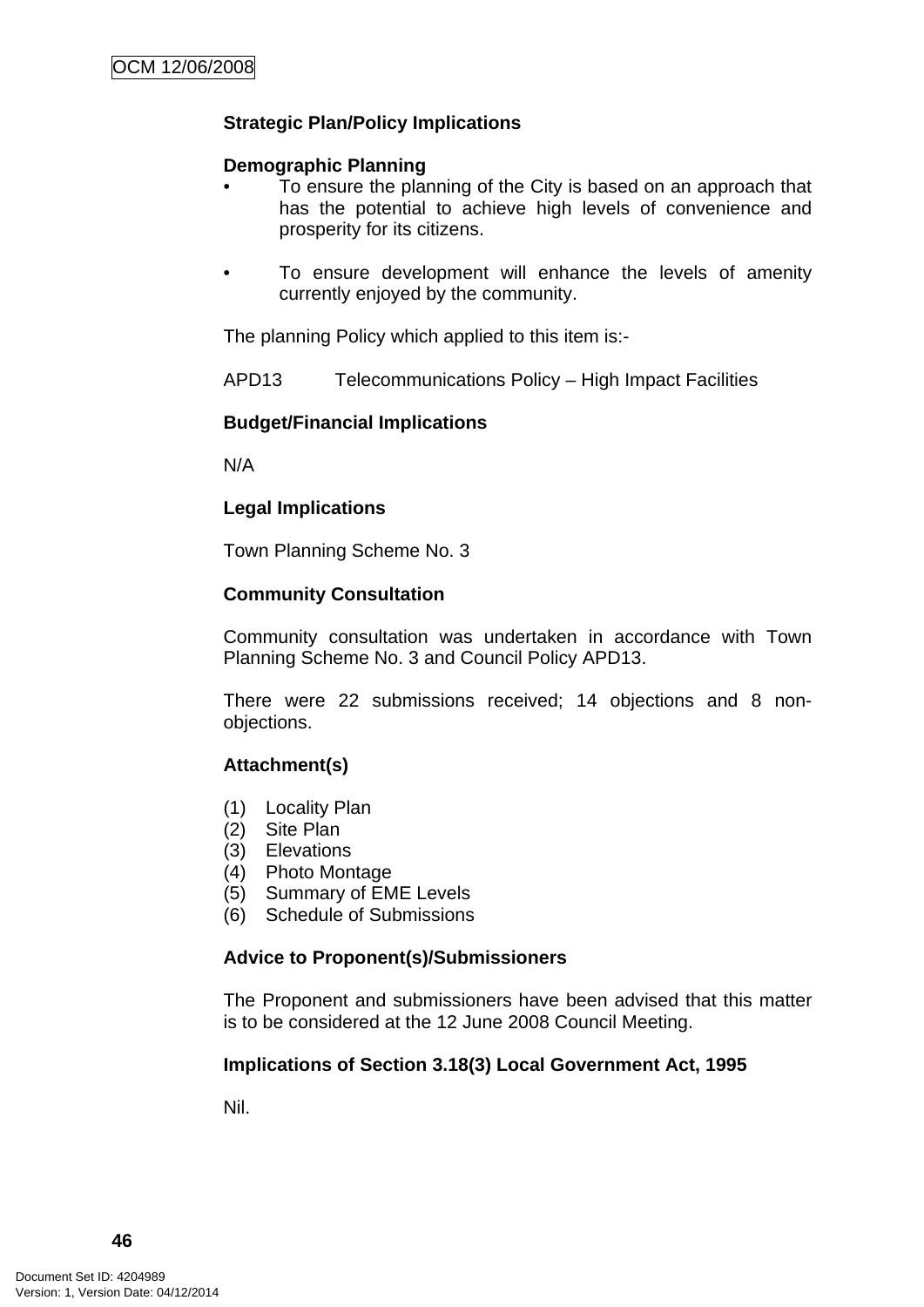### **15. FINANCE AND CORPORATE SERVICES DIVISION ISSUES**

## **15.1 (OCM 12/6/2008) - LIST OF CREDITORS PAID - APRIL 2008 (5605) (K LAPHAM) (ATTACH) Item 15.1**

#### **RECOMMENDATION**

That Council receive the List of Creditors Paid for April 2008, as attached to the Agenda.

# **COUNCIL DECISION**

## **Background**

It is a requirement of the Local Government (Financial Management) Regulations 1996, that a List of Creditors be compiled each month and provided to Council.

#### **Submission**

N/A

#### **Report**

The list of accounts for April 2008 is attached to the Agenda for consideration. The list contains details of payments made by the City in relation to goods and services received by the City.

#### **Strategic Plan/Policy Implications**

#### **Governance Excellence**

• To conduct Council business in open public forums and to manage Council affairs by employing publicly accountable practices.

#### **Budget/Financial Implications**

N/A

#### **Legal Implications**

N/A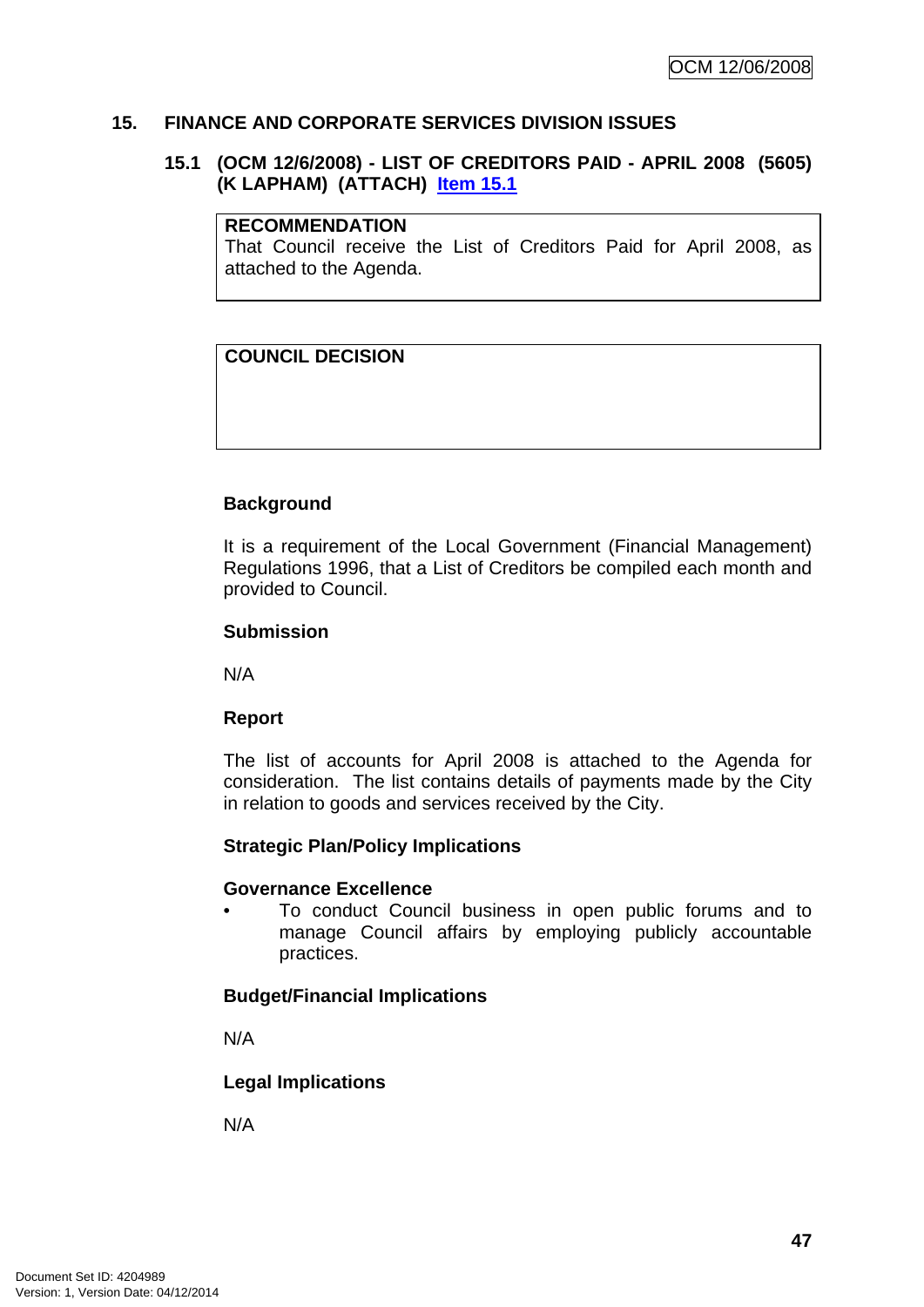## **Community Consultation**

N/A

## **Attachment(s)**

List of Creditors Paid – April 2008.

## **Advice to Proponent(s)/Submissioners**

N/A

## **Implications of Section 3.18(3) Local Government Act, 1995**

Nil.

## **15.2 (OCM 12/6/2008) - STATEMENT OF FINANCIAL ACTIVITY - APRIL 2008 (5505) (N MAURICIO) (ATTACH) Item 15.2**

#### **RECOMMENDATION**

That Council receive the Statement of Financial Activity and associated reports for April 2008, as attached to the Agenda.

**COUNCIL DECISION**

# **Background**

Regulation 34(1) of the Local Government (Financial Management) Regulations 1996 prescribes that a local government is to prepare each month a Statement of Financial Activity.

Regulation 34(2) requires the Statement of Financial Activity to be accompanied by documents containing:–

- (a) details of the composition of the closing net current assets (less restricted and committed assets),
- (b) explanations for each material variance identified between YTD budgets and actuals; and
- (c) any other supporting information considered relevant by the local government.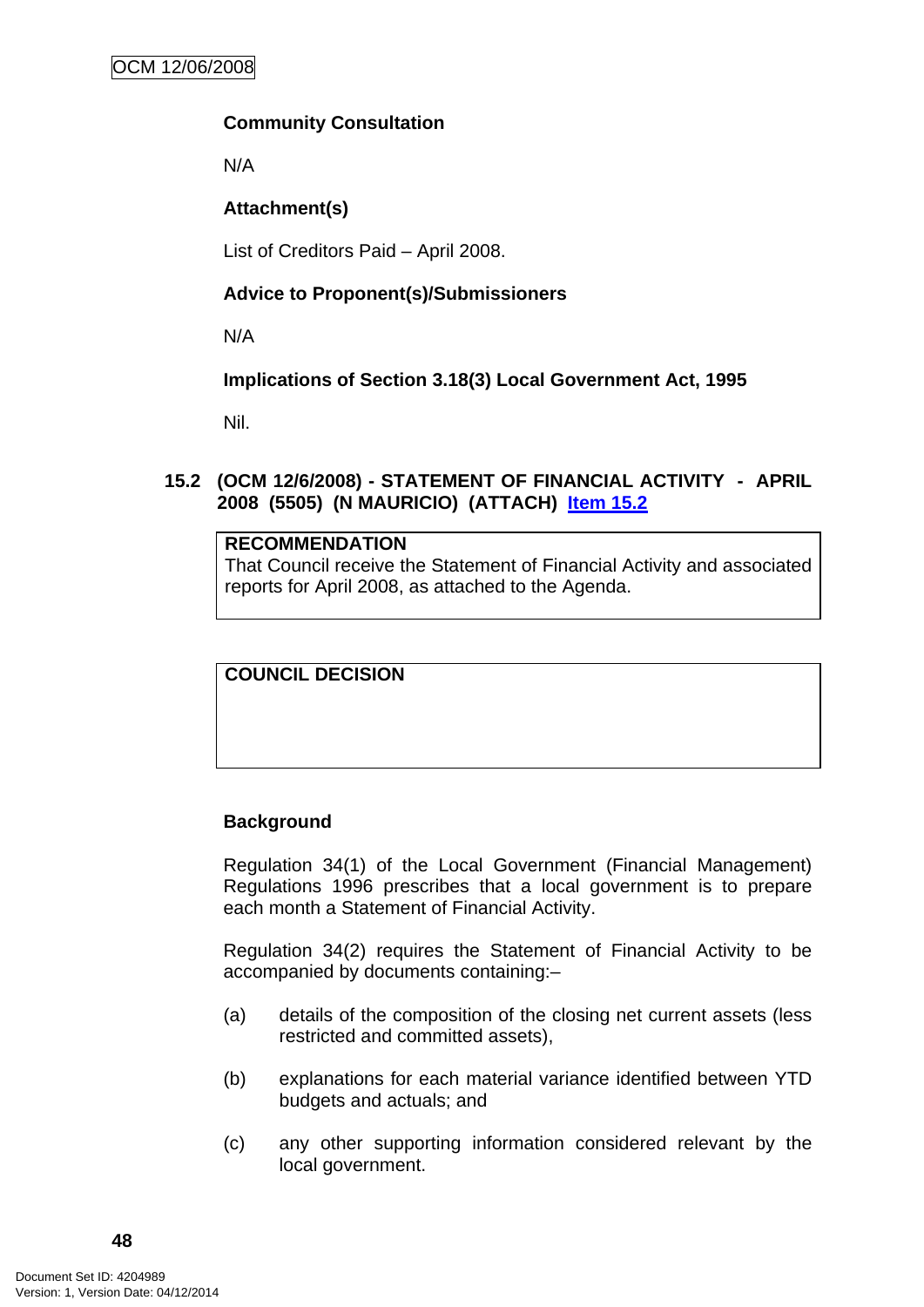Regulation 34(4)(a) prescribes that the Statement of Financial Activity and accompanying documents are to be presented to the Council.

#### **Submission**

N/A

### **Report**

Attached to the Agenda is the Statement of Financial Activity for April 2008.

Note 1 shows how much capital grants and contributions are contained within the reported operating revenue.

Note 2 provides a reconciliation of Council's net current assets (adjusted for restricted assets and cash backed leave provisions). This provides a financial measure of Council's working capital and an indication of its liquid financial health.

Also provided are Reserve Fund and Restricted Funds Analysis Statements. These assist to substantiate the calculation of Council's net current assets position.

The Reserve Fund Statement reports the budget and actual balances for Council's cash backed reserves, whilst the Restricted Funds Analysis summarises bonds, deposits and infrastructure contributions

held by Council. The funds reported in these statements are deemed restricted in accordance with Australian Accounting Standard AAS27.

#### Material Variance Threshold

For the purpose of identifying material variances in Statements of Financial Activity, Financial Management Regulation 34(5) requires Council to adopt each financial year, a percentage or value calculated in accordance with Australian Accounting Standard AAS5 - Materiality. This standard defines materiality in financial reporting and states that materiality is a matter for professional judgement. Information is material where its exclusion may impair the usefulness of the information provided. AAS5 does offer some guidance in this regard by stating that an amount that is equal to or greater than 10% of the appropriate base amount may be presumed to be material.

The materiality threshold set by Council for the 2007/08 financial year \$50,000 or 10% (whichever is the greater). This was increased from \$10,000 from previous years to better focus reporting and management's attention to variances considered more material in view of Council's budget size.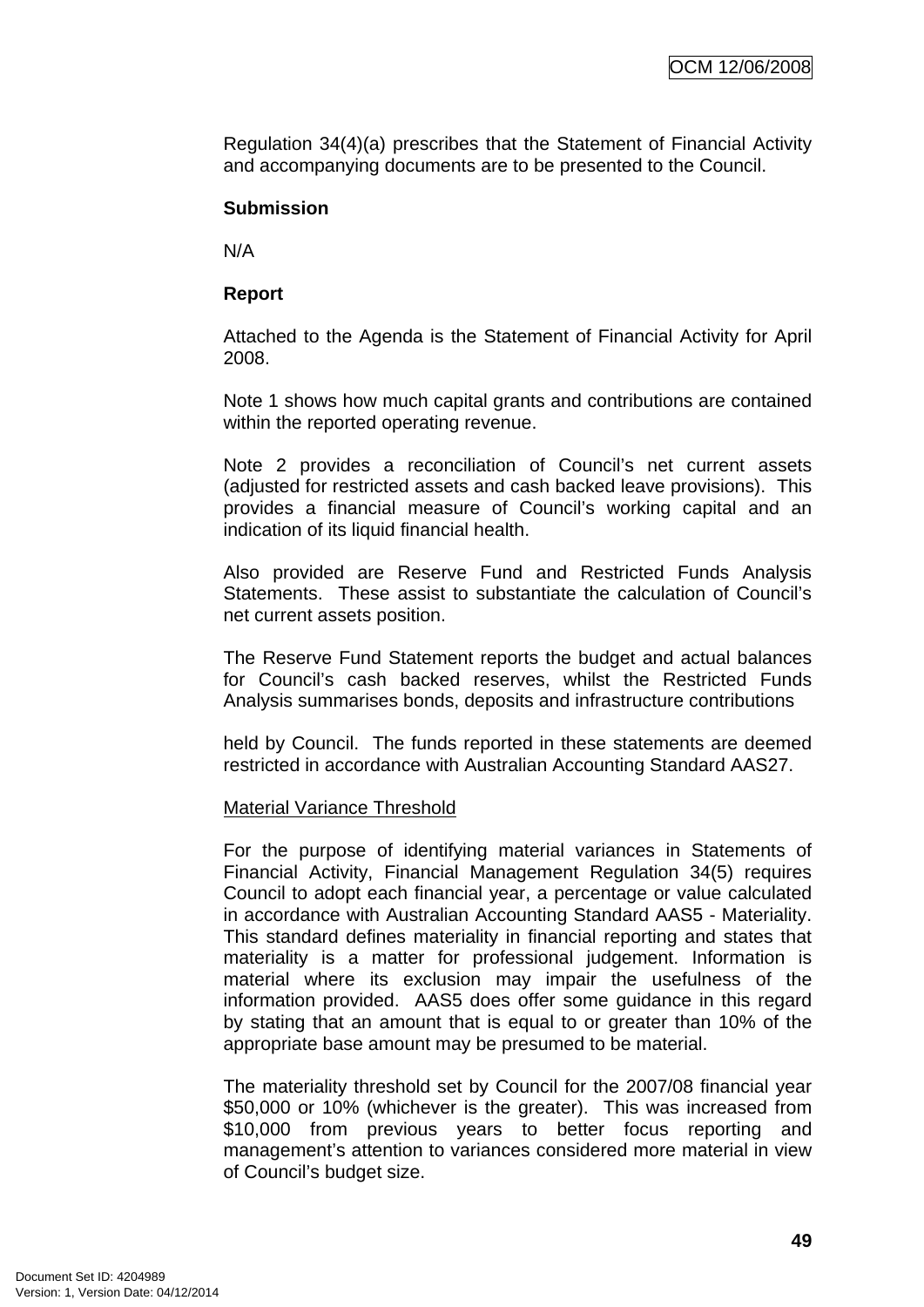## **Strategic Plan/Policy Implications**

### **Governance Excellence**

• To conduct Council business in open public forums and to manage Council affairs by employing publicly accountable practices.

### **Budget/Financial Implications**

Where variances reported are of a permanent nature, they will impact upon Council's end of year surplus/deficit position.

#### **Legal Implications**

Section 6.4 of the Local Government Act, 1995 and Regulation 34 of the Local Government (Financial Management) Regulations 1996, refer.

## **Community Consultation**

N/A

# **Attachment(s)**

Statement of Financial Activity and associated reports – April 2008.

#### **Advice to Proponent(s)/Submissioners**

N/A

**Implications of Section 3.18(3) Local Government Act, 1995**

Nil.

## **15.3 (OCM 12/6/2008) - DIFFERENTIAL RATES FOR 2008/09 - MUNICIPAL BUDGET 2008/09 (5402) (S DOWNING)**

# **RECOMMENDATION**

That Council:

(1) adopt the following **table of rates and charges for 2008/09**:

| Category                          | <b>Minimum</b><br>Rate | Rate in \$ |
|-----------------------------------|------------------------|------------|
| Residential Improved/Building WIP | 534.00                 | 0.056983   |
| Residential/Vacant                | 534.00                 | 0.090446   |
| Commercial/Industrial Improved    | 794.00                 | 0.068241   |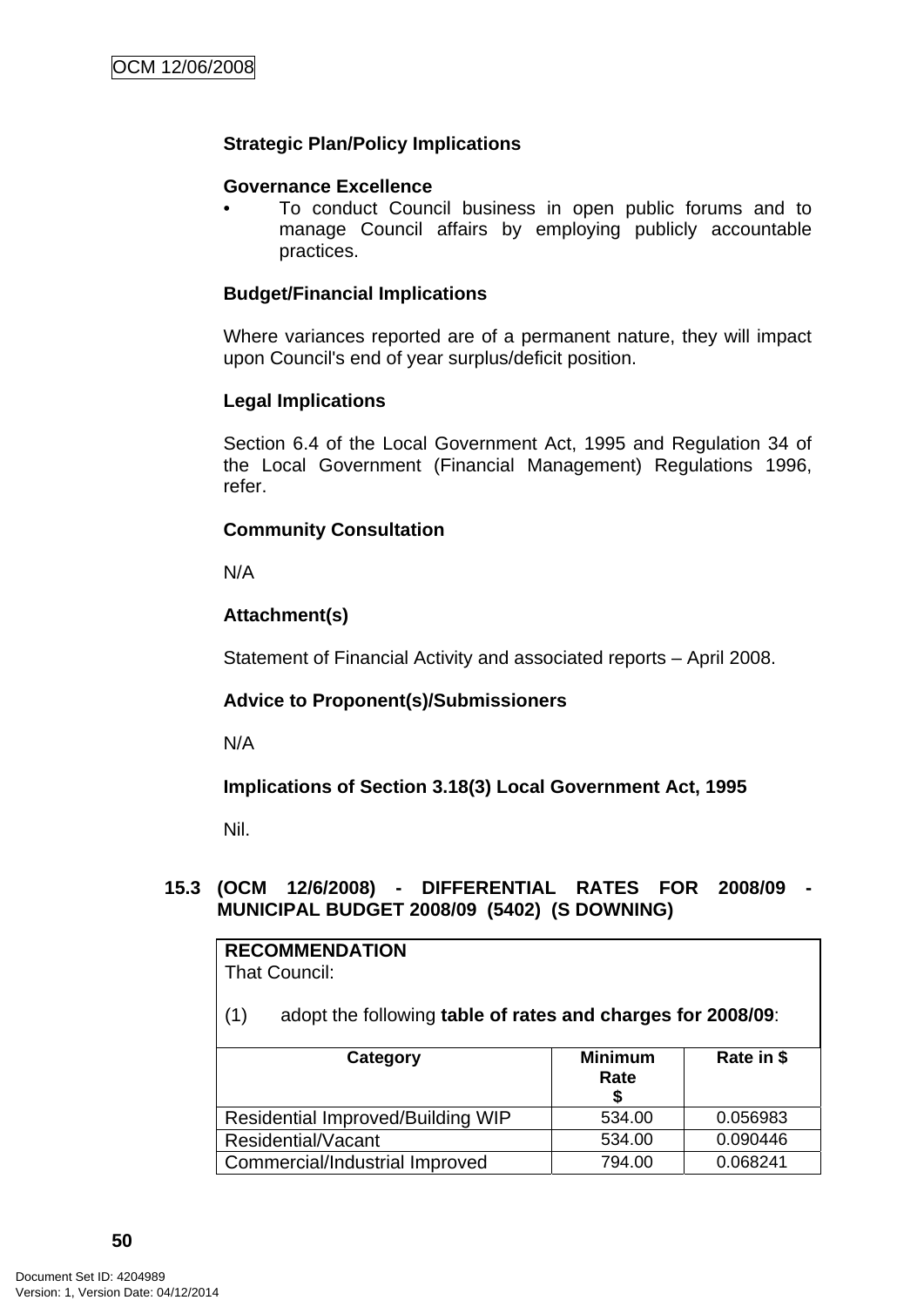| <b>Commercial/Industrial Vacant</b>  | 794.00 | 0.108314 |
|--------------------------------------|--------|----------|
| Large Commercial/Industrial Improved | 794.00 | 0.078241 |
| Jandakot City/Airport                | 794.00 | 0.08850  |
| <b>UFL Residential Improved</b>      | 551.00 | 0.058582 |
| <b>UFL Residential Vacant</b>        | 551.00 | 0.092588 |
| Resources - General                  | 552.00 | 0.001565 |
| <b>Rural - General</b>               | 552.00 | 0.001565 |
| Rural/Resources - Commercial         | 794.00 | 0.001738 |
| Industrial                           |        |          |
| Rural/Resources - Vacant Land        | 803.00 | 0.002621 |
| <b>UFL Rural</b>                     | 794.00 | 0.001565 |
| Port Coogee - Specified Area Rate:   | 100.00 | 0.01     |
| <b>Special Maintenance</b>           |        |          |

- (2) the charges for rubbish services be as follows:
	- 1. The Rubbish Collection Charge be levied at \$256.00 per assessed collection service for a weekly rubbish collection, with a mobile bin levy of \$27.00 applying to ratepayers who received their bin after 1 July 2003.
	- 2. The Rubbish Collection Charges be levied for nonrateable properties at an annual rate of \$370.00 per assessed service for a weekly collection.
	- 3. The new rubbish services commencing during the year 2008/09 be levied a mobile bin service charge of \$27.00 and a pro-rata charge based on \$256.00 p.a.
- (3) a discount of 5% be allowed for residential improved and vacant properties on current rates provided that all rates and charges due are paid within thirty-five(35) days of the date of issue of the annual Rate Notice;
- (4) offer payment options for Rates and Service Charges of:
	- 1. Pay in full and receive discount (on current rates only) (payment due).
	- 2. Pay in two instalments.
	- 3. Pay in four instalments.

provided that in all cases the first payment must be received within thirty-five(35) days of the issue date of the annual Rate Notice;

- (5) sets the following payment dates for instalment options:
	- 1. Two instalments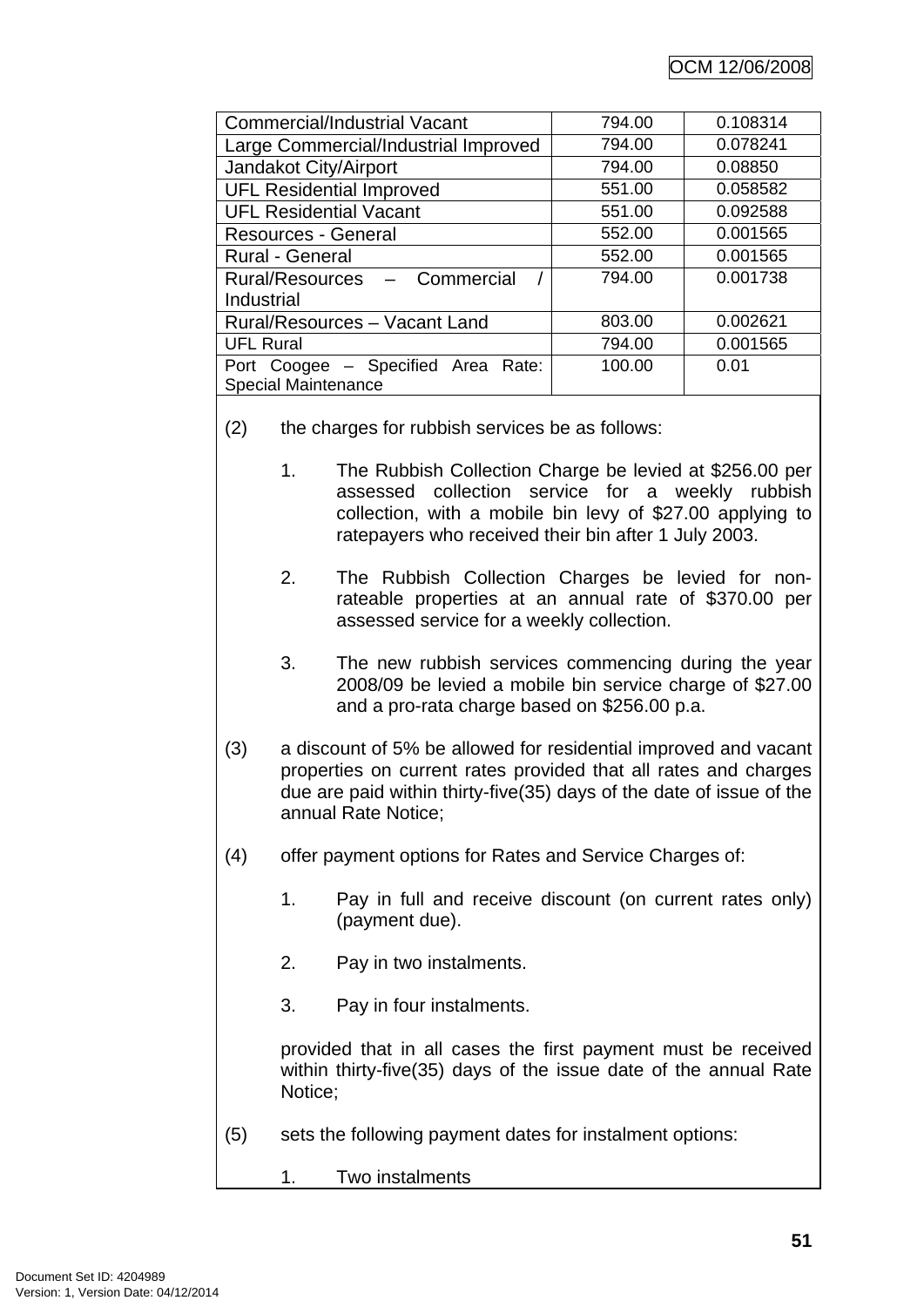|      | first payment due 19 August 2008.<br>second payment due 13 January 2009.                                                                                                                                                                                                                                                         |
|------|----------------------------------------------------------------------------------------------------------------------------------------------------------------------------------------------------------------------------------------------------------------------------------------------------------------------------------|
|      | 2.<br>Four instalments<br>first payment due 19 August 2008.<br>second payment due 21 October 2008.<br>third payment due 13 January 2009.<br>fourth payment due 3 March 2009.                                                                                                                                                     |
| (6)  | charge an administration fee of \$6.00 for the second and<br>subsequent instalments;                                                                                                                                                                                                                                             |
| (7)  | charge an interest rate on instalments of 5% p.a.;                                                                                                                                                                                                                                                                               |
| (8)  | charge an interest rate on late payments of 11% p.a.;                                                                                                                                                                                                                                                                            |
| (9)  | allow once-off extensions of up to sixty(60) days, where in the<br>opinion of Council Staff it is reasonable to do so;                                                                                                                                                                                                           |
| (10) | charge instalment interest from the due date, and the<br>administration fee, on once-off extensions;                                                                                                                                                                                                                             |
| (11) | provide a Rates Incentive Scheme for full payment within thirty-<br>five (35) days of the date of issue of the annual rate notice;                                                                                                                                                                                               |
| (12) | impose a Service Charge of \$59.00 per property under Section<br>6.38(1) of the Local Government Act 1995 on each property<br>owner in the City of Cockburn (except for non-rateable<br>government owned properties) to meet the cost of providing a<br>community Surveillance Service to cover the entire Cockburn<br>district; |
| (13) | impose a private Pool Inspection Levy of \$16.95 per pool owner<br>under Section 245A of the Local Government (Miscellaneous<br>Provisions) Act 1960.                                                                                                                                                                            |
|      | <u>TO BE CARRIED BY AN ABSOLUTE MAJORITY OF COUNCIL</u>                                                                                                                                                                                                                                                                          |
|      |                                                                                                                                                                                                                                                                                                                                  |

# **COUNCIL DECISION**

# **Background**

Council is required to adopt an annual Budget by 31 August each year.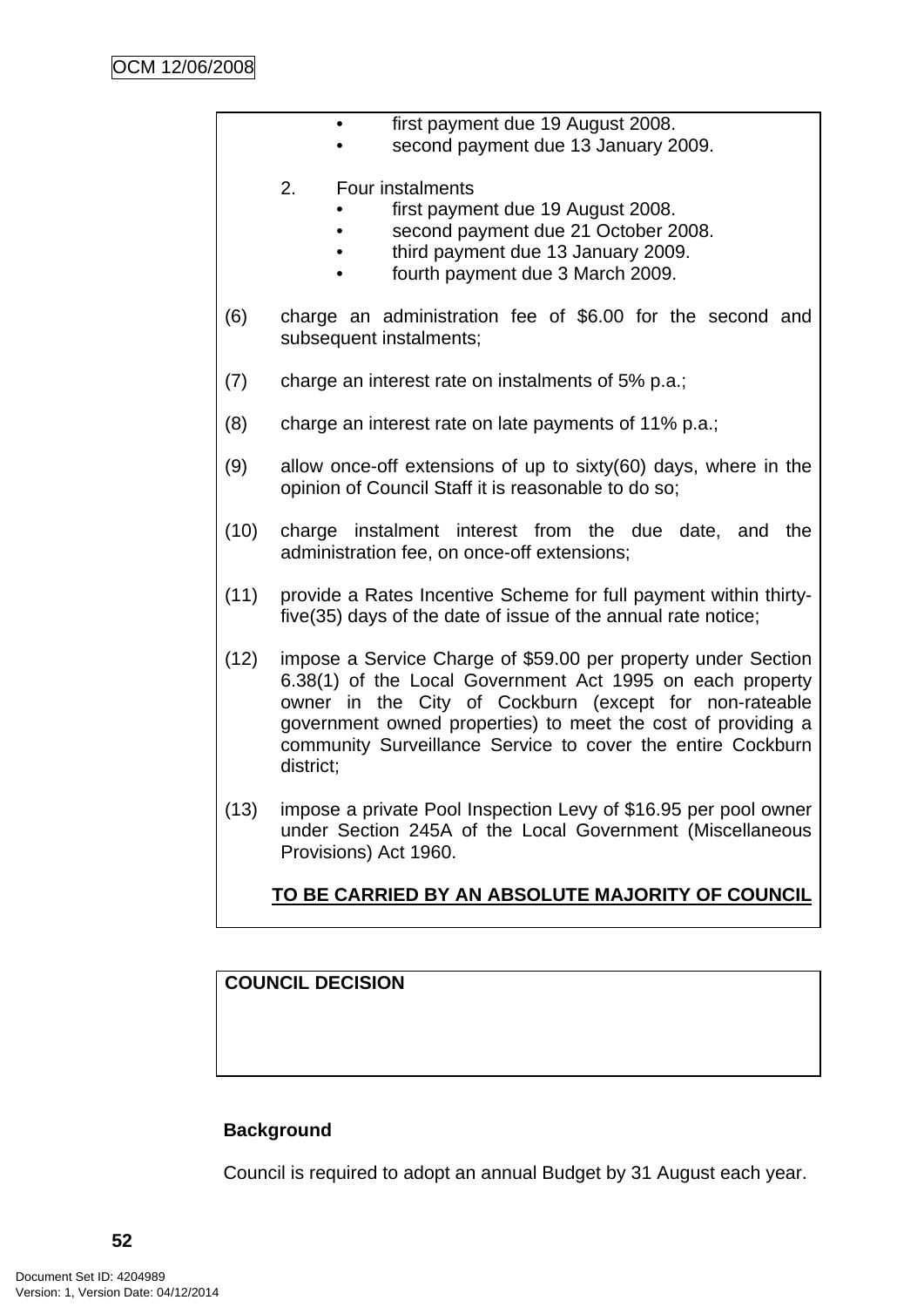## **Submission**

N/A

## **Report**

The recommendations shown above relate to the rate in the dollar to be charged, rubbish service charges, discount, payment options and penalty interest rates in the proposed Budget for 2008/09, as well as Service Charges in respect of the Community Surveillance Service and Pool Inspection Levy.

## Advertising of Differential Rates

The City received one submission on 3 June 2008 in regards to its requests for submissions.

The ratepayer (who is also a serving officer in partnership with a spouse) commented upon the vacant land differential rate being high given they had purchased a block of land for their child to eventually construct a home at some time in the future.

The ratepayer is aware of the Council's policy to actively encourage development of vacant land and the initiative for 2008/09 where ratepayers who are either building a home or who have had a building licence issued will be rated not as vacant land but as if the home is complete (residential improved). The City will move 973 of the 3,200 vacant lots to this new category. This number will increase as the financial proceeds with another 50 already being reviewed to see if they are eligible.

The ratepayer also made comments on the additional revenue the City will receive which they believe is unfair but in the same sentence acknowledged that lack of government grants for which they believed was basically a problem for Council to solve without reviewing measures of rating policy.

I have prepared a draft thanking the ratepayer for their submissions pointing out Council's intention to encourage development of suburban lots and the initiative taken by Council to reduce rates to meet this aim. I will also acknowledge the increase in revenue but also the increase in costs and projects the community is expecting the Council to complete without assistance from either the State or Federal Governments.

#### Advertising Specified Area Rate

The City advertised the Specified Area Rate for Port Coogee on 27 May 2008, with submissions closing on 17 June 2008.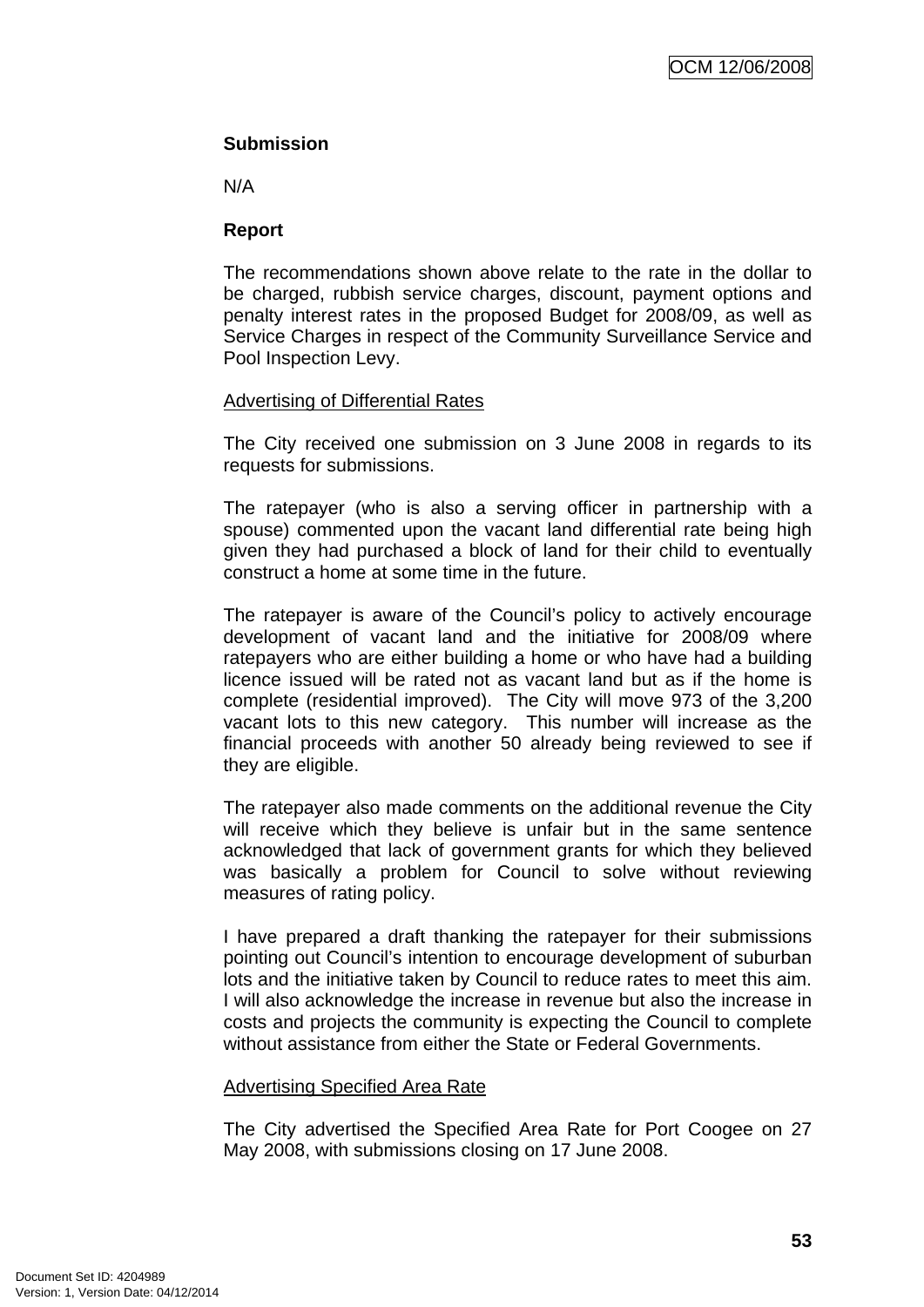To date no submissions have been received. The Council can still adopt the rate even though the submission period has not closed. A report to Council will be submitted if any submissions are received dealing with those submissions. The late advertising of the Specified Area Rate was an oversight which the author apologises.

## **Strategic Plan/Policy Implications**

#### *Governance Excellence*

*• To conduct Council business in open public forums and to manage Council affairs by employing publicly accountable practices.* 

#### **Budget/Financial Implications**

The Budget provides funds for Council's activities in 2008/09. The above recommendations are included in the proposed Budget for 2008/09.

#### **Legal Implications**

Section 6.2 of the Local Government Act 1995 requires Council to prepare an annual budget.

#### **Community Consultation**

Notice of Intention to levy differential rates and the proposed rubbish collection charge was advertised in the Cockburn Gazette on 13 May 2008 inviting submissions in respect of the proposed rates and charges. No submissions were received by the closing date for submissions of 3 June 2008.

#### **Attachment(s)**

N/A

#### **Advice to Proponent(s)/Submissioners**

N/A

# **Implications of Section 3.18(3) Local Government Act, 1995**

Nil.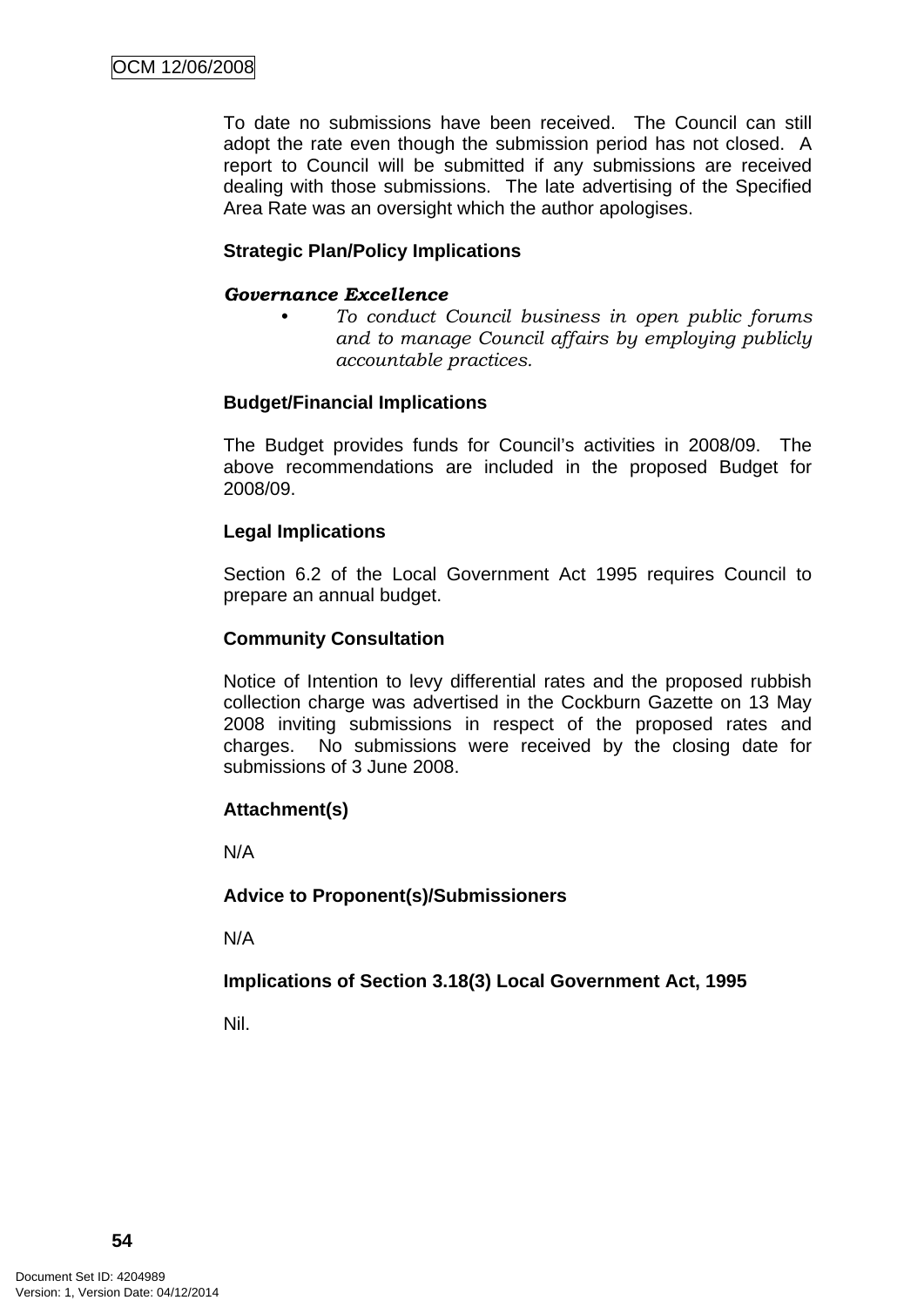#### **15.4 (OCM 12/6/2008) - CITY OF COCKBURN BUSINESS PLAN 2008/09 (1409) (S CAIN) (ATTACH) Item 15.4**

## **RECOMMENDATION**

That Council adopt the City of Cockburn Business Plan 2008/09, as attached to the Agenda.

# **COUNCIL DECISION**

## **Background**

Council at its Meeting on 13 July 2006 adopted the Cockburn Strategic Plan 2006 – 2016 and the Draft Plan for the District 2006 – 2016.

#### **Submission**

Proposed City of Cockburn Business Plan 2008/09.

### **Report**

After adoption of the Cockburn Strategic Plan 2006 – 2016 and the Draft Plan for the District 2006 – 2016, Council is in a position to adopt an updated City of Cockburn Business Plan 2008/09. The first two Plans set out the future for the district over the next ten years. The Business Plan concentrates on the activities over the next twelve months, ie. the 2008/09 financial year.

The Business Plan (the Plan) sets out a summary of the activities to be undertaken by Council during the year. The Plan sets out by Division and Service Unit, projects to be undertaken, key performance measures and budgets for income and expenditure. The Annual Report for 2008/09 will report on the actual achievements for the year compared to these project lists, measures and budgets.

# **Strategic Plan/Policy Implications**

#### *Governance Excellence*

*• To conduct Council business in open public forums and to manage Council affairs by employing publicly accountable practices.* 

Section 2(a) of Policy SC34 – 'Annual Budget Preparation' requires the preparation of a Business Plan for the financial year.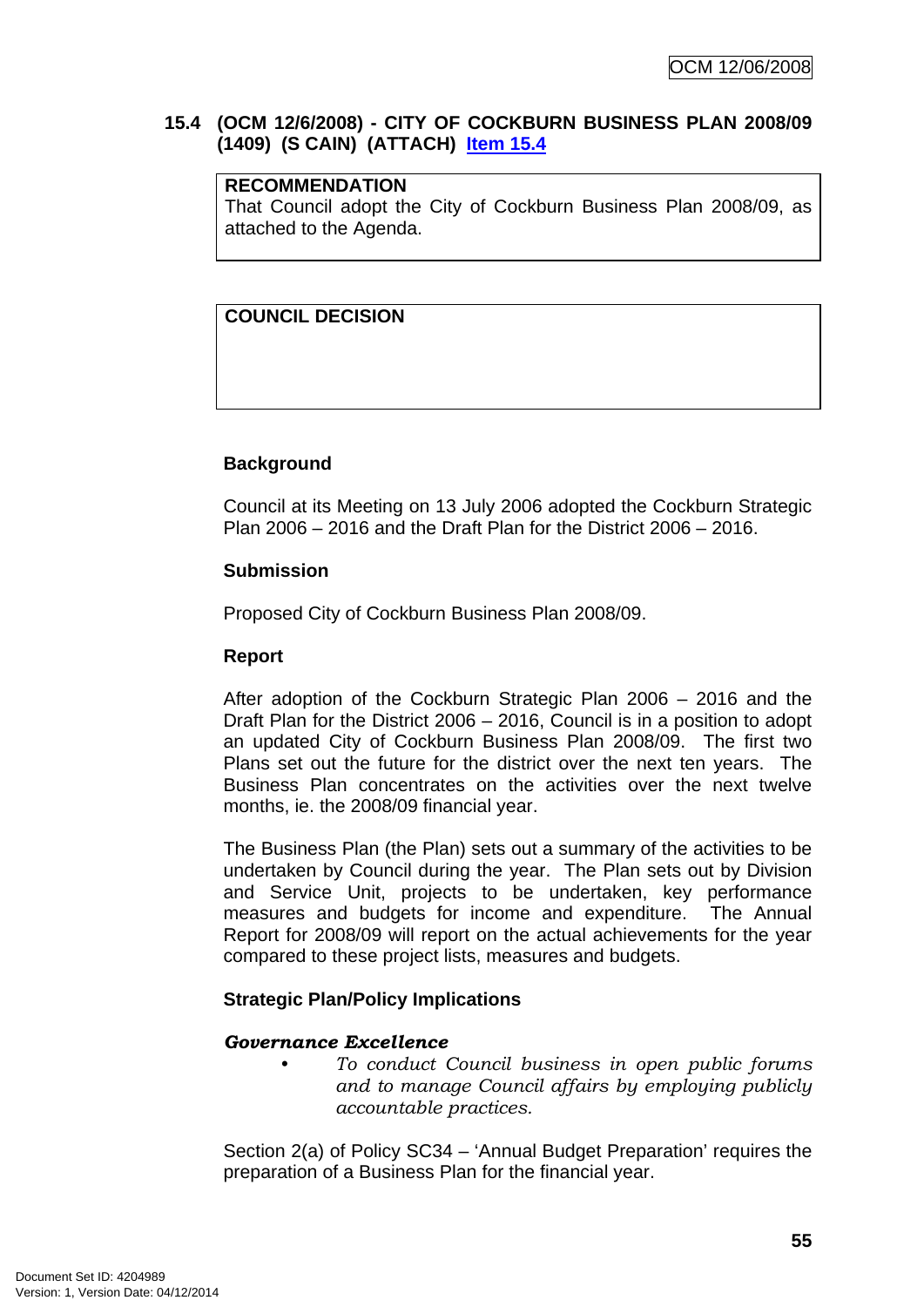## **Budget/Financial Implications**

The Business Plan sets out summary of the budget for 2008/09.

# **Legal Implications**

N/A

# **Community Consultation**

N/A

# **Attachment(s)**

City of Cockburn Business Plan 2008/09.

# **Advice to Proponent(s)/Submissioners**

N/A

**Implications of Section 3.18(3) Local Government Act, 1995**

Nil.

# **15.5 (OCM 12/6/2008) - ADOPTION OF MUNICIPAL BUDGET 2008/09 (5402) (S DOWNING/N MAURICIO) (ATTACH) Item 15.5**

# **RECOMMENDATION**

That Council adopt the Municipal Budget for 2008/09, as attached to the Agenda, subject to the changes made at this meeting.

# **TO BE CARRIED BY AN ABSOLUTE MAJORITY OF COUNCIL**

**COUNCIL DECISION**

# **Background**

Council is required to adopt an annual Budget by 31 August each year.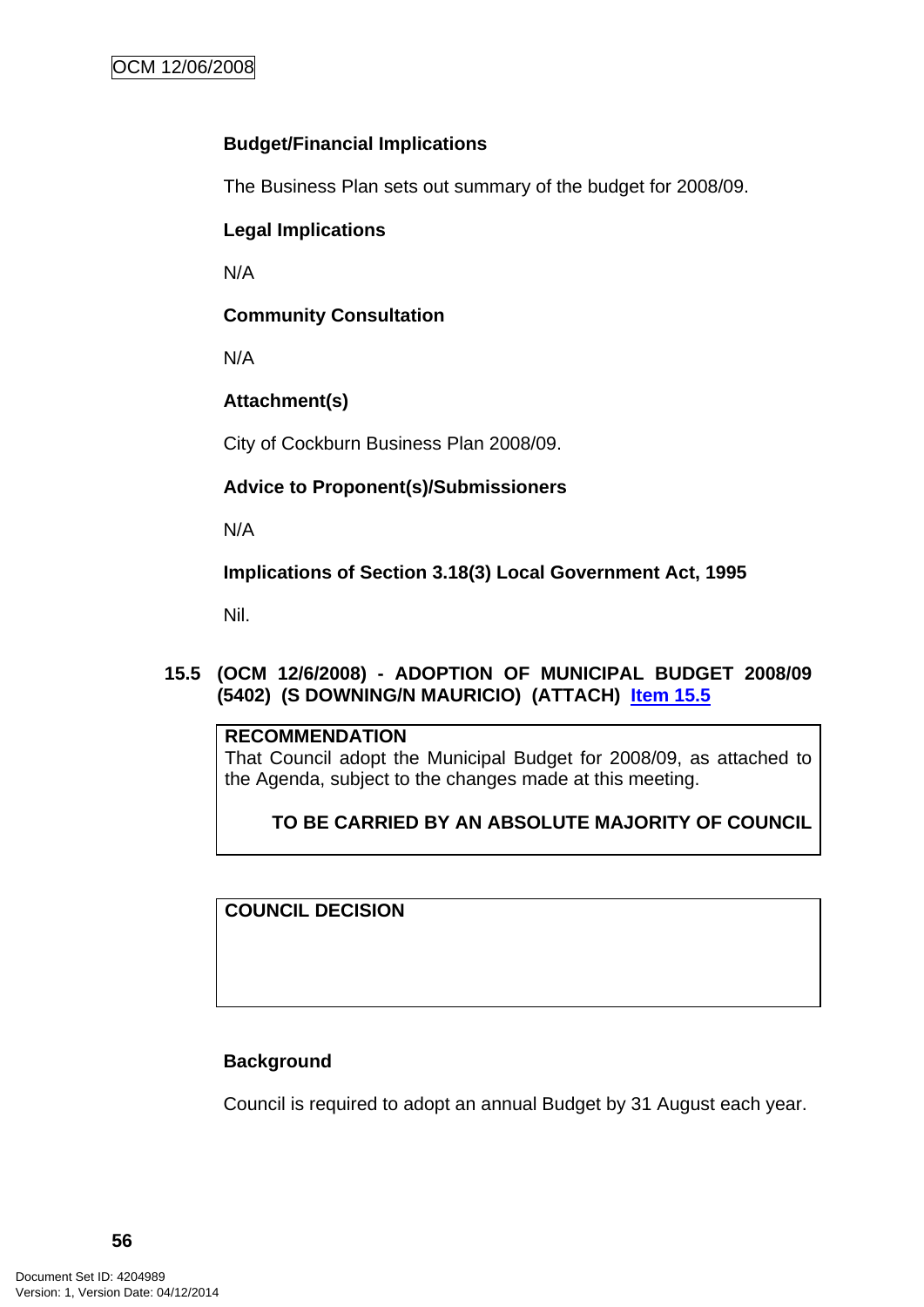# **Submission**

N/A

# **Report**

The Municipal Budget, in the required AAS27 format, is attached to the Agenda.

The Municipal Budget for the financial year 2008/09 is proposed to be adopted on 12 June 2008. In addition to the Statutory Budget as required by the Local Government Act 1995 are Schedules covering the Capital Works and Operating Job programs together with the Schedule of Fees and Charges for the new financial year.

The Proposed Budget for 2008/09 is the largest budget ever considered by the Council. The budgeted total cash commitment proposed for 2008/09 is \$138.1m, with total operating expenditure (including depreciation) is \$81m.

The Proposed 2008/09 budget is based on the following set of parameters:

## Rates

The residential improved (house) rate is being proposed to increase by 5.5% which, when factored into the property base will lead to an overall increase of 4% for the majority of homes in the City when the basket of rates and levies charged by Council are aggregated. Vacant land has been subject to a high revaluation from the Valuer General of WA. In an attempt to mitigate the overall impact, the City has adopted the strategy of where a building license or building has been commenced the vacant land will be treated as Building Work in Progress (WIP) and afforded the lower residential improved rate. This has impacted on 973 of the 3,200 vacant blocks in the City.

Commercial and industrial properties have seen rates in the dollar held at 2007/08 with new values from the Valuer General being allowed to flow through to rates calculations. The City will also adopt a higher rate in the dollar for 'Large' commercial and industrial with a GRV greater than \$500,000. This will impact on approximately fifty properties. Commercial and Industrial rates have also been introduced for UV properties as there is a burgeoning number of these properties. This has been done to provide additional long term funds for the provision of infrastructure to service the increasing sector. The rates in the dollar have also been held at 2007/08 levels for Resources, Rural and Urban **Farmland**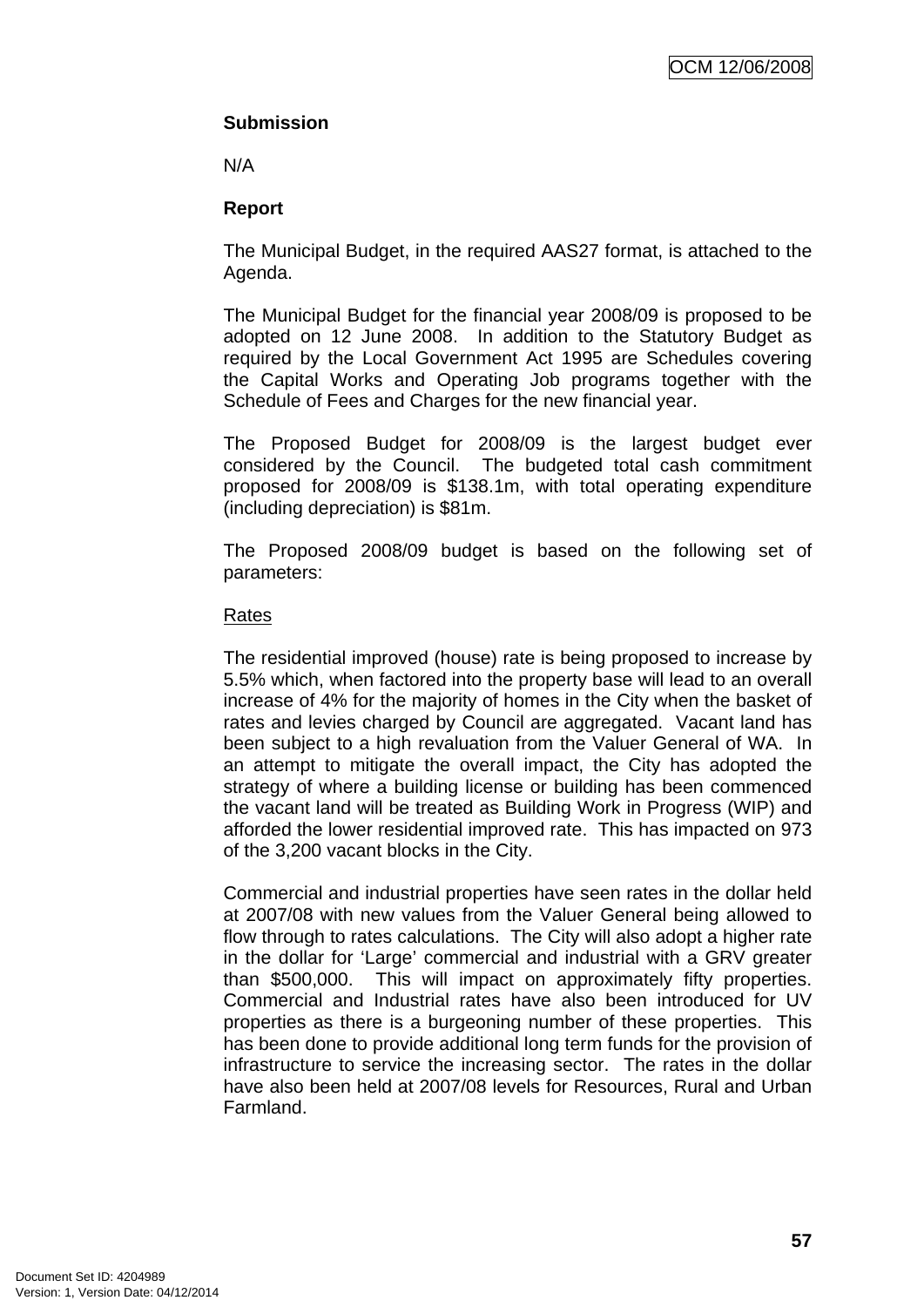The rates early payment discount of 5% will be retained for residential improved, vacant land and building WIP but will be eliminated for other rating categories.

#### Levies and Service Charges

The Waste Management Service Charge will increase from \$240 to \$256 to offset the higher costs incurred in providing the service. The City will also trial a larger area in 2008/09 for a weekly recycling trial with an aim to introduce a whole of City program in 2009/10. This is being implemented to reduce the amount of waste going to landfill.

The Community Surveillance Levy is being increased by \$2 to \$59. In addition to providing a security service, the City is reviewing the use of CCTV to complement the service.

The Emergency Services Levy is collected by Council on behalf of the State Government Fire and Emergency Services Authority. The rate in the dollar will be reduced from 0.0152 to 0.0117.

The City is introducing a Specified Area Rate for the Port Coogee area to cover the additional maintenance required in future years.

The Pool Inspection levy will increase to \$16.95 per pool.

All fees raised for levies and service charges are used solely for the purpose they are raised. Any surplus funds are quarantined and placed in an appropriate reserve or restricted fund account at the end of the year.

#### Fees and Charges

The City is proposing to increase the majority of fees controlled by the Council by CPI, these range from Swimming Pool fees to halls and community facilities. The Tip Fees for Henderson Resource Recovery Facility will rise by 15% to reflect the increased investment the City is funding to maintain the high level approvals required by regulatory authorities.

The City has a number of fees which will not rise in 2008/09 as a result of the heads of power to amend the fees residing with the State Government who has not authorized any increase in 2008/09.

#### Capital Works

The City is proposing to spend \$25.7m on capital works in 2008/09. The new financial year is significant as it will see a number of significant projects commence after extensive planning and design. These projects are:

• Regional Recreational Facility at Success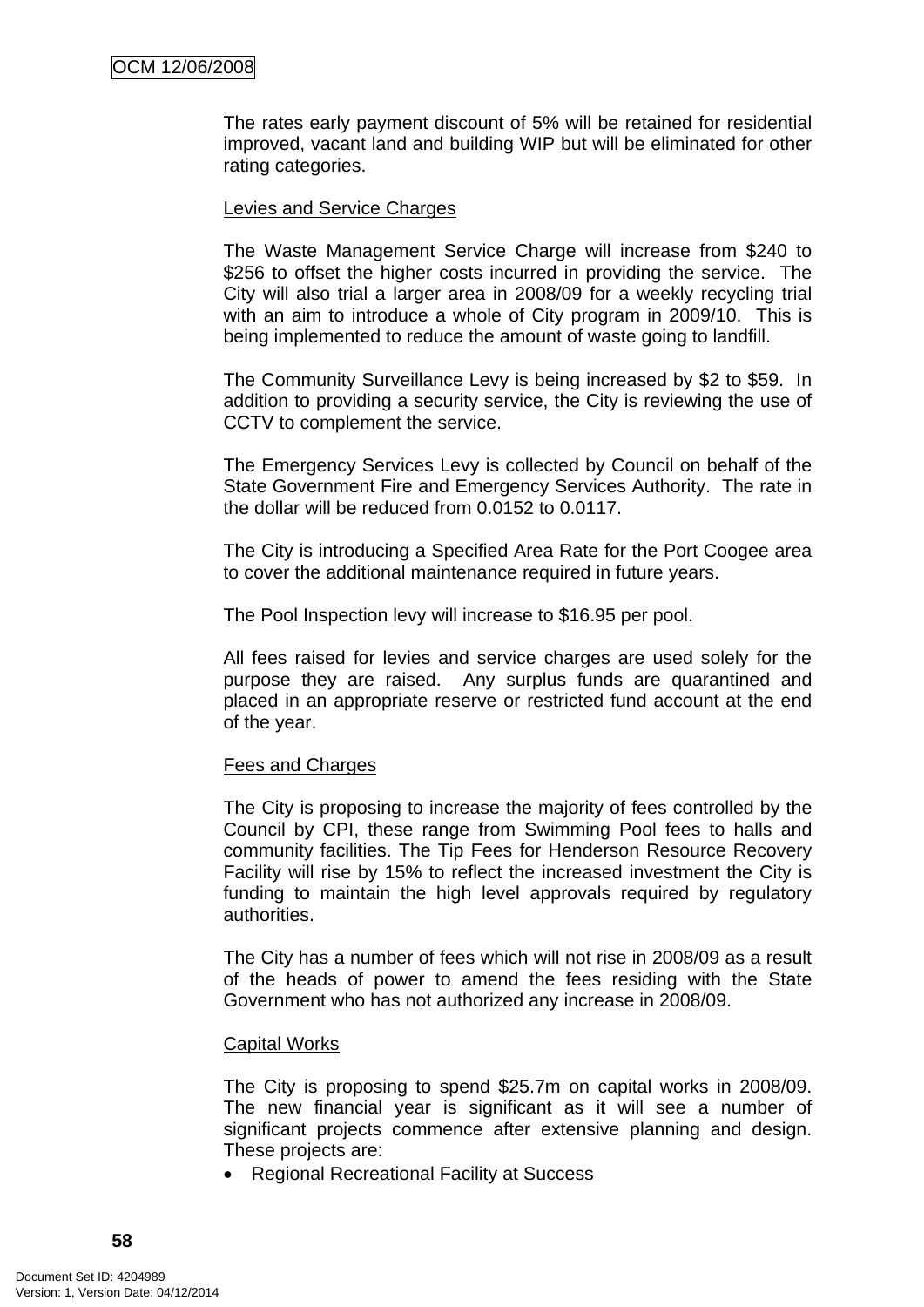- Library and Office at Lot 7 Cockburn Central
- Aubin Grove Community and Centre and Sporting Facility
- Coolbellup Community Facility Refurbishment
- Hammond Park Local Sports Facilities
- Interim Seniors Centre

A number of unfinished works will be carried forward totalling \$14.0m with an estimated \$3.0m works not yet started to also be carried forward. A full list of carried forward works is provided in the Proposed Budget.

#### Non-Capital Operating Jobs

The City also funds work on non-capital operating jobs totalling \$7.4m. A schedule of these jobs is attached to the Proposed Budget.

#### Payroll

The largest recurring operating cost incurred by the City is the salaries budget. 2008/09 will see an increase in line with the Union Collective Agreement of 4.3%. Coupled with the latter increase, grade increases and new staff the proposed budget for salaries will increase by \$4m. New staff will include employees for the Cockburn Youth Centre, the Interim Seniors Centre, Henderson Landfill and waste drivers.

#### Loan Funds

The City is proposing to raise a loan of \$5m over two years to fund the expedited construction program of the Regional Recreational Facility at Success. The loan will be \$3m in 2008/09 and \$2m in 2009/10. An application will be submitted to the WA Treasury Corporation if and when the Proposed Budget is adopted.

#### Reserves

Transfers totalling \$29.3m will be placed into the Council's reserves with \$27.5m being transferred from reserves to fund capital and operating works. The long term plan is to keep on placing surplus funds into reserves to fund the sizeable community infrastructure program as outlined in the Plan for the District.

#### Proposed Surplus for 2008/09

The proposed surplus for 2008/09 is currently \$280,000.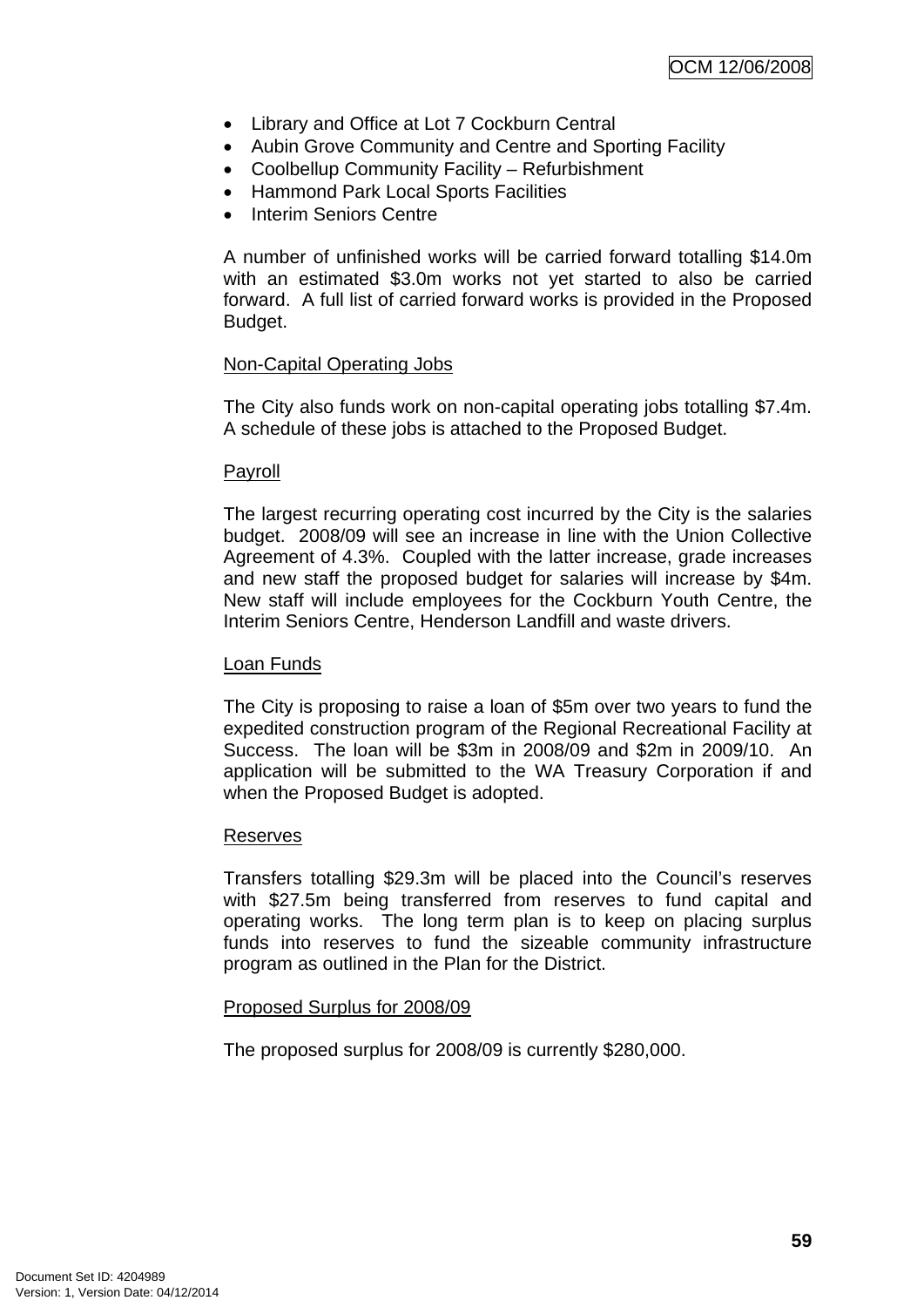## **Strategic Plan/Policy Implications**

#### *Governance Excellence*

*• To conduct Council business in open public forums and to manage Council affairs by employing publicly accountable practices.* 

#### **Budget/Financial Implications**

The Budget provides funds for Council's activities in 2008/09. The above recommendation adopts the Budget for 2008/09.

#### **Legal Implications**

Section 6.2 of the Local Government Act 1995 requires Council to prepare an annual budget.

#### **Community Consultation**

N/A

## **Attachment(s)**

Municipal Budget for 2008/09 and associated Schedules.

#### **Advice to Proponent(s)/Submissioners**

N/A

**Implications of Section 3.18(3) Local Government Act, 1995**

Nil.

#### **16. ENGINEERING AND WORKS DIVISION ISSUES**

Nil

#### **17. COMMUNITY SERVICES DIVISION ISSUES**

**17.1 (OCM 12/6/2008) - PROPOSED CALENDAR OF EVENTS FOR THE SUMMER OF FUN 2008/09 (8812) (R AVARD)** 

**RECOMMENDATION** That Council:

(1) adopt the proposed Calendar for The Summer of Fun Events for 2008/09 as provided in the report; and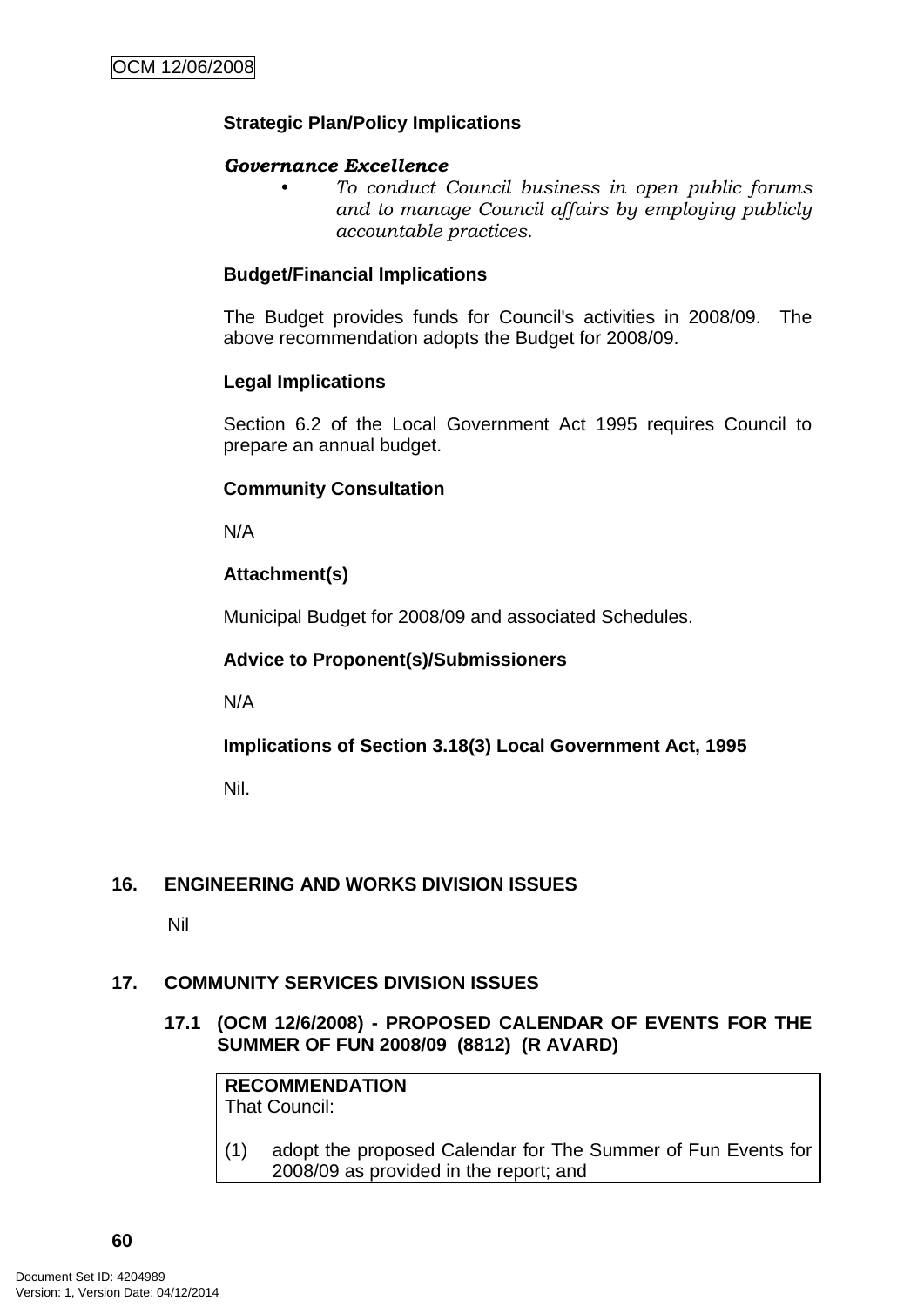(2) refer the consideration of the objective for the Summer of Fun Events in Policy SC34 to the next meeting of the Delegated Authorities Policies and Position Statements Committee.

## **COUNCIL DECISION**

#### **Background**

Council at its meeting of 11 August 2005 resolved to adopt a policy which provided for 1% of the rates revenue to be allocated for summer events. It was further resolved that a report would be prepared for consideration by Council that identified the events proposed for the forthcoming year.

#### **Submission**

N/A

#### **Report**

Council at its meeting of 12 October 2006 reviewed its policy on the allocation of the 1% of rates income to be spent on events in the City and retained the objective for the events as follows.

*"To provide a range of musical events that encourage and support local musical talent across the City that appeals to a broad section of the community and families in particular."* 

Over time there has been a shift in the emphasis of the events. It is proposed that the objective of the events be altered to reflect this shift. The revised objective proposed is as follows:

*"To provide a range of musical events across the City that appeals to a broad section of the community and families in particular."* 

In accordance with Council practice it is proposed that the revised objective for the utilization of the 1% of rates income for events be considered by the DAPPS Committee.

The acts proposed for the 2008/09 Summer Concert Series are reflected in the proposed change in the objective.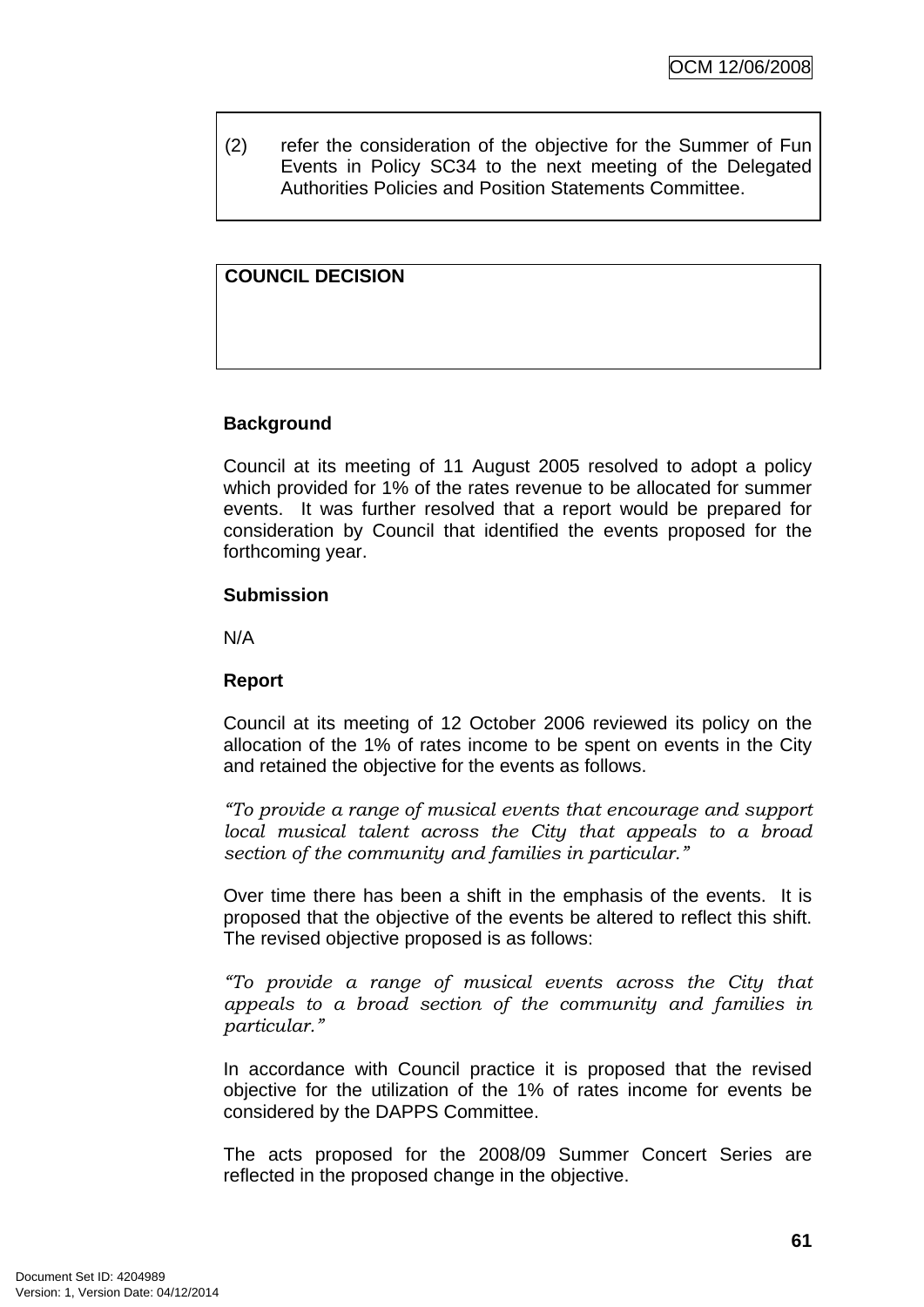| Event               | <b>Date</b> | Park                 | <b>Suburb</b>        | Act                                                           |
|---------------------|-------------|----------------------|----------------------|---------------------------------------------------------------|
| Concert One         | 17/01/09    | Dixon<br>Reserve     | <b>Hamilton Hill</b> | Queen Tribute show                                            |
| Concert Two         | 07/02/09    | <b>Mellor Park</b>   | <b>Bibra Lake</b>    | Blues Bros show<br>or<br>Mick Jagger<br>Tribute<br>Cover band |
| ll Concert Three    | 21/02/09    | Nicholson<br>Reserve | Yangebup             | Perth band - Cherry or<br>Sambooka (TBC)                      |
| Regional<br>Concert | 07/03/09    | Manning<br>Park      | <b>Hamilton Hill</b> | Human Nature - TBC                                            |

Proposed Summer Concert Series 2008/09 venues:

Regional Concert – The City of Cockburn is currently waiting on confirmation and pricing to book "Human Nature" a four piece male singing group from the Eastern States. As alternatives, if required James Rayne, Rogue Traders, Thirsty Merc, or Bijorn Again are being investigated for availability and cost. These bands do however vary immensely in cost.

As **October** 2009 is the City's 30<sup>th</sup> anniversary a celebratory Regional Family Concert **leading up to this** event to be held in Manning Park has been proposed. It is envisaged that a budget of \$85,000 similar to that of the annual Regional Concert would be required and sought as a budget allocation for 2009/10.

## **Summer of Fun - Stand Alone Events**

| Event                                                         | Location                                                                                  | Date     |
|---------------------------------------------------------------|-------------------------------------------------------------------------------------------|----------|
| <b>Teddy Bears Picnic</b><br>(coincides with children's week) | MacFaull Park, Spearwood                                                                  | 22/10/08 |
| Seniors Ball                                                  | Spearwood Dalmatinac Club or<br><b>Council Dining Room</b><br>(depending on availability) | 1/11/08  |
| Senior Afternoon Tea and Dance                                | To be arranged by Seniors<br>Group                                                        | TBA      |
| Coogee Beach Festival                                         | Coogee Beach Reserve,<br>Coogee                                                           | 15/03/09 |
| Christmas Lights                                              | <b>Council Building</b>                                                                   | 13/12/09 |

#### **Strategic Plan/Policy Implications**

#### **Lifestyle and Aspiration Achievement**

• To facilitate and provide an optimum range of community services and events.

Council Policy SC34 "Annual Budget Preparation" refers.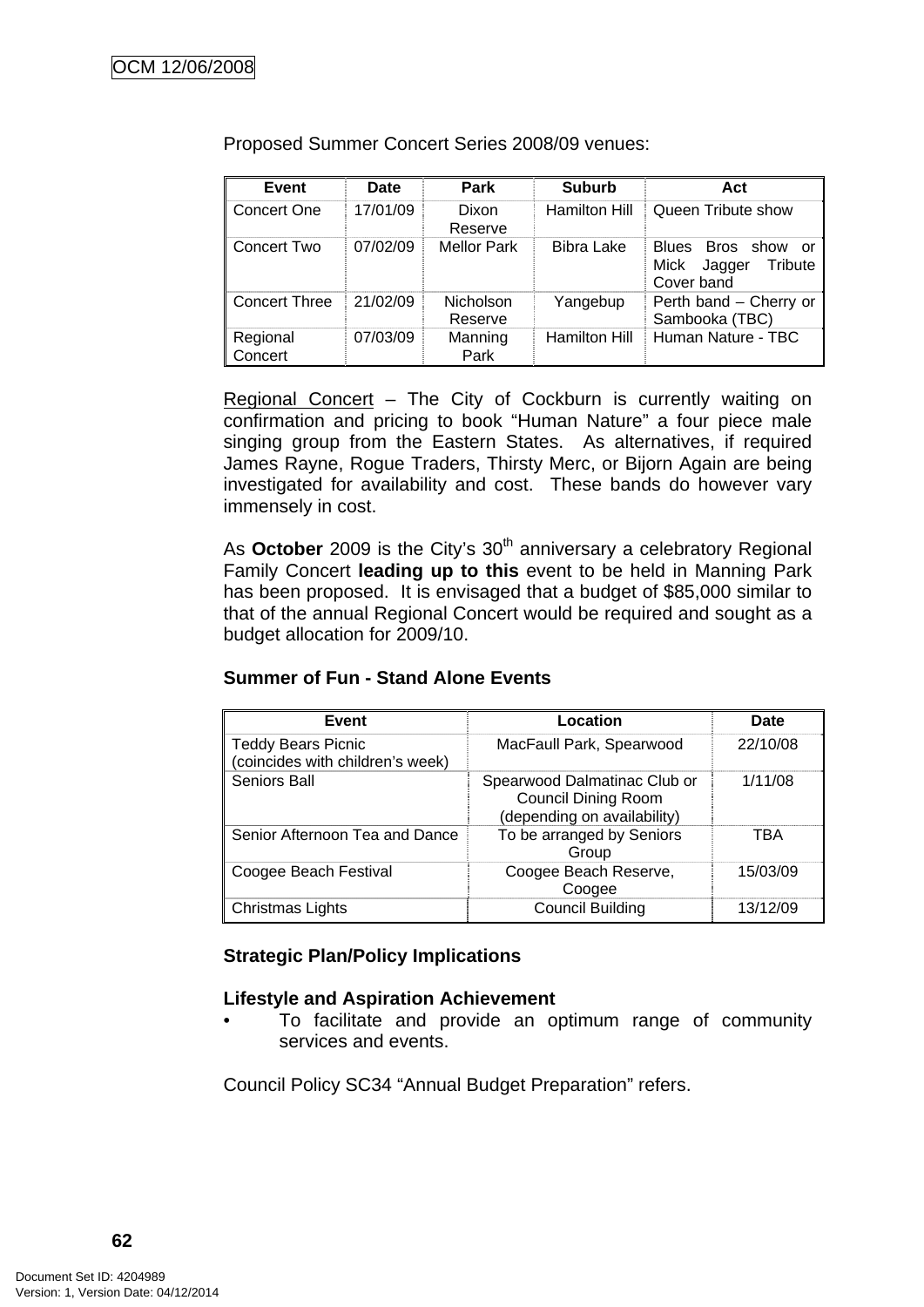## **Budget/Financial Implications**

Indicative Budget Allocations for the Summer of Fun (1% of rates income which equates to \$358,000).

| <b>Summer of Fun</b>                     | <b>Actual</b><br>2007/08 | 2008/09   |
|------------------------------------------|--------------------------|-----------|
| Summer concert Series (1 in each ward)   | \$74,364                 | \$85,000  |
| Regional Concert (Classic Special Event) | \$92,000                 | \$150,000 |
| Promotion                                | \$25,000                 | \$41,000  |
| <b>Teddy Bears picnic</b>                | \$6,000                  | \$8,000   |
| Seniors Ball (X2)                        | \$6,000                  | \$12,000  |
| <b>Christmas Concert</b>                 | \$16,221                 | \$17,000  |
| Coogee Beach Festival                    | \$35,000                 | \$45,000  |
| <b>Total</b>                             |                          | \$358,000 |

Note that the significant increase in the cost of the Regional Concert is due to the cost of accommodation for a major artist, security costs and last year the City of Cockburn was able to share the costs associated with Vanessa Amarosi with the City of Wanneroo.

City of Cockburn 30<sup>th</sup> Anniversary Family Concert will require a budget allocation of \$85,000.

In addition to the Summer of Fun allocation of funds for events there is a further budget allocation of \$117,200 proposed for 2008/09 as follows:

| <b>Community Events</b>      | 2008/09   |  |
|------------------------------|-----------|--|
| <b>Bike Week</b>             | \$6,000   |  |
| <b>NAIDOC</b>                | \$3,500   |  |
| Harmony Day                  | \$500     |  |
| <b>Hello Baby</b>            | \$9,000   |  |
| Heritage Week                | \$4,000   |  |
| June Show Off Art Exhibition | \$20,000  |  |
| Fun Run                      | \$7,000   |  |
| <b>ARTOPIA</b>               | \$5,000   |  |
| Battle of the Bands          | \$15,000  |  |
| Celebrate Ability Day        | \$6,000   |  |
| Spring Fair                  | \$41,200  |  |
|                              |           |  |
| Total                        | \$117,200 |  |

#### **Legal Implications**

N/A

# **Community Consultation**

A referendum from previous years among the City's residents found that the large majority (12,500 versus 3,000 residents) wanted the City to keep providing free community festivals and events.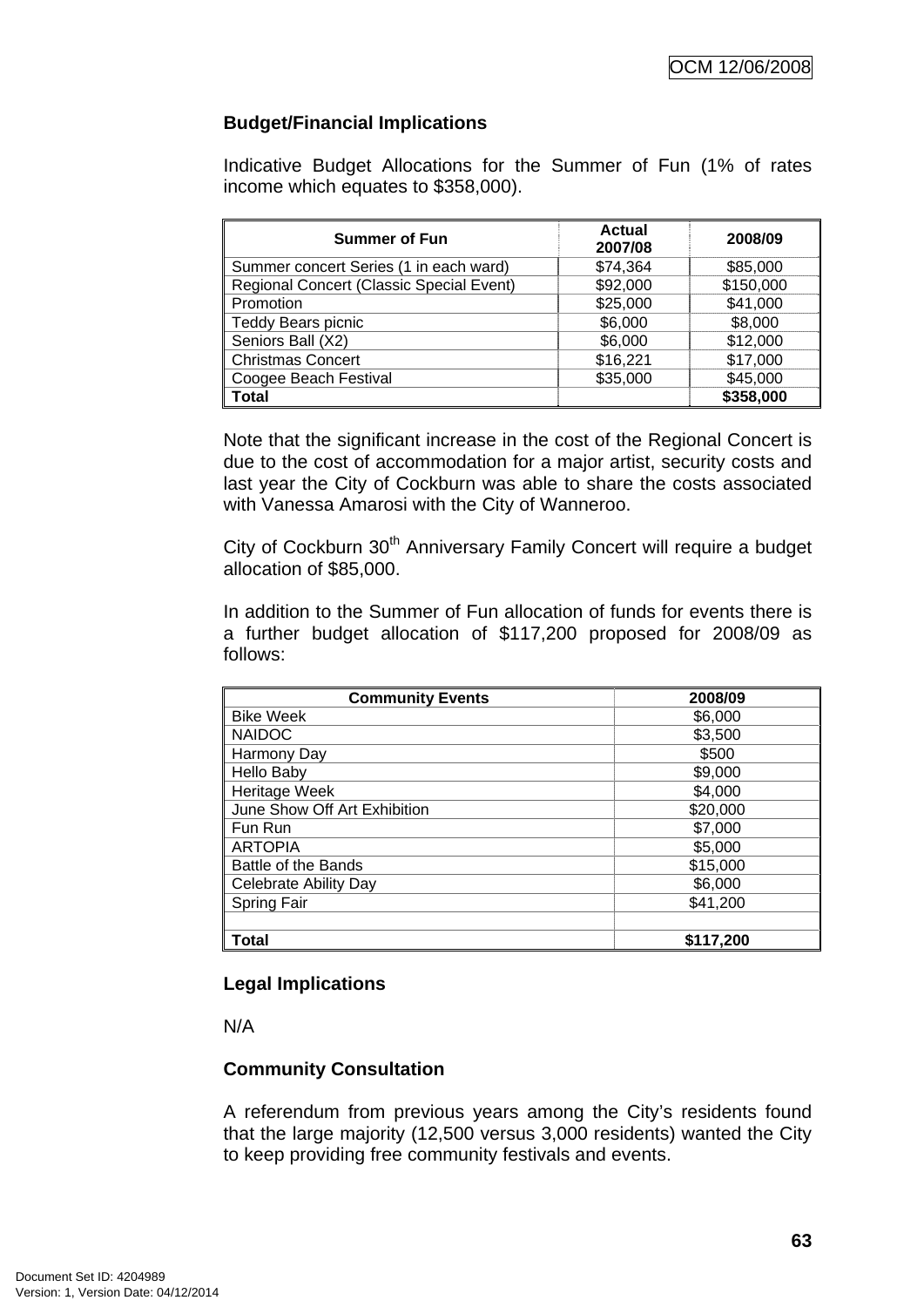Continued consultation with involved stakeholders and the community after each event will ensure a community-oriented calendar of events is presented in subsequent years. Recent random telephone surveying of residents provided the following information.

| <b>EVENT</b>                    | <b>HEARD ABOUT</b> | <b>ATTENDED</b>   |
|---------------------------------|--------------------|-------------------|
|                                 | base: all who got  | base: those who   |
|                                 | asked question     | heard about event |
|                                 | $(n = 326)$        | (n = various)     |
| <b>Teddy Bears Picnic</b>       | 51%                | 13%               |
| Seniors Ball                    | 26%                | $1\%$             |
| <b>Celebrate Ability Day</b>    | 13%                | 1%                |
| <b>Cockburn Christmas Party</b> | 39%                | 3%                |
| Libby Hammer & Hip Mo Toast     | 13%                | 1%                |
| LA Gold                         | 11%                | $1\%$             |
| <b>AC/DC Hell's Bells</b>       | 46%                | 7%                |
| Vanessa Amorosi                 | 59%                | 7%                |
| Coogee Beach Festival           | 71%                | 19%               |
| Spring Fair                     | 59%                | 15%               |
| Summer of Fun - Fun Run         | 44%                | 1%                |

## **Attachment(s)**

N/A

## **Advice to Proponent(s)/Submissioners**

N/A

# **Implications of Section 3.18(3) Local Government Act, 1995**

Nil.

## **17.2 (OCM 12/6/2008) - INTERIM SENIORS CENTRE (8921) (J ZUMACH) (ATTACH) Item 17.2**

# **RECOMMENDATION**

That Council:

- (1) adopt the attached Concept Plan for the conversion of the Civic Centre into an Interim Seniors Centre; and
- (2) utilise the Management Plan for the Interim Seniors Centre, as attached to the agenda, as the basis for the future operation and budgeting for the service.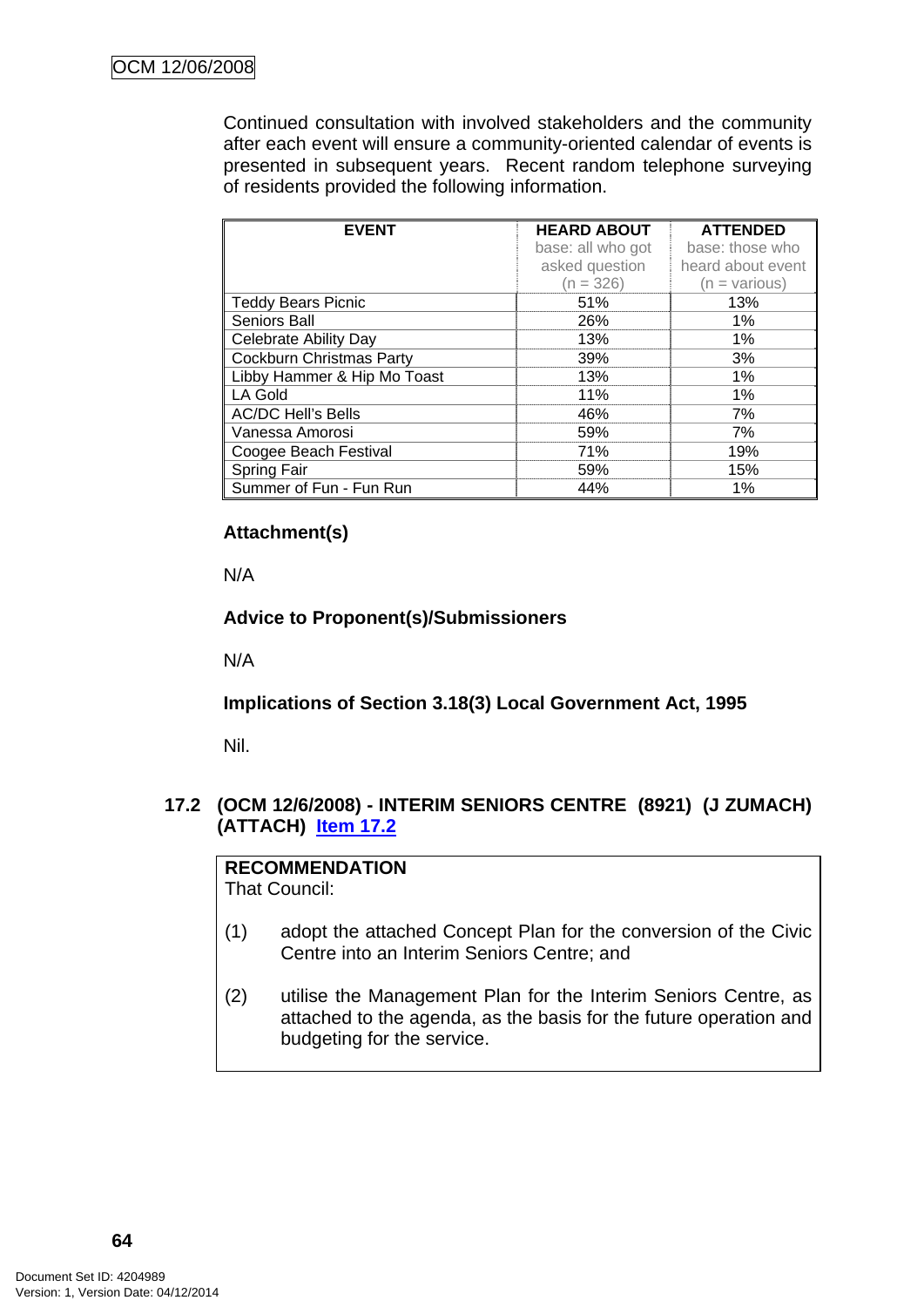#### **COUNCIL DECISION**

## **Background**

Council received the City of Cockburn Strategic Plan for Seniors Report at it Ordinary Council Meeting held in December 2004. The report recommended that the City develop a 5 year Capital Works program to upgrade an existing facility in the north western quadrant of Cockburn dedicated to social and recreational activities for seniors. The report has recently been reviewed and updated by  $4<sup>th</sup>$  Leg Consulting to bring the report in line with the latest demographic data and placed it within the Global Age Friendly Cities framework.

The City of Cockburn has been experiencing strong population growth across all age groups, with the population growth for over 65 year olds increasing at approximately the same rate as the rest of the Cockburn population.

It is expected that seniors in the future will seek access to activities and services that support their continued good health and independence. It is likely that demand for community-based, proactive, social based services and activities will intensify and that demand on local government to meet the health and community needs of older people will increase.

This proposal is also being included in the Draft Plan for the Future of the District 2008-2018. The City of Cockburn Plan for the Future of the District 2006-2016 adopted by Council in July 2007 provided for the refurbishment of the City's Civic Centre to create a seniors centre.

In undertaking the initial draft master plan development for the Civic Centre site it became evident that the development of the Civic Centre into a permanent Regional Seniors Centre would seriously compromise the ability of the City to utilise the Civic Centre site to its full potential. It was therefore necessary to consider the development of the Seniors Centre in conjunction with the overall development of the site and within the context of the Phoenix Central revitalisation process. Due to the community consultation processes, lengthy development timeframes, and possible joint partner development proposals the development of a Seniors Centre would be postponed from the original date of December 2008 listed in the Plan for the future of the District until three to five years later.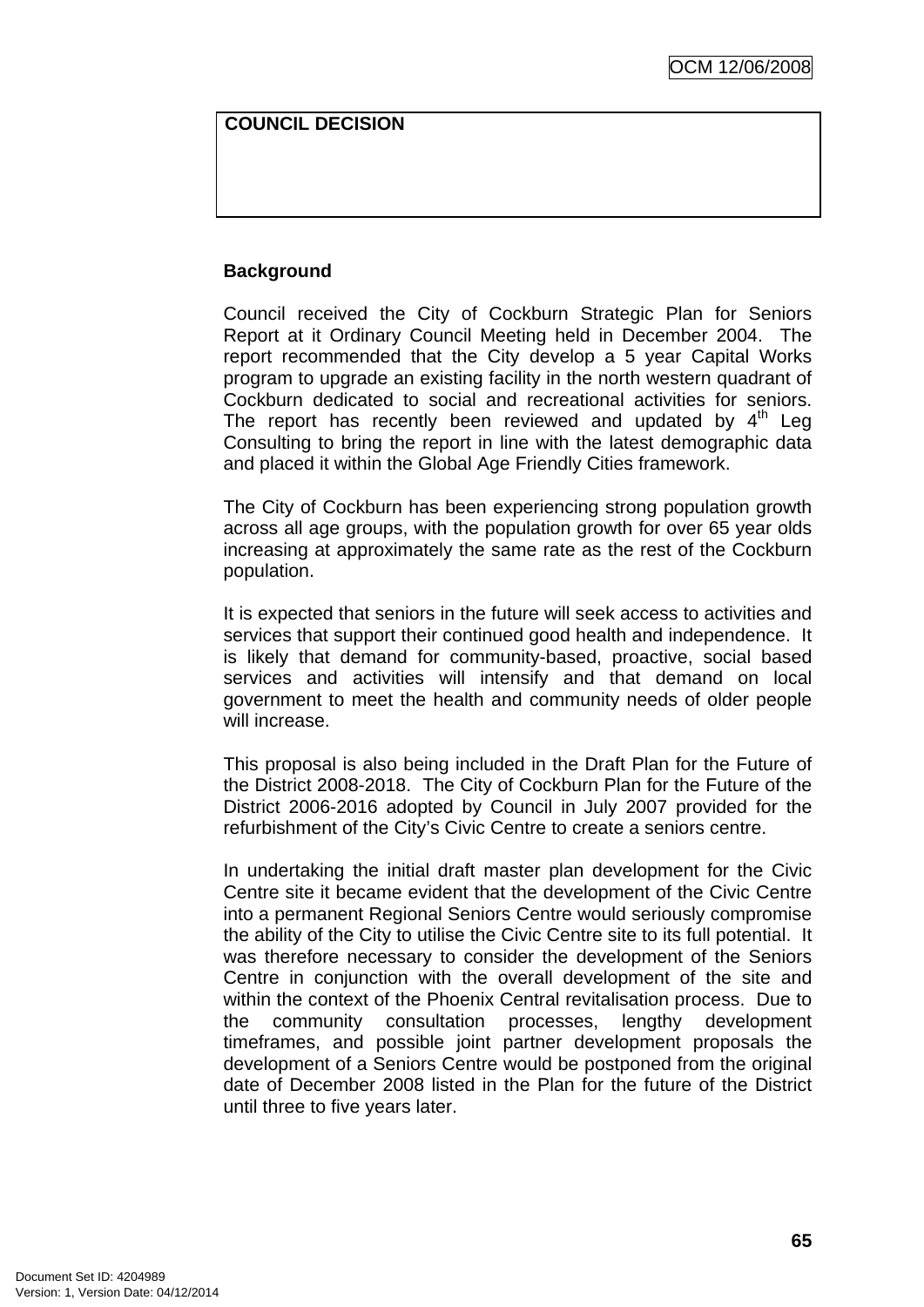# **Submission**

N/A

#### **Report**

As part of a community consultation process and the Seniors Plan Review an alternative recommendation regarding an Interim Seniors Centre has been developed for consideration by Council. It is proposed that a conversion be undertaken of the Civic Centre to establish an interim facility for use by July 2009. The Interim Seniors Centre would meet the basic space requirements originally identified through consultation findings with the view that the building will be demolished in 3 to 5 years and the activities of the Interim Seniors Centre relocated to another venue whilst a purpose built Seniors facility is integrated into the Life Long Learning Centre.

Holton Connor Architects were appointed to develop a Master Plan for the Civic Centre site and a concept plan for the conversion of the Civic Centre Hall into a Seniors Centre.

A concept plan for the proposed Interim Seniors Centre has been developed in a parallel process with the Management Plan and a consultation process with the Regional Seniors Group (RSG). The majority of members were supportive of the proposal for an Interim Seniors Centre and the concept plan. The RSG voted unanimously in favour of the final concept plan.

A copy of the Interim Seniors Centre Management Plan is attached to the Agenda.

The Management Plan has investigated the feasibility of establishing an interim centre. Several models were explored from relevant literature research and during visits to metropolitan centres including Rockingham, Mandurah, Melville, South Perth and Gosnells in order to develop a comprehensive management plan.

As a result of the investigation it is proposed that an Interim Seniors Centre will be owned and operated directly by the City of Cockburn with the aim of promoting it as a regional facility for the following new and existing community groups and organisations:

- predominately consists of Cockburn community members over the age of 50;
- promote and support the well-being of seniors by enhancing their lives;
- encourage social inclusion amongst seniors through various events, workshops and activities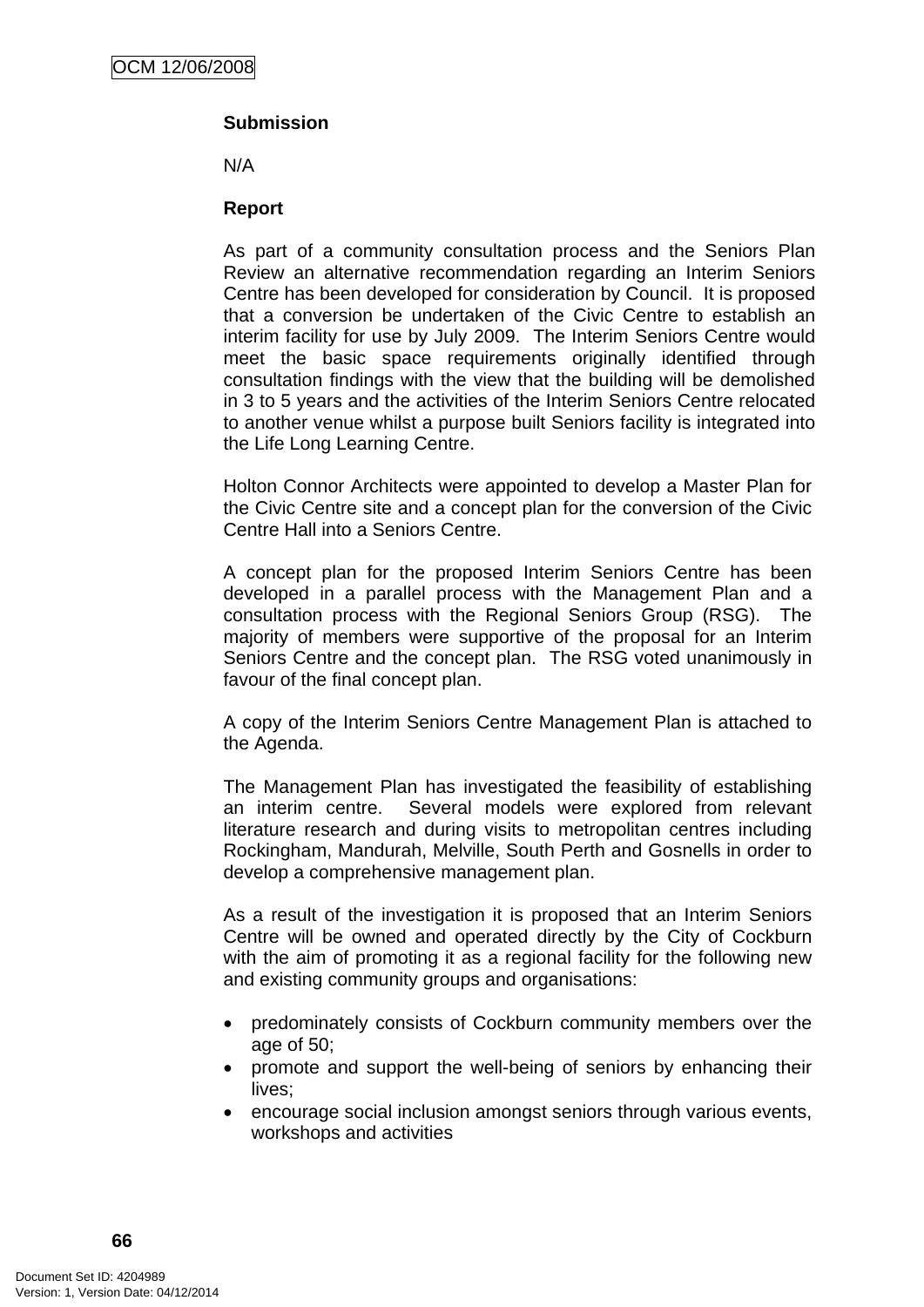The location near a library and district shopping centre encourages and supports people to access the Seniors Centre.

In summary the Management Plan proposes the Centre will provide a low cost meals service 3 days per week and operate programmes and activities based on the Western Australian Active Ageing Strategy and the existing City of Cockburn Happening Seniors Program, Monday to Friday 9.00 am. until 5.00 pm.

The new staff requirements for the operation of the Centre are listed within the attached Management Plan.

The preferred model will require the following areas to be developed in the Civic Centre hall:

- Multi-purpose hall
- Activity Room
- Lounge Area
- Wet Area
- Podiatry
- Hairdressing
- Dining Area
- Kitchen
- Staff office space and reception area

In addition to these areas the City's current records storage area and Volunteer Resource Centre will continue to require space within the Centre.

The attached Concept Plan has been costed by the Quantity Surveyor for capital works conversion (inclusive of escalation), contingency and architectural services at \$ 488,000 (excluding GST). The Loose Furniture and Equipment budget has been estimated at \$100,000 (excluding GST). An additional allowance of \$12,000 has been calculated for removal of asbestos in the Civic Centre halls airconditioning and other internal fixtures such as fire doors. The total estimated cost is \$600,000.

The projected net cost to Council after revenue for the operation of the Interim Seniors Centre for the 2009/10 financial year will be \$286,084 per annum.

The program for the development of the Interim Seniors Centre provides for it to be operational by 1 July 2009.

Therefore, only part of the staff and operational costs will be required for the 2008/09 financial year. An allocation of \$100,000 for staff salaries and \$50,000 for the continuation of the Happening Seniors Program, and two months of the operational costs for the Interim Seniors Centre in the 2008/09 financial year will be required.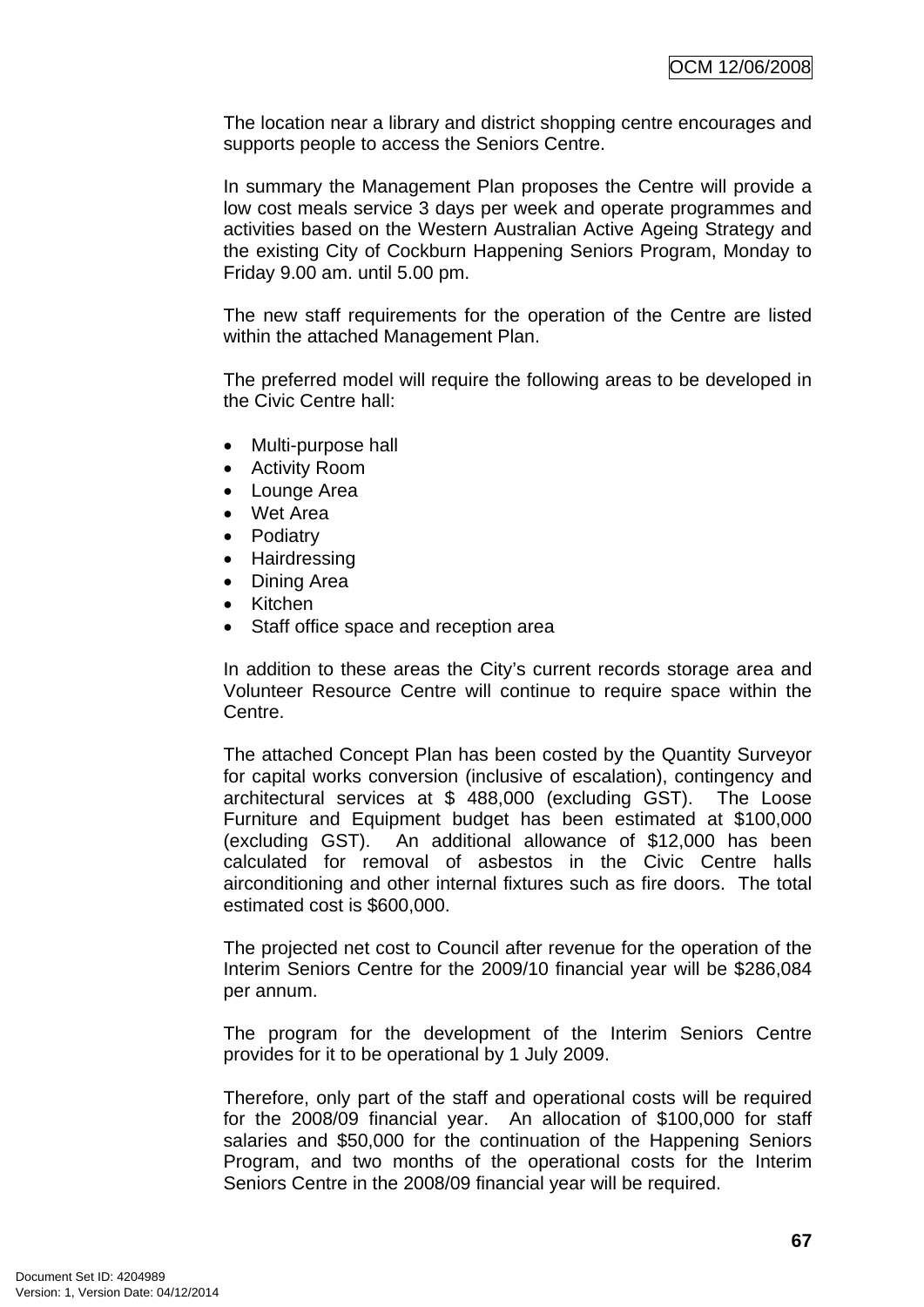The continuation of the existing Grant Funded "Happening Seniors Program" would be co-ordinated by the Seniors Manager from various halls across the District until the Centre is operational.

#### **Bus**

Lack of transport to and from the Centre has been identified as a potential inhibiting factor in regard to participation; therefore a bus will be required for use by the Centre. The community bus placed on the 20007/08 budget has been identified as priority use by senior groups and to be available for use by the Seniors Centre. The estimated operating booking procedures and management will be the responsibility of the Seniors Manager.

#### **Strategic Plan/Policy Implications**

#### **Infrastructure Development**

- To construct and maintain community facilities that meet community needs.
- To provide an appropriate range of recreation areas that meets the needs of all age groups within the community.

#### **Lifestyle and Aspiration Achievement**

- To facilitate and provide an optimum range of community services and events.
- To identify community needs, aspirations, expectations and priorities for services that are required to meet the changing demographics of the district.

#### **Budget/Financial Implications**

Capital Works Conversion Budget for Interim Seniors Centre is based on the Concept Plan and Quantity Surveyor's Report.

#### Capital Works Budget

\$500,000 Capital Works Conversion and Architectural Services \$100,000 Loose Furniture and Equipment Budget.

A total of \$600,000 has been provided on the draft 2009/10 Municipal Budget for this purpose.

#### Indicative Operational Budget (2009/10)

\$60,250 Income \$364, 517 Expenditure \$304,267 Net Cost to Council after Income 09/10 financial year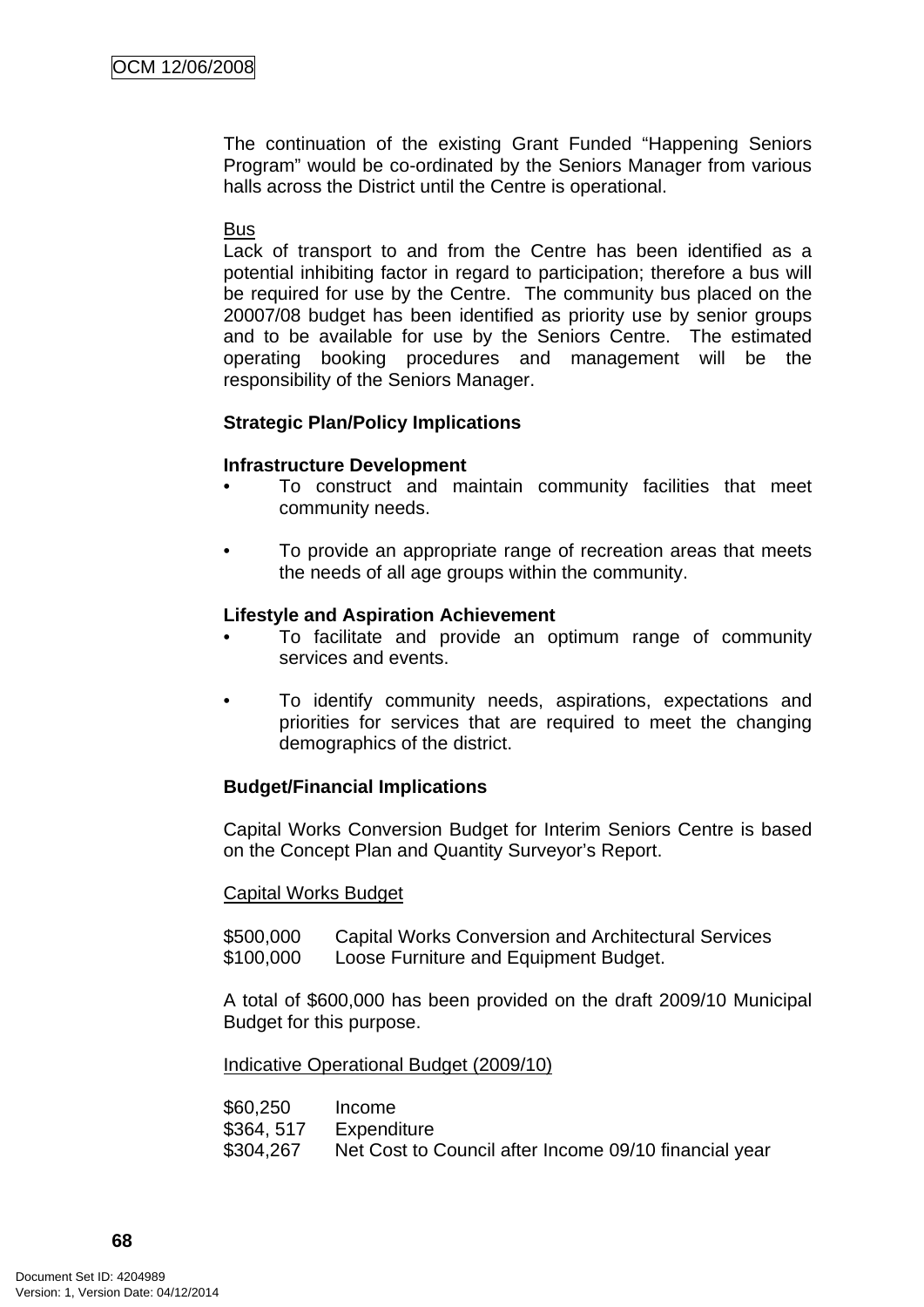The annual cost projections scheduled below are based on the following assumptions:

- All amounts relate to current costs (2008);
- No allowance has been provided for maintenance and landscaping expenses for the surrounding site

The anticipated opening date for the Centre is 1 July 2009 which will require operational funds to be included in the 2009/10 budget.

There is a requirement to have a person appointed to co-ordinate the fit-out of the facility and develop all necessary practises and procedures to ensure that the Centre can operate effectively from opening day. An allocation of \$50,000 has been made on the draft 2009/10 Municipal Budget for this purpose.

## **Legal Implications**

N/A

## **Community Consultation**

Community consultation during the development of the initial Seniors Plan (Bertram 2004) and a Seniors Centre Survey, initiated by the Regional Seniors Group in November 2005, recommended the development of a central facility that caters specifically to the needs of seniors. During the development of the Age-Friendly Strategic Plan the following outcome and related task was identified to incorporate these recommendations.

Task: To provide an interim facility that provides and co-ordinates social and recreational activities for seniors until the Phoenix Central Civic Precinct Redevelopment has been completed

Outcome: That the ageing population in the City of Cockburn has affordable and equitable access to activities and events that support social participation and fosters well being and social integration.

The Regional Seniors Group was consulted at the beginning of the project and presented with the findings at its meeting on 9 April 2008.

## **Attachment(s)**

- 1. Concept Plan
- 2. Management Plan for the Interim Seniors Centre

## **Advice to Proponent(s)/Submissioners**

The Regional Seniors Group has been advised that the matter is to be considered at the 12 June 2008 Council meeting.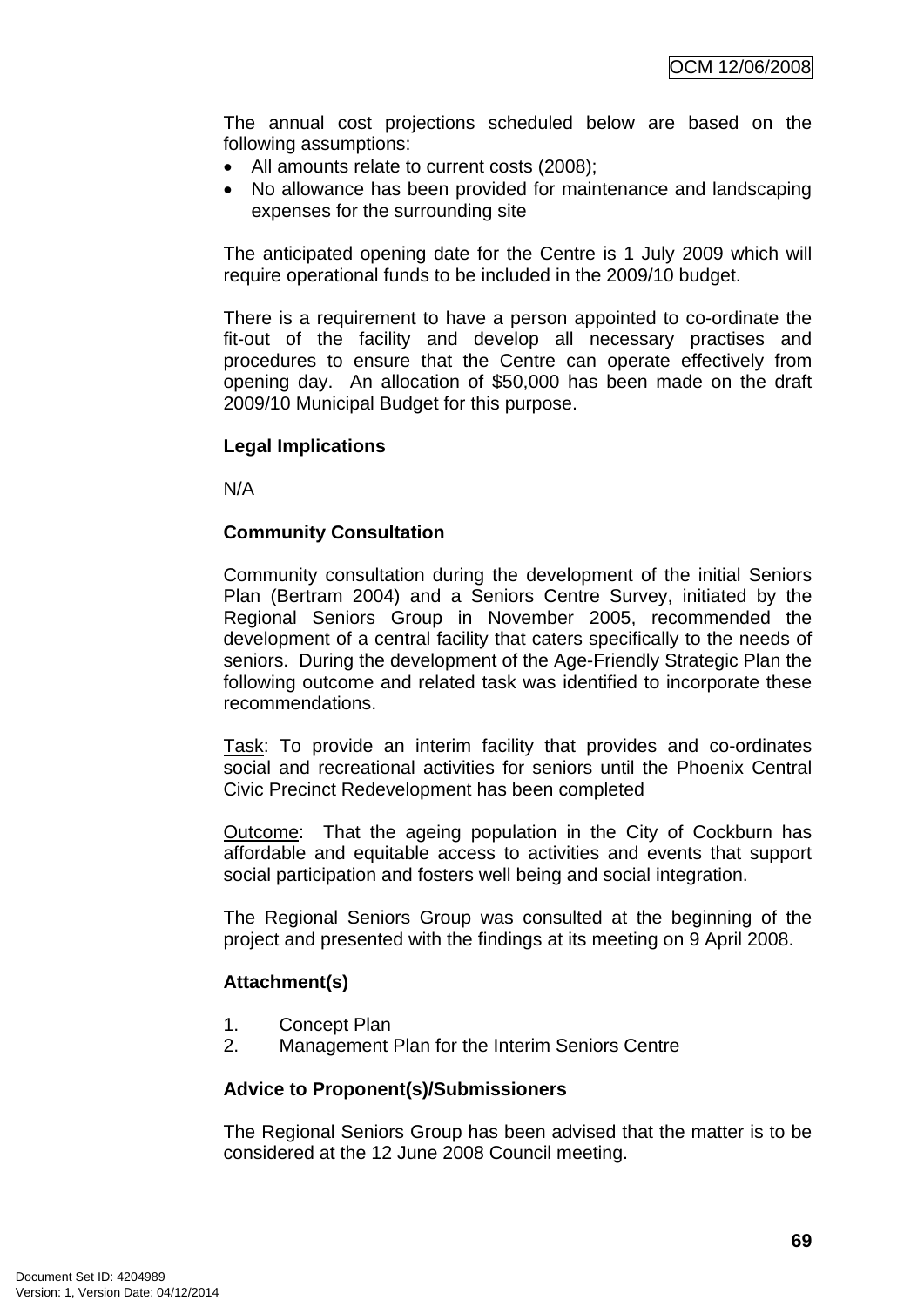**Implications of Section 3.18(3) Local Government Act, 1995**

Nil.

## **18. EXECUTIVE DIVISION ISSUES**

Nil

## **19. MOTIONS OF WHICH PREVIOUS NOTICE HAS BEEN GIVEN**

Nil

- **20. NOTICES OF MOTION GIVEN AT THE MEETING FOR CONSIDERATION AT NEXT MEETING**
- **21. NEW BUSINESS OF AN URGENT NATURE INTRODUCED BY COUNCILLORS OR OFFICERS**
- **22. MATTERS TO BE NOTED FOR INVESTIGATION, WITHOUT DEBATE**
- **23. CONFIDENTIAL BUSINESS**

## **24. (OCM 12/6/2008) - RESOLUTION OF COMPLIANCE (SECTION 3.18(3), LOCAL GOVERNMENT ACT 1995)**

## **RECOMMENDATION**

That Council is satisfied that resolutions carried at this Meeting and applicable to items concerning Council provided services and facilities, are:-

- (1) integrated and co-ordinated, so far as practicable, with any provided by the Commonwealth, the State or any public body;
- (2) not duplicated, to an extent Council considers inappropriate, services or facilities as provided by the Commonwealth, the State or any other body or person, whether public or private; and
- (3) managed efficiently and effectively.